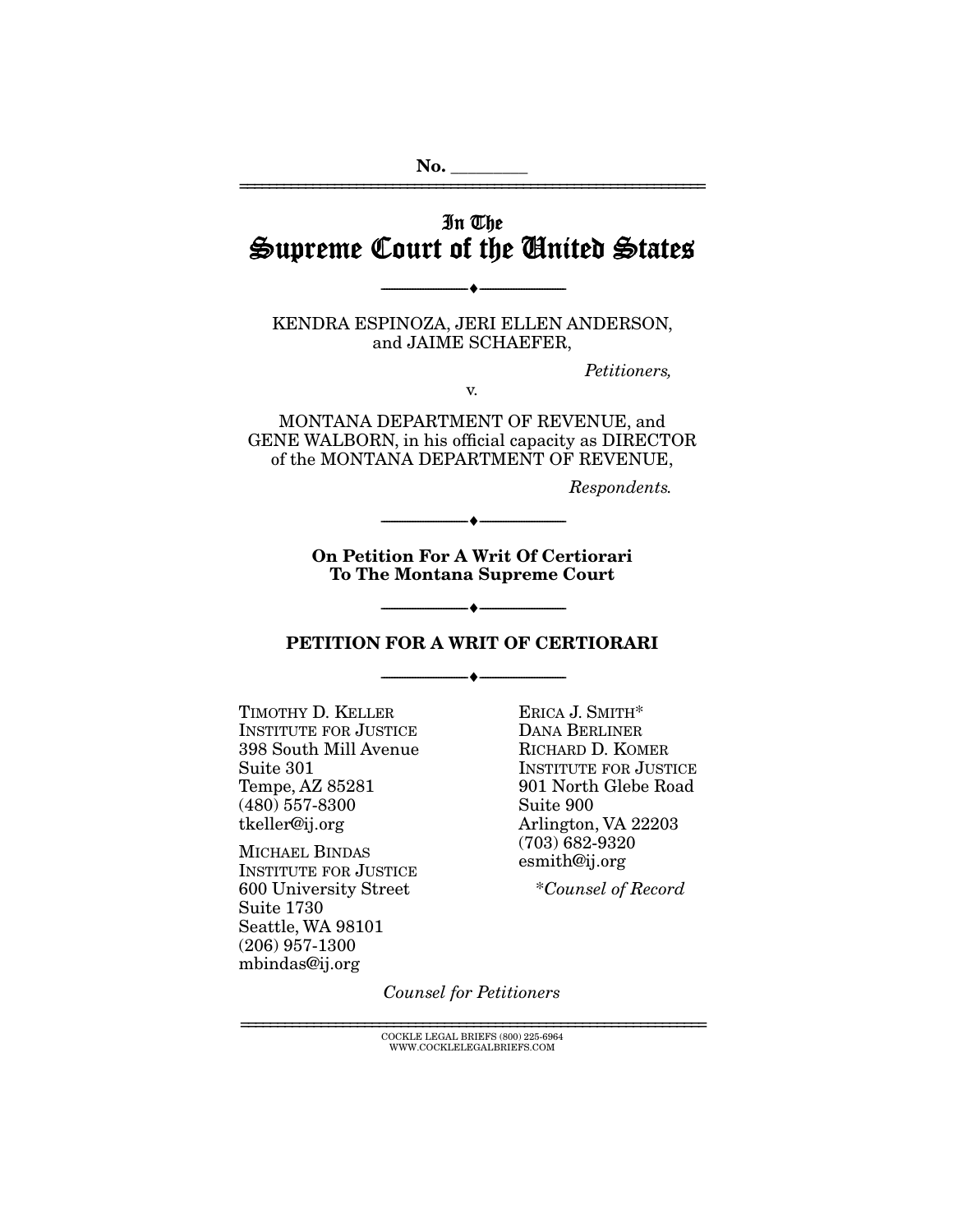## QUESTION PRESENTED

 Does it violate the Religion Clauses or Equal Protection Clause of the United States Constitution to invalidate a generally available and religiously neutral student-aid program simply because the program affords students the choice of attending religious schools?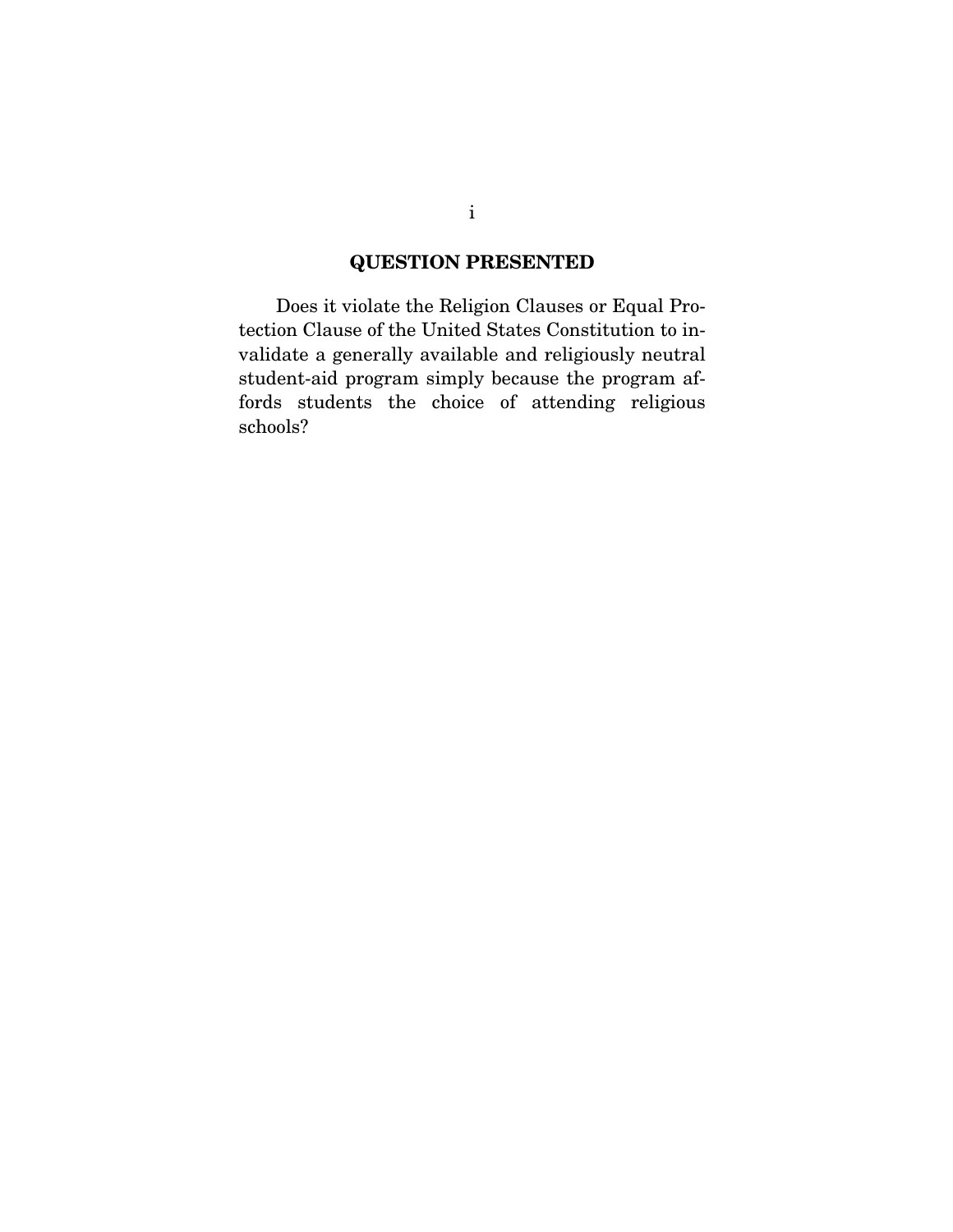## PARTIES TO THE PROCEEDING

 Petitioners (Plaintiffs below) are mothers Kendra Espinoza, Jeri Anderson, and Jaime Schaefer. Respondents (Defendants below) are the Montana Department of Revenue and its Director, Gene Walborn, in his official capacity.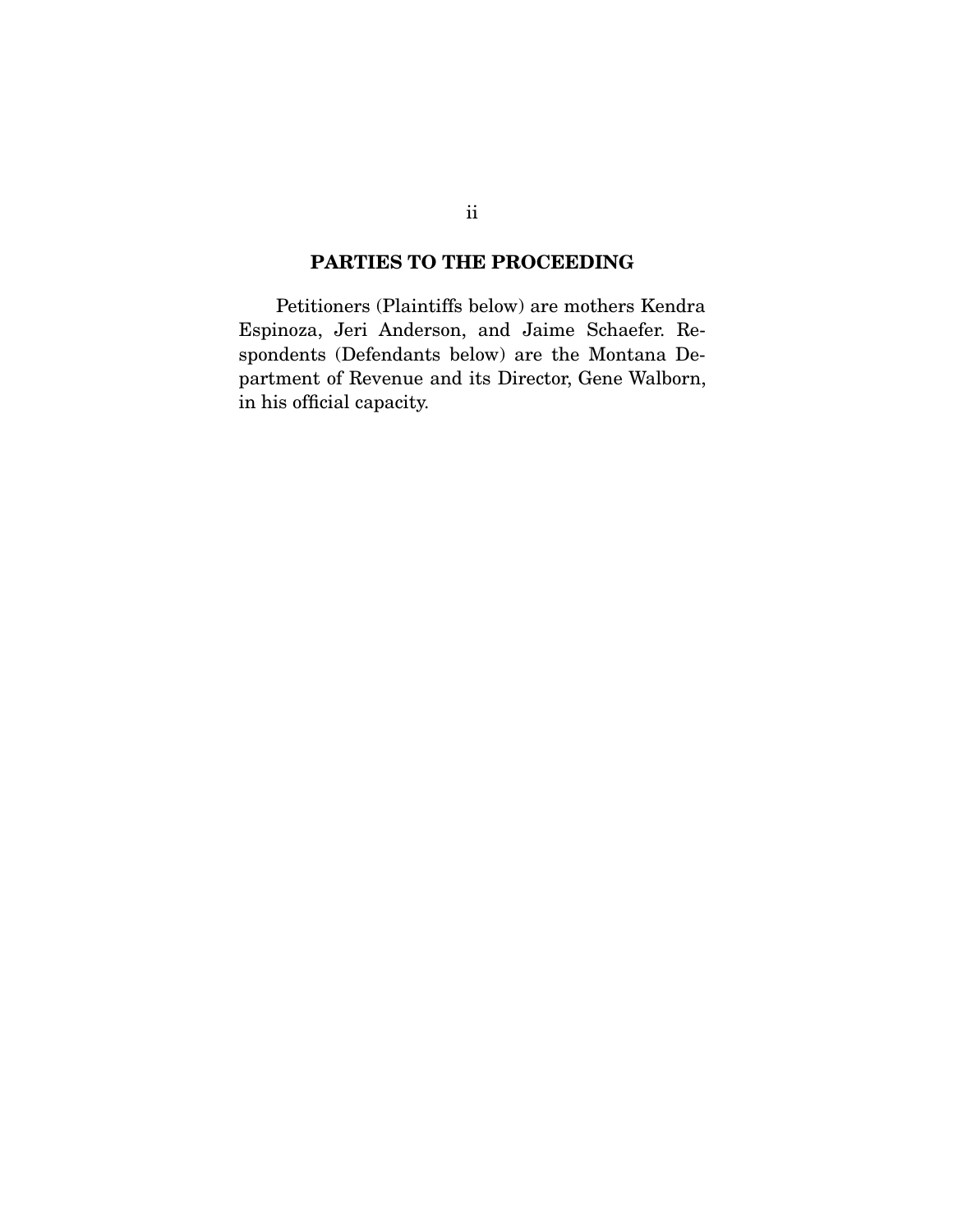# TABLE OF CONTENTS

|             |                                                                                                                | Page           |
|-------------|----------------------------------------------------------------------------------------------------------------|----------------|
|             |                                                                                                                | $\mathbf{i}$   |
|             | PARTIES TO THE PROCEEDING                                                                                      | $\mathbf{ii}$  |
|             |                                                                                                                | iii            |
|             |                                                                                                                |                |
|             | PETITION FOR A WRIT OF CERTIORARI                                                                              | 1              |
|             |                                                                                                                | $\mathbf{1}$   |
|             |                                                                                                                | $\mathbf{1}$   |
|             | CONSTITUTIONAL PROVISIONS INVOLVED                                                                             | $\overline{2}$ |
|             |                                                                                                                | 3              |
| I.          |                                                                                                                | 5              |
|             | A. The Montana Scholarship Program<br>Statute Allowed Scholarship Recipi-<br>ents to Choose Any Private School | 5              |
| В.          | The Department Enacted a Rule Ex-<br>cluding Religious Schools from the                                        | 6              |
| $C_{\cdot}$ | The Rule Prevented Petitioners and<br>Other Scholarship Recipients From                                        | 8              |
| D.          | Petitioners Challenged the Rule As                                                                             | 10             |
| Е.          | The Trial Court Sided with Petitioners                                                                         | 11             |
| F.          | The Montana Supreme Court Re-<br>versed and Invalidated the Entire<br>Scholarship Program                      | 11             |

iii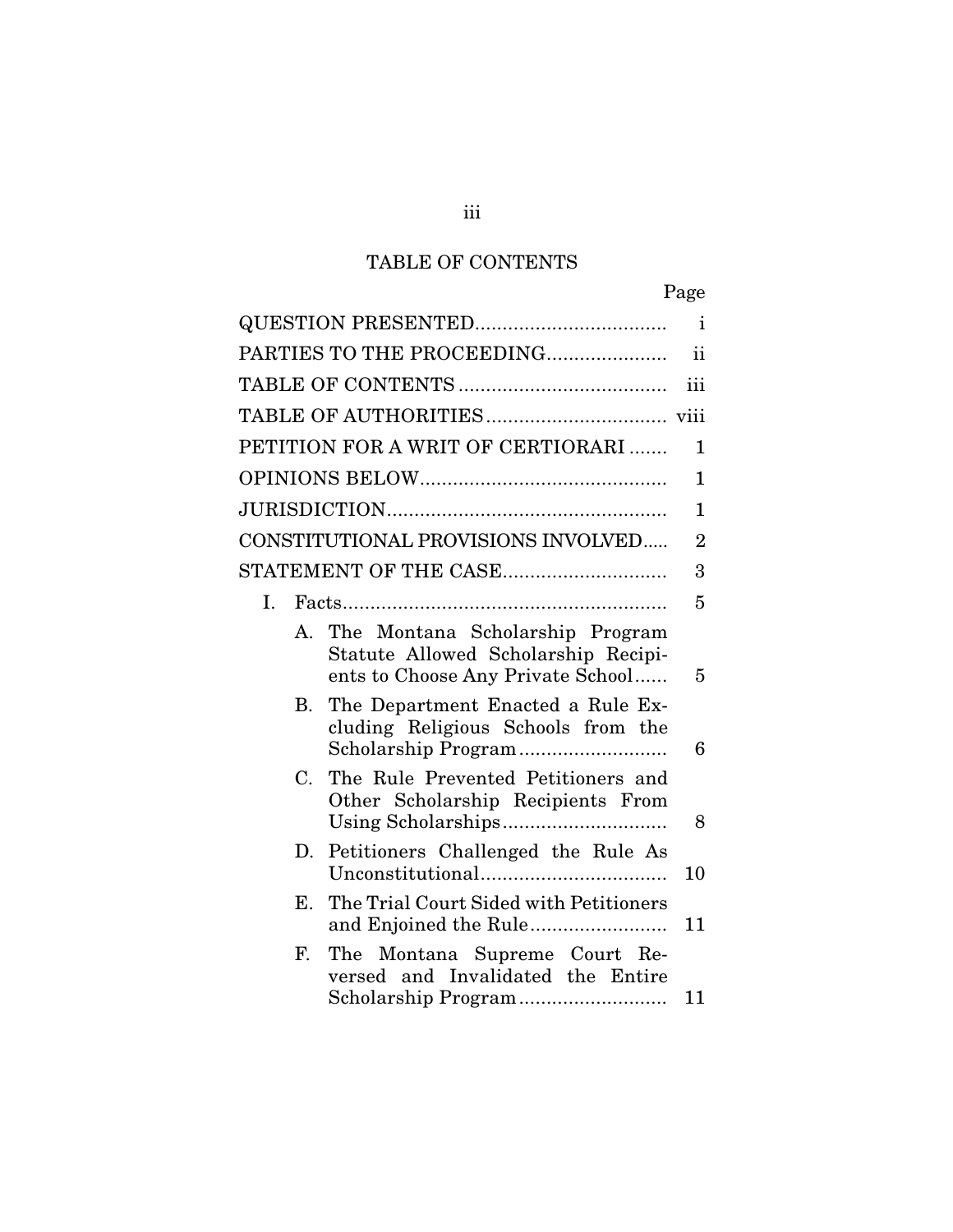|    |    | G. The Montana Supreme Court Grants a<br>Partial Stay of the Decision                                                                                  | 14 |
|----|----|--------------------------------------------------------------------------------------------------------------------------------------------------------|----|
|    |    | <b>REASONS TO GRANT THE PETITION</b>                                                                                                                   | 15 |
| Ι. |    | There Is a Deep Split on Whether the Gov-<br>ernment May Bar Religious Options from<br>Otherwise Neutral and Generally Availa-                         | 15 |
|    |    | A. The Split Began to Develop in the Dec-<br>ade Before Locke Was Decided                                                                              | 16 |
|    | B. | Locke Did Not Resolve the Split                                                                                                                        | 18 |
|    |    | C. The Split Deepened After Locke                                                                                                                      | 21 |
|    | D. | <i>Trinity Lutheran</i> Did Not Address the                                                                                                            | 25 |
|    |    | E. Chart Showing the Court Split on<br>Whether Government May Bar Reli-<br>gious Options from Otherwise Neutral<br>and Generally Available Student-Aid | 30 |
| П. |    | The Question Presented Is a Recurring<br>One of Great Importance for Parents and                                                                       | 33 |
|    |    |                                                                                                                                                        | 37 |
|    |    |                                                                                                                                                        |    |

## APPENDIX

| Order Granting Motion for Stay of Judgment, |  |  |
|---------------------------------------------|--|--|
| in the Montana Supreme Court (January 24,   |  |  |
|                                             |  |  |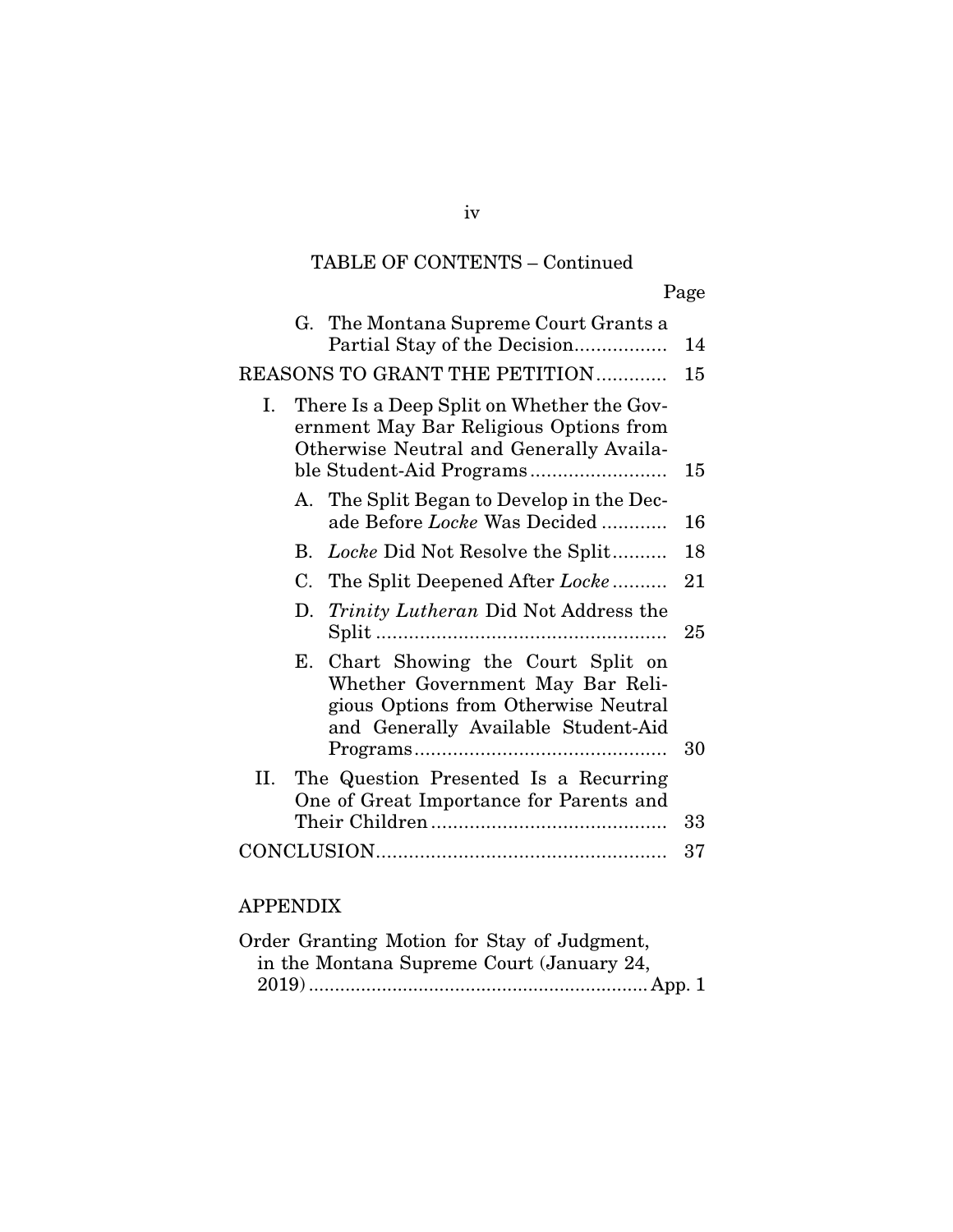| Opinion, in the Montana Supreme Court (De-                                                                                                                                                                                                                                                                                             |
|----------------------------------------------------------------------------------------------------------------------------------------------------------------------------------------------------------------------------------------------------------------------------------------------------------------------------------------|
| <b>Order Granting Plaintiffs' Motion for Summary</b><br>Judgment and Denying Defendants' Cross-<br>Motion for Summary Judgment, District<br>Court of the Eleventh Judicial District of the<br>State of Montana, County of Flathead (May                                                                                                |
| Order Granting Plaintiffs' Motion for Prelimi-<br>nary Injunction and Denying Defendants' Mo-<br>tion to Dismiss Plaintiffs' Complaint for<br>Declaratory and Injunctive Relief for Lack of<br>Standing, District Court of the Eleventh Judi-<br>cial District of the State of Montana, County<br>of Flathead (March 31, 2016) App. 96 |
| Affidavit of Ann Morren in Support of Appellees'<br>Motion for Stay of Judgment, in the Montana<br>Supreme Court (Sworn to on December 20,                                                                                                                                                                                             |
| Affidavit of Monica Woelkers in Support of Ap-<br>pellees' Motion for Stay of Judgment, in the<br>Montana Supreme Court (Sworn to on Decem-                                                                                                                                                                                            |
| Affidavit of J. Jeremy Marsh in Support of Ap-<br>pellees' Motion for Stay of Judgment, in the<br>Montana Supreme Court (Sworn to on Decem-                                                                                                                                                                                            |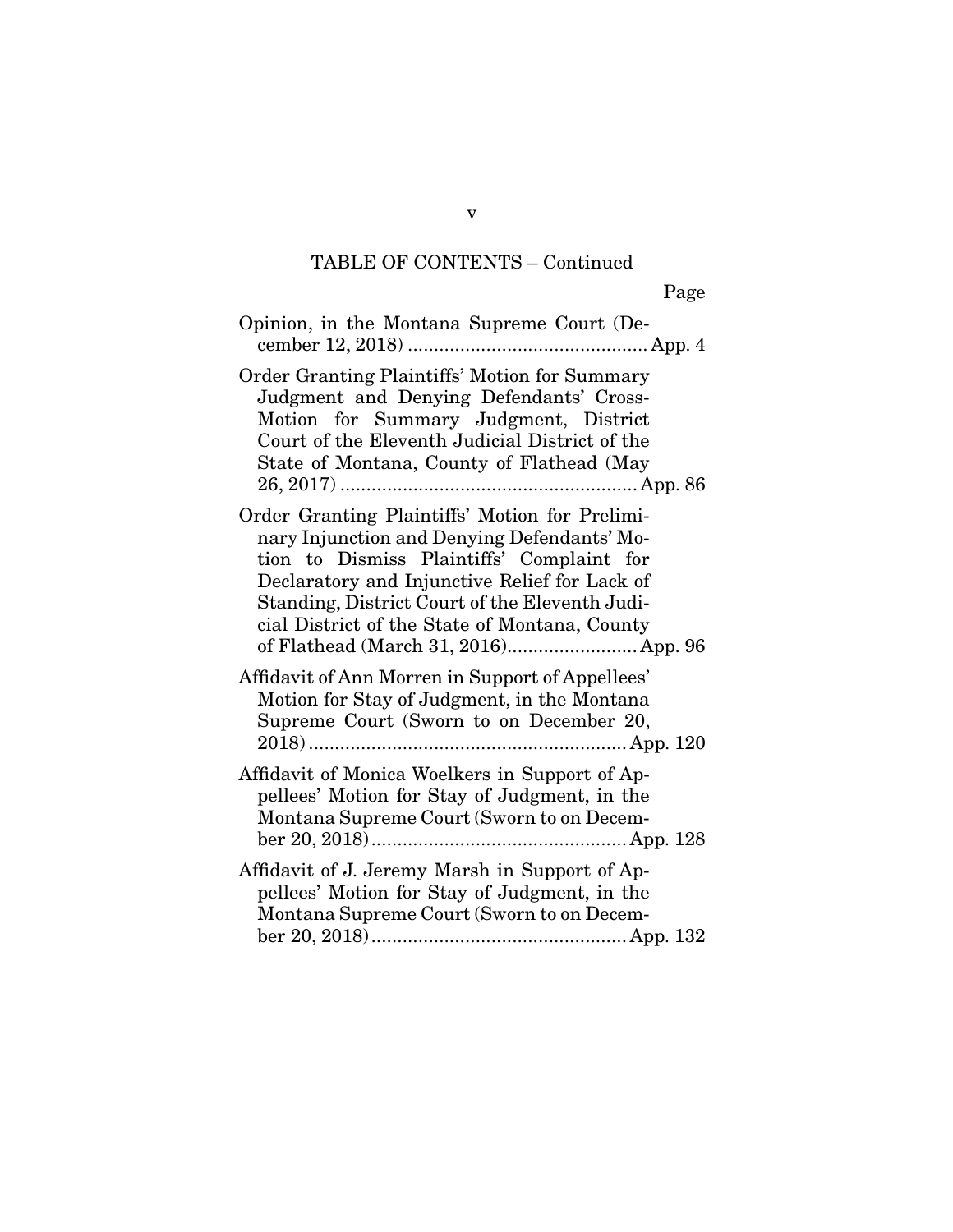Page

| Affidavit of Jeri Ellen Anderson in Support of<br>Appellees' Motion for Stay of Judgment, in the<br>Montana Supreme Court (Sworn to on Decem-                                                                                                       |
|-----------------------------------------------------------------------------------------------------------------------------------------------------------------------------------------------------------------------------------------------------|
| Affidavit of Amy Wood in Support of Appellees'<br>Motion for Stay of Judgment, in the Montana<br>Supreme Court (Sworn to on December 19,                                                                                                            |
| Affidavit of Jenna Dodge in Support of Appel-<br>lees' Motion for Stay of Judgment, in the Mon-<br>tana Supreme Court (Sworn to on December                                                                                                         |
| Affidavit of Kendra Espinoza in Support of Ap-<br>pellees' Motion for Stay of Judgment, in the<br>Montana Supreme Court (Sworn to on Decem-                                                                                                         |
| Affidavit of Kendra Espinoza in Support of<br>Plaintiffs' Motion for Preliminary Judgment,<br>in the District Court of the Eleventh Judicial<br>District of the State of Montana, County of<br>Flathead (Sworn to on January 22, 2016) App. 155     |
| Affidavit of Jeri Ellen Anderson in Support of<br>Plaintiffs' Motion for Preliminary Judgment,<br>in the District Court of the Eleventh Judicial<br>District of the State of Montana, County of<br>Flathead (Sworn to on January 22, 2016) App. 160 |

vi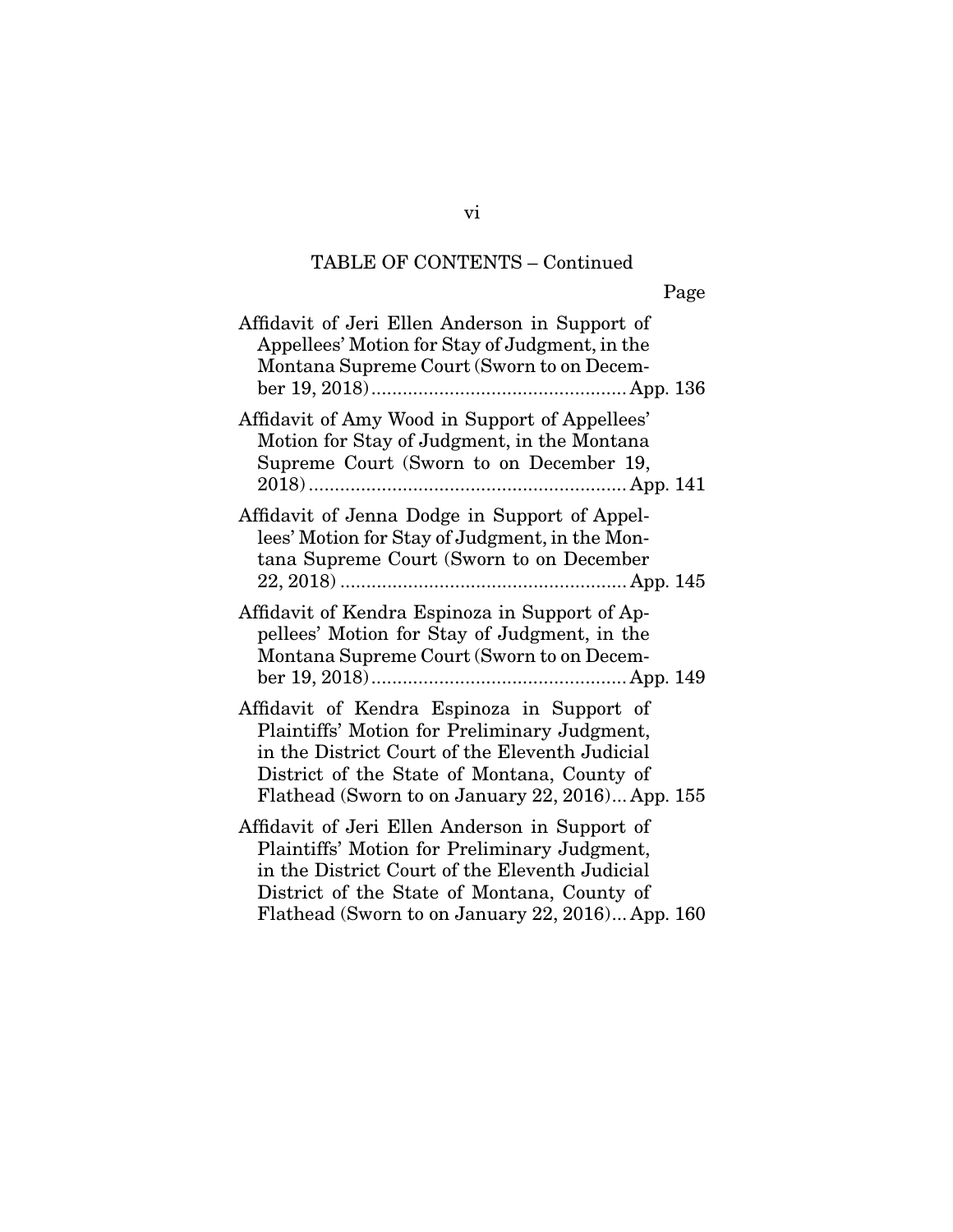Page

Affidavit of Jaime Schaefer in Support of Plaintiffs' Motion for Preliminary Judgment, in the District Court of the Eleventh Judicial District of the State of Montana, County of Flathead (Sworn to on January 27, 2016) .......... App. 165

vii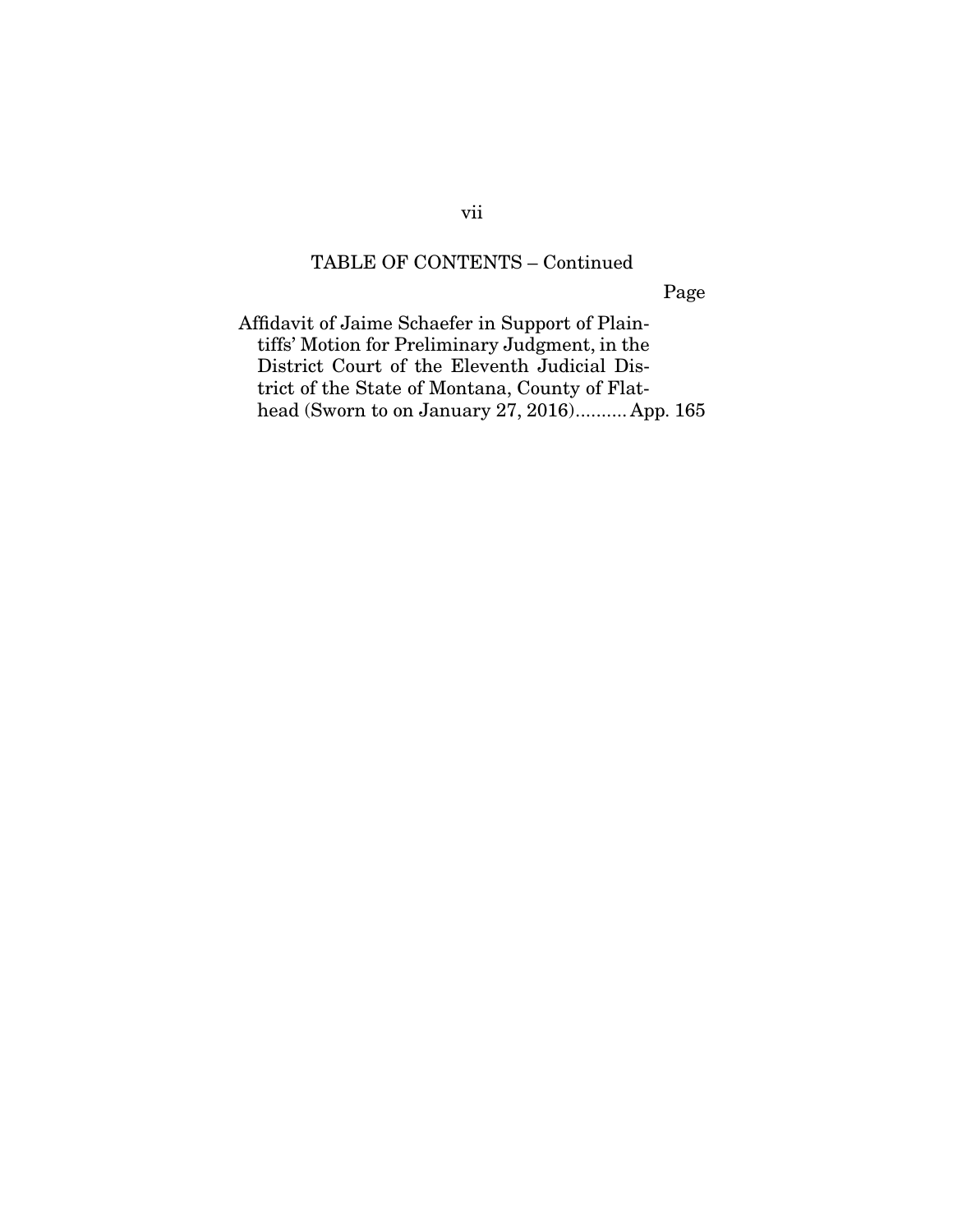# TABLE OF AUTHORITIES

# **CASES**

## viii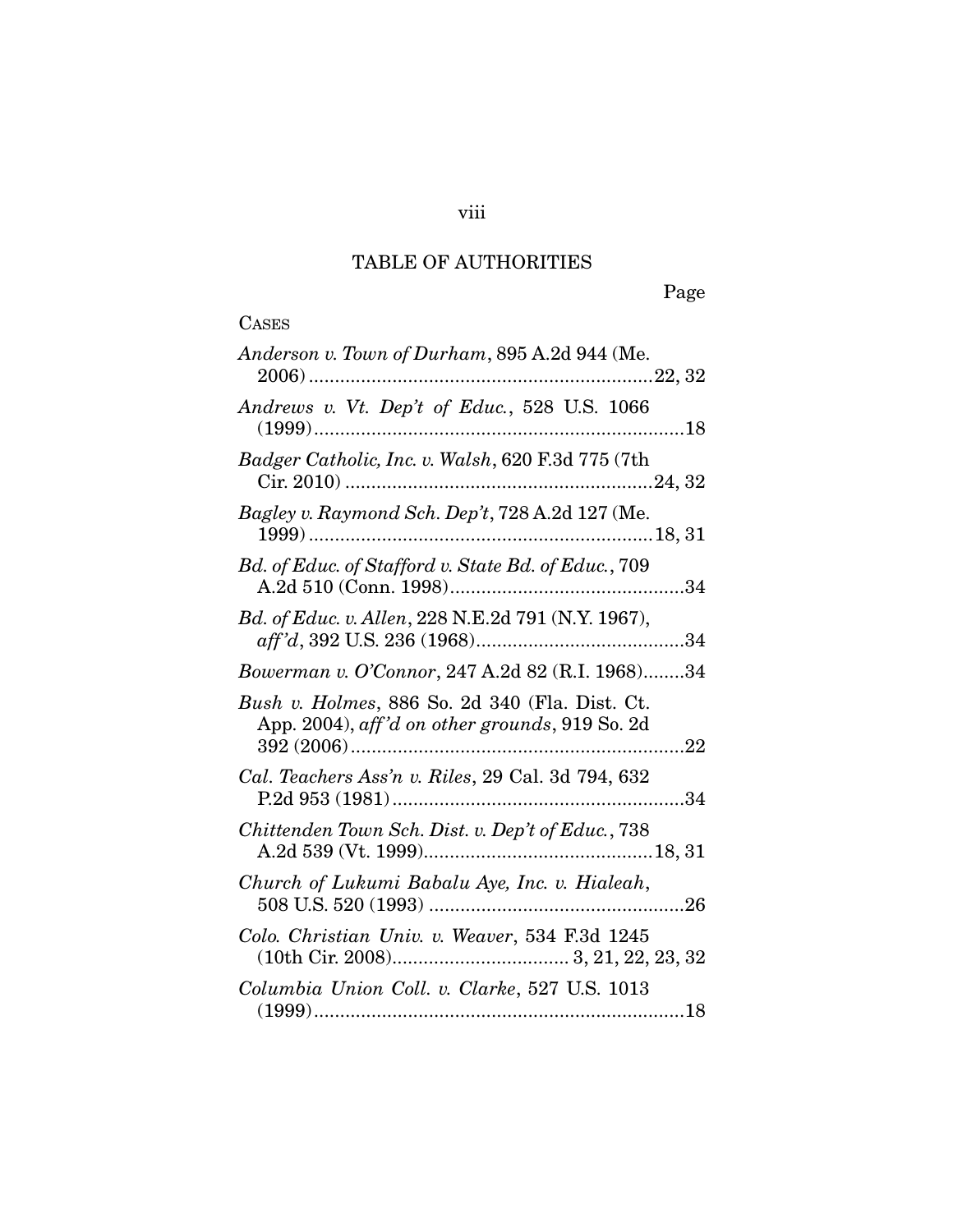| Doyle v. Taxpayers for Pub. Educ., 137 S.Ct.                                                      |
|---------------------------------------------------------------------------------------------------|
| Espinoza v. Mont. Dep't of Rev., 393 Mont. 446                                                    |
| Espinoza v. Dep't of Rev., No. 15-1152A (Mont.<br>Eleventh Judicial Dist. Ct. May 13, 2016)  8    |
| Eulitt ex rel. Eulitt v. Maine Dep't of Educ., 386                                                |
| Fannin v. Williams, 655 S.W.2d 480 (Ky. 1983) 34                                                  |
| Freedom From Religion Found. v. Morris Cty. Bd.<br>of Chosen Freeholders, 232 N.J. 543 (2018)4, 5 |
| Hartmann v. Stone, 68 F.3d 973 (6th Cir. 1995)17, 30                                              |
| Jackson v. Benson, 578 N.W.2d 602 (Wis. 1998) 34                                                  |
| KDM ex rel. WJM v. Reedsport Sch. Dist., 196<br>F.3d 1046 (9th Cir. 1999) 17, 18, 30              |
|                                                                                                   |
| Meredith v. Pence, 984 N.E.2d 1213 (Ind. 2013) 34                                                 |
| Mitchell v. Consol. Sch. Dist. No. 201, 135 P.2d                                                  |
| Mitchell v. Helms, 530 U.S. 793 (2000)7, 15                                                       |
|                                                                                                   |
| Moses v. Ruszkowski, No. S-1-SC-34974, 2018<br>N.M. LEXIS 70 (N.M. Dec. 13, 2018) 28              |
| Moses v. Skandera, 367 P.3d 838 (N.M. 2015),<br>vacated sub nom. N.M. Ass'n of Non-Pub. Schs.     |

ix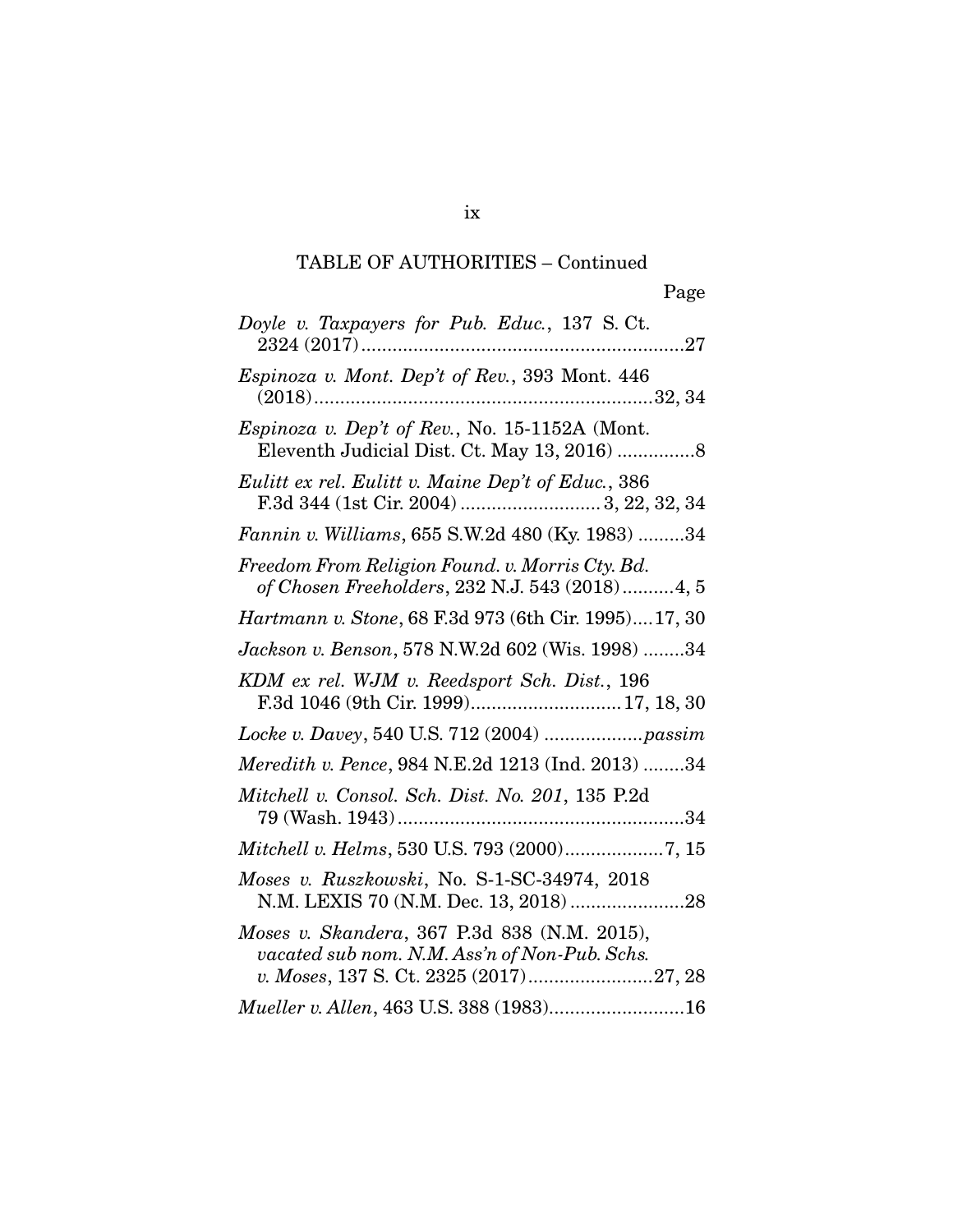x

| <i>Peter v. Wedl</i> , 155 F.3d 992 (8th Cir. 1998)17, 30                                          |
|----------------------------------------------------------------------------------------------------|
| Ruiz-Diaz v. United States, No. C07-1881RSL,<br>2008 WL 4962685 (W.D. Wash. Nov. 18, 2008)         |
| Simmons-Harris v. Goff, 711 N.E.2d 203 (Ohio                                                       |
| Strout v. Albanese, 178 F.3d 57 (1st Cir.                                                          |
| Taxpayers for Pub. Educ. v. Douglas Cty. Sch.                                                      |
| Taxpayers for Pub. Educ. v. Douglas Cty., No.<br>2013SC233, 2018 WL 1023945 (Colo. Jan. 25,<br>.29 |
| Trinity Lutheran Church of Columbia, Inc. v.<br>Comer, 137 S. Ct. 2012, 582 U.S. __ (2017)  passim |
| Trinity Lutheran Church of Columbia, Inc. v.                                                       |
| Weinbaum v. Skandera, 367 P.3d 838 (N.M.                                                           |
| Witters v. Wash. Dep't of Servs. for the Blind, 474                                                |
| Zelman v. Simmons-Harris, 536 U.S. 639                                                             |
| Zobrest v. Catalina Foothills Sch. Dist., 509 U.S.                                                 |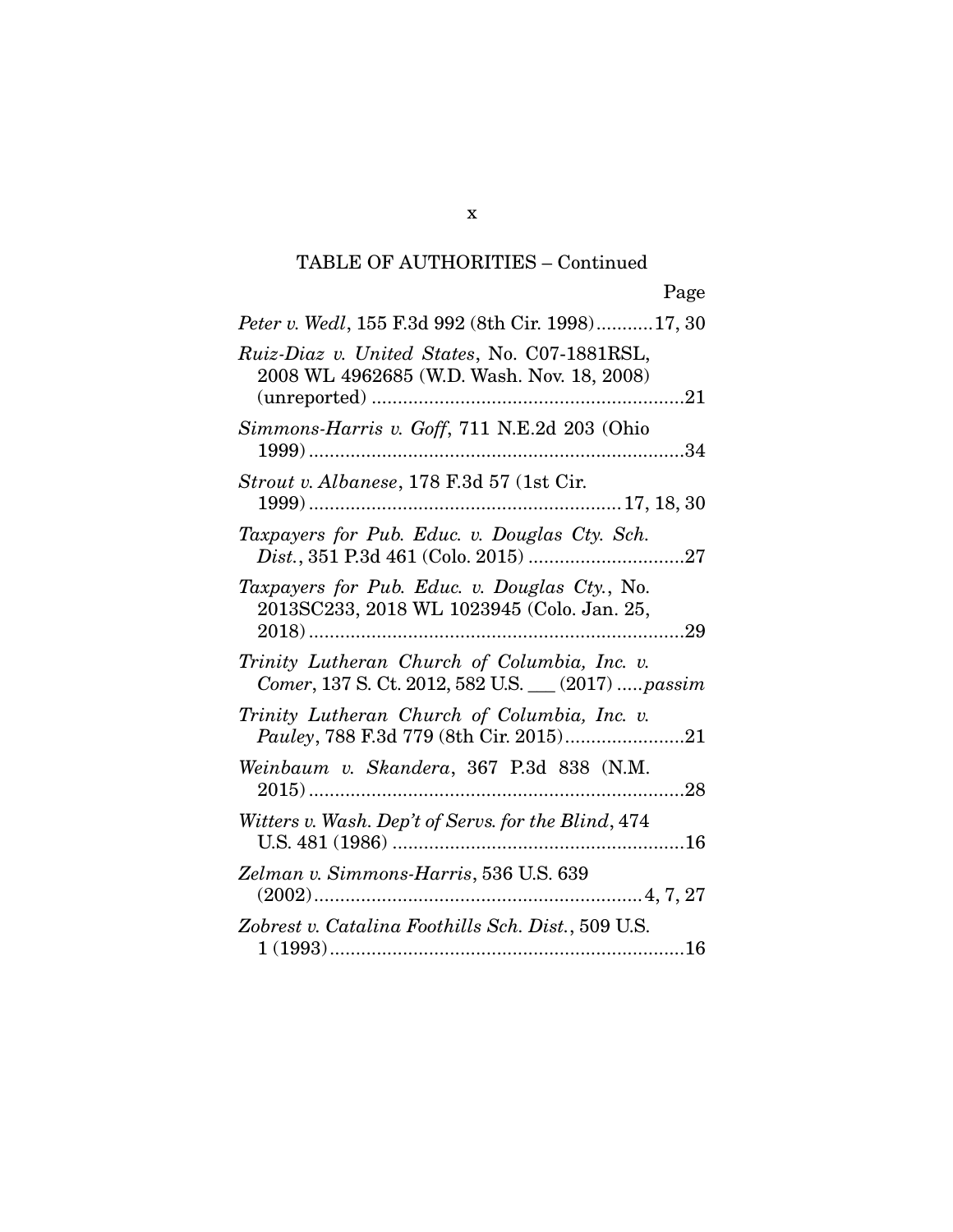| <b>CONSTITUTIONAL PROVISIONS</b> |  |
|----------------------------------|--|
|                                  |  |
|                                  |  |
|                                  |  |
|                                  |  |
|                                  |  |
|                                  |  |
| CODES, RULES AND STATUTES        |  |
|                                  |  |
|                                  |  |
|                                  |  |
|                                  |  |
|                                  |  |
|                                  |  |
|                                  |  |

## OTHER AUTHORITIES

| Camille Phillips, Missouri Bill would expand      |  |
|---------------------------------------------------|--|
| access to private schools, but also cut tax base, |  |
| St. Louis Pub. Radio (Feb. 5, 2017)36             |  |
| EdChoice, Tax-Credit Scholarship Programs,        |  |
| https://www.edchoice.org/school-choice/types-     |  |
| of-school-choice/tax-credit-scholarship/6         |  |

xi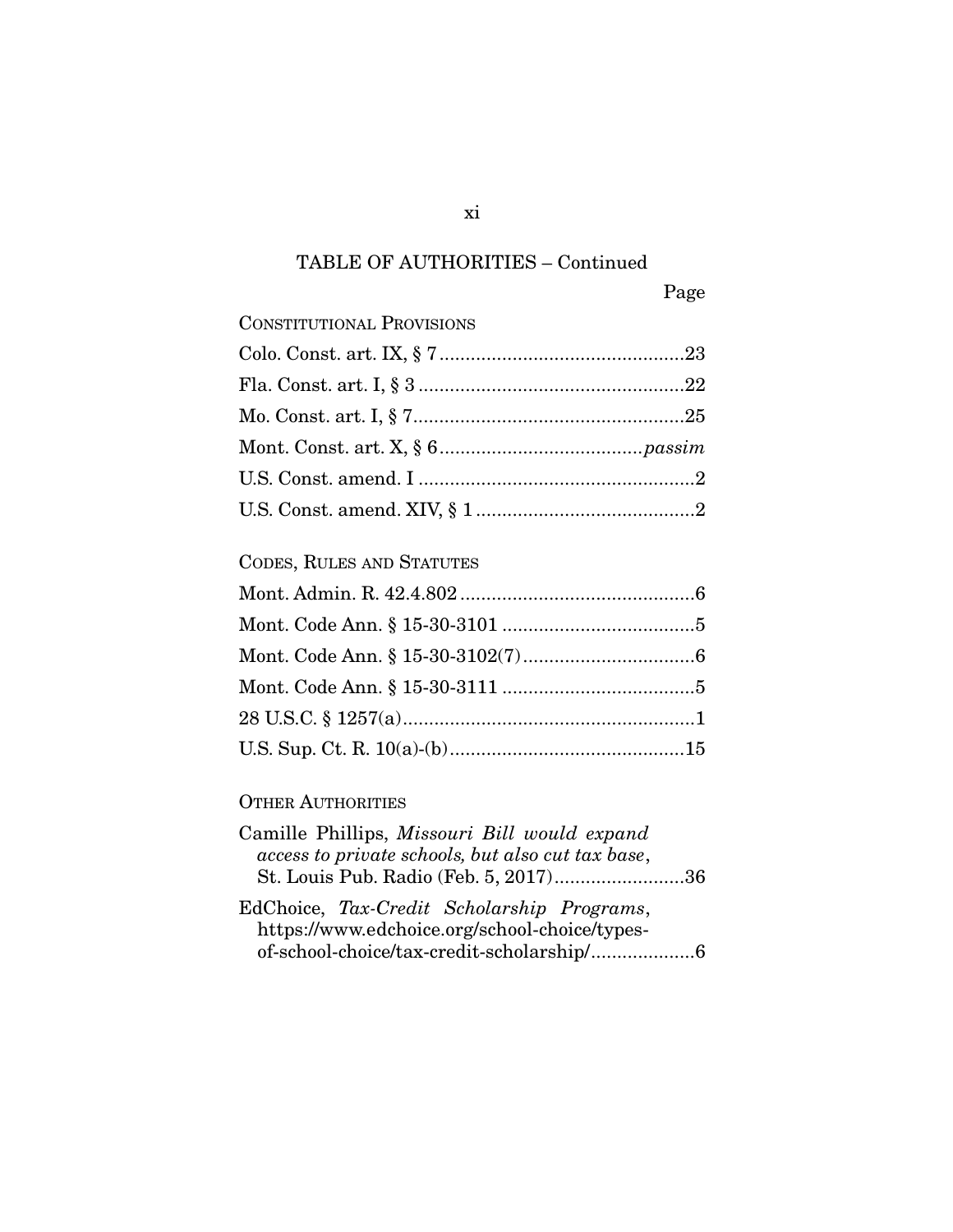| Joseph P. Viteritti, <i>Blaine's Wake: School Choice</i> ,<br>the First Amendment, and State Constitu-<br><i>tional Law</i> , 21 Harv. J.L. & Pub. Pol'y 657 |     |
|--------------------------------------------------------------------------------------------------------------------------------------------------------------|-----|
| Patrick Weil, Freedom of Conscience, but Which<br>One? In Search of Coherence in the U.S. Su-<br>preme Court's Religion Jurisprudence, 20 U.                 |     |
| Private Scholarship Bill Headed to the Idaho<br>Senate, U.S. News & World Report, Mar. 5,                                                                    | .35 |
| Richard D. Komer & Olivia Grady, School Choice<br>and State Constitutions (Inst. for Justice &<br>Am. Legis. Exchange Council eds., 2d ed.                   |     |
| Rick Ganley & Michael Brindley, School Voucher<br>Opponent: N.H. Bill Is Unconstitutional, Bad<br>for Public Schools, N.H. Pub. Radio (April 13,             |     |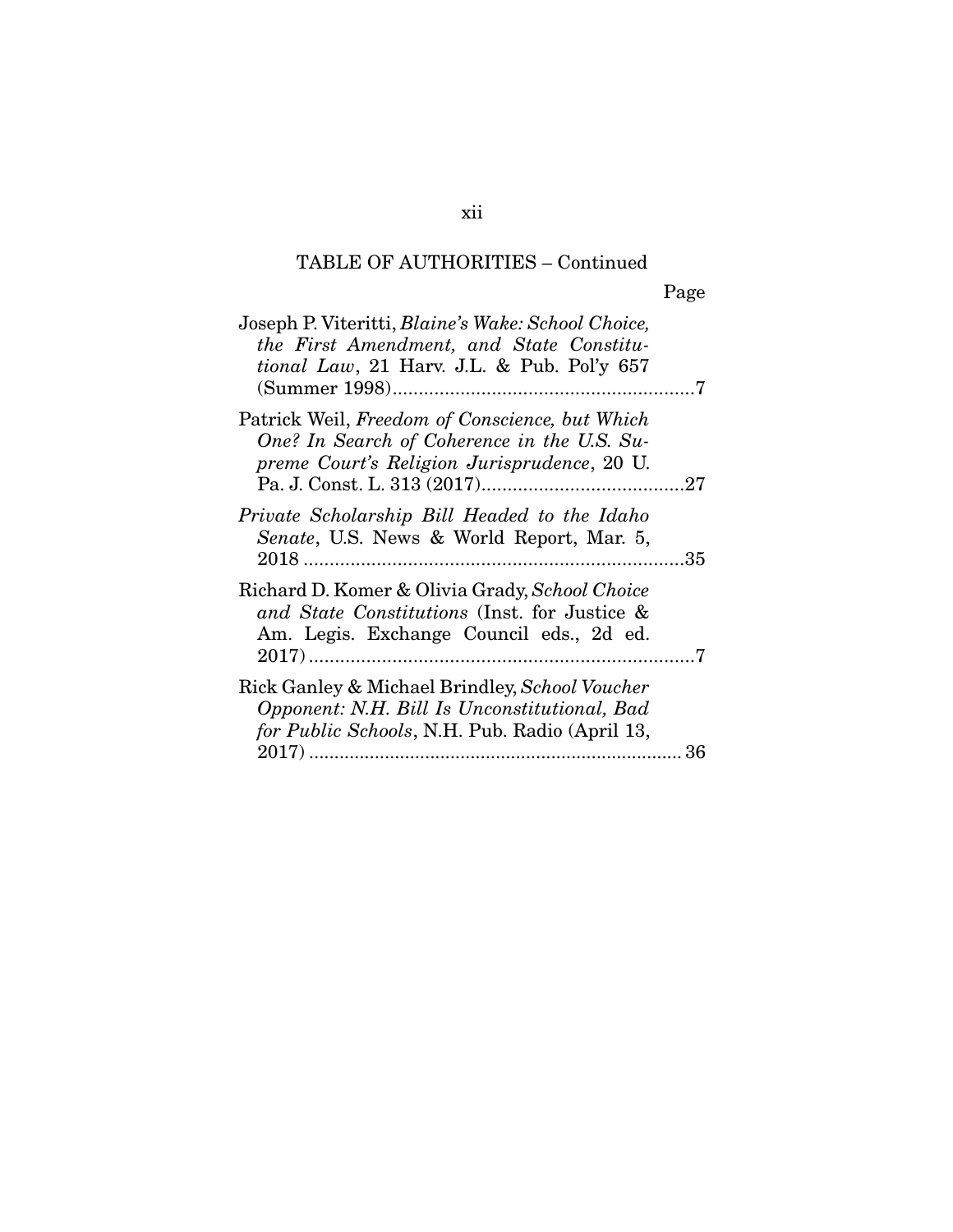#### PETITION FOR A WRIT OF CERTIORARI

 Petitioners Kendra Espinoza, Jeri Anderson, and Jaime Schaefer respectfully petition for a writ of certiorari to review the judgment of the Montana Supreme Court in this case.

--------------------------------- ---------------------------------

# OPINIONS BELOW

 The opinion of the Montana Supreme Court reversing the trial court's grant of summary judgment to Petitioners and invalidating the tax-credit scholarship program, Pet. App. 4, is reported at *Espinoza v. Department of Revenue*, 393 Mont. 446 (2018). The order of the Montana Supreme Court granting a partial stay of its order pending review by this Court is available at Pet. App. 1. The opinion and order of the Montana Eleventh Judicial District Court granting summary judgment to Petitioners is available at Pet. App. 86.

#### JURISDICTION

--------------------------------- ---------------------------------

 The Montana Supreme Court entered its judgment on December 12, 2018, and Petitioners have timely filed this petition. The jurisdiction of this Court rests on 28 U.S.C. § 1257(a).

--------------------------------- ---------------------------------

1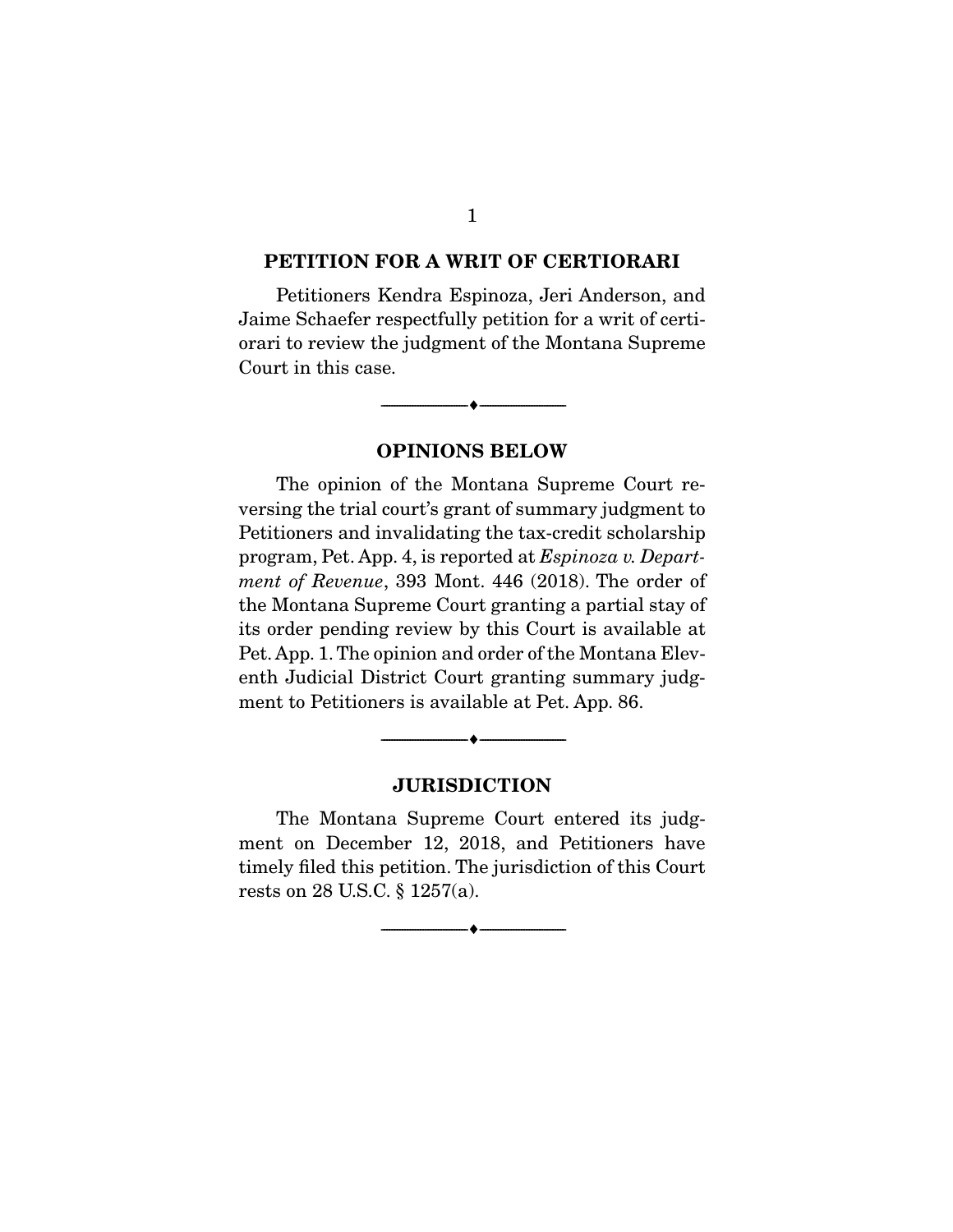#### CONSTITUTIONAL PROVISIONS INVOLVED

 The Establishment and Free Exercise Clauses of the First Amendment to the United States Constitution provide that "Congress shall make no law respecting an establishment of religion, or prohibiting the free exercise thereof." The Equal Protection Clause of the Fourteenth Amendment to the United States Constitution provides that a state shall not "deny to any person within its jurisdiction the equal protection of the laws."

 Article X, Section 6 of the Montana Constitution, pursuant to which the Montana Supreme Court enjoined the state's tax-credit scholarship program, provides:

(1) The legislature, counties, cities, towns, school districts, and public corporations shall not make any direct or indirect appropriation or payment from any public fund or monies, or any grant of lands or other property for any sectarian purpose or to aid any church, school, academy, seminary, college, university, or other literary or scientific institution, controlled in whole or in part by any church, sect, or denomination. (2) This section shall not apply to funds from federal sources provided to the state for the express purpose of distribution to non-public education.

--------------------------------- ---------------------------------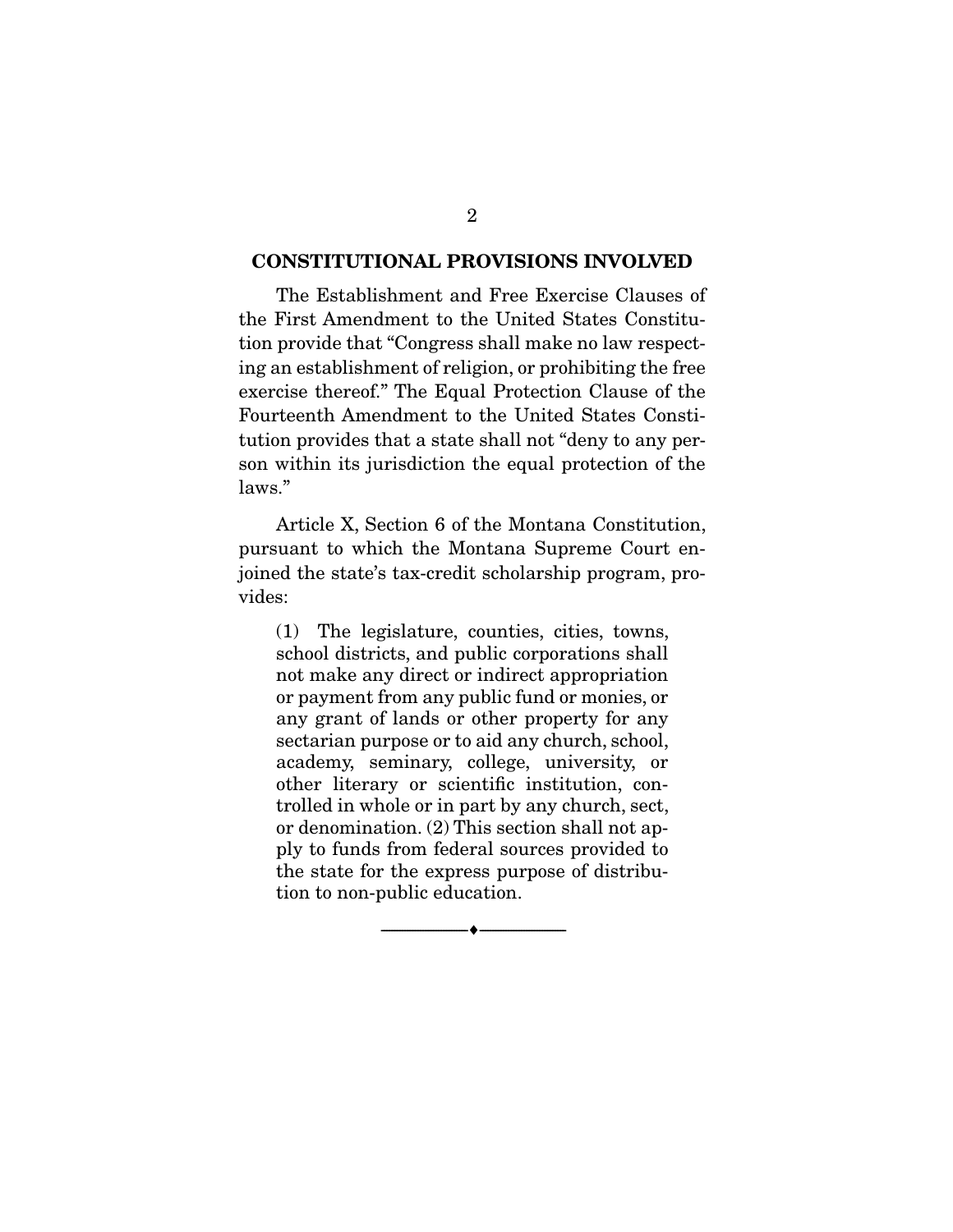#### STATEMENT OF THE CASE

 This case raises the question of whether government may bar religious options from otherwise neutral and generally available student-aid programs. On December 12, 2018, the Montana Supreme Court declared unconstitutional a state scholarship program that helped needy children attend the private school of their families' choice. The court held that because families may choose to use the scholarships at religious schools, the program aided religious institutions, making the program unconstitutional under Article X, Section 6 of the Montana Constitution. Pet. App. 16–17, 25–32. With this decision, the Montana court further deepened the long-standing split on whether barring religious options from student-aid programs violates the federal Religion and Equal Protection Clauses.

 This split has matured over the last 24 years and now includes 10 federal Circuit courts and state courts of last resort. *See infra* at p. 30 (chart showing split). This Court offered guidance on the issue in *Locke v. Davey*, 540 U.S. 712 (2004), this Court's last studentaid case. But *Locke* did not address the issue head-on, and the lower courts became more divided after the decision. In fact, while some courts have read *Locke* to prohibit the wholesale exclusion of religious options from student-aid programs, *see*, *e.g.*, *Colo. Christian Univ. v. Weaver*, 534 F.3d 1245, 1255, 1256 & n.4 (10th Cir. 2008), other courts have read the decision for the exact opposite conclusion and therefore upheld such exclusions, *see*, *e.g.*, *Eulitt ex rel. Eulitt v. Me. Dep't of Educ.*, 386 F.3d 344, 355 (1st Cir. 2004). In addition,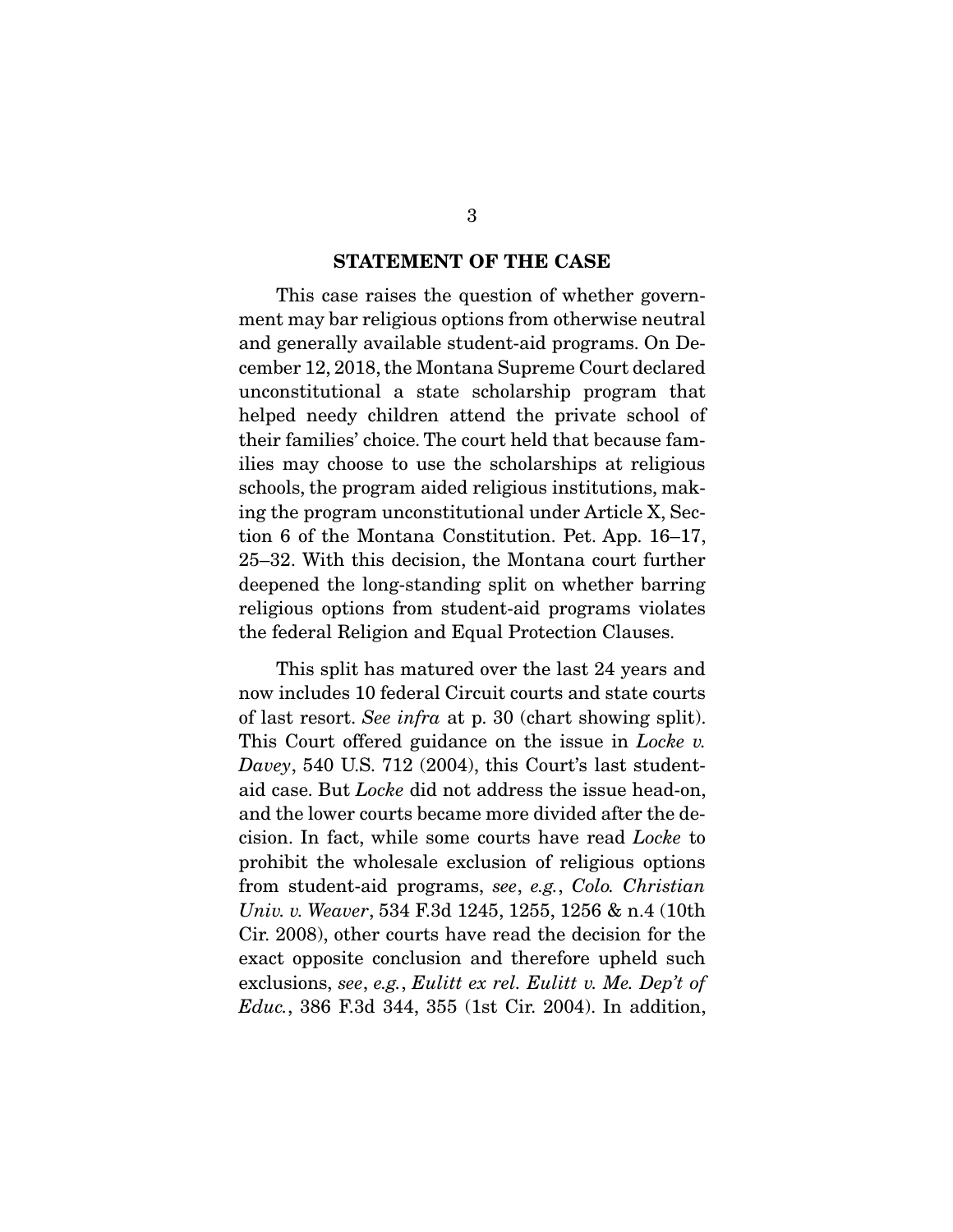while *Trinity Lutheran Church of Columbia v. Comer* involved the constitutionality of religious exclusions in public programs, that case was decided on narrow grounds and did not address the student-aid question. *See* 137 S. Ct. 2012 (2017). Thus, after *Trinity Lutheran*, courts continue to express confusion regarding student-aid programs, with two more courts joining the split, on opposite sides, in the last two years.<sup>1</sup>

 $1$  The court split in this case is distinctly different for three reasons than the split presented by *Freedom From Religion Foundation v. Morris County Board of Chosen Freeholders*, in which this Court just denied certiorari. *See* 232 N.J. 543 (2018), *cert. denied*, 586 U.S. \_\_\_ (March 4, 2019) (Nos. 18-364 & 18-365). First, in *Morris County*, the split was about whether government can exclude religious institutions from receiving direct government aid through historic-preservation grant programs. Here, in contrast, the split is about whether government can exclude religious institutions from student-aid programs, in which government aid flows to religious institutions (schools) only as the result of individual choices. *See Zelman v. Simmons-Harris*, 536 U.S. 639, 649 (2002) (noting that in its Establishment Clause jurisprudence, this Court has drawn a "consistent distinction" between direct aid to religious schools and aid to individuals, who can choose to use that aid to attend religious or nonreligious schools). Second, the split regarding historic-preservation grant programs involved only four courts and had matured for only the two years since *Trinity Lutheran* was decided. Petition for a Writ of Certiorari at 8–11, *Morris Cty. Bd. of Chosen Freeholders v. Freedom From Religion Found*., 586 U.S. \_\_\_ (Sept. 18, 2018) (No. 18-364); *see also Morris Cty. Bd. of Chosen Freeholders v. Freedom From Religion Found.*, 586 U.S. \_\_\_ (March 4, 2019) (Kavanaugh J., statement regarding denial of certiorari at 5) (stating "there is not yet a robust post-*Trinity Lutheran* body of case law in the lower courts on the question whether governments may exclude religious organizations from general historic preservation grants programs"). But here, the split regarding student-aid programs involves 10 Circuit courts and state courts of last resort and has matured for 24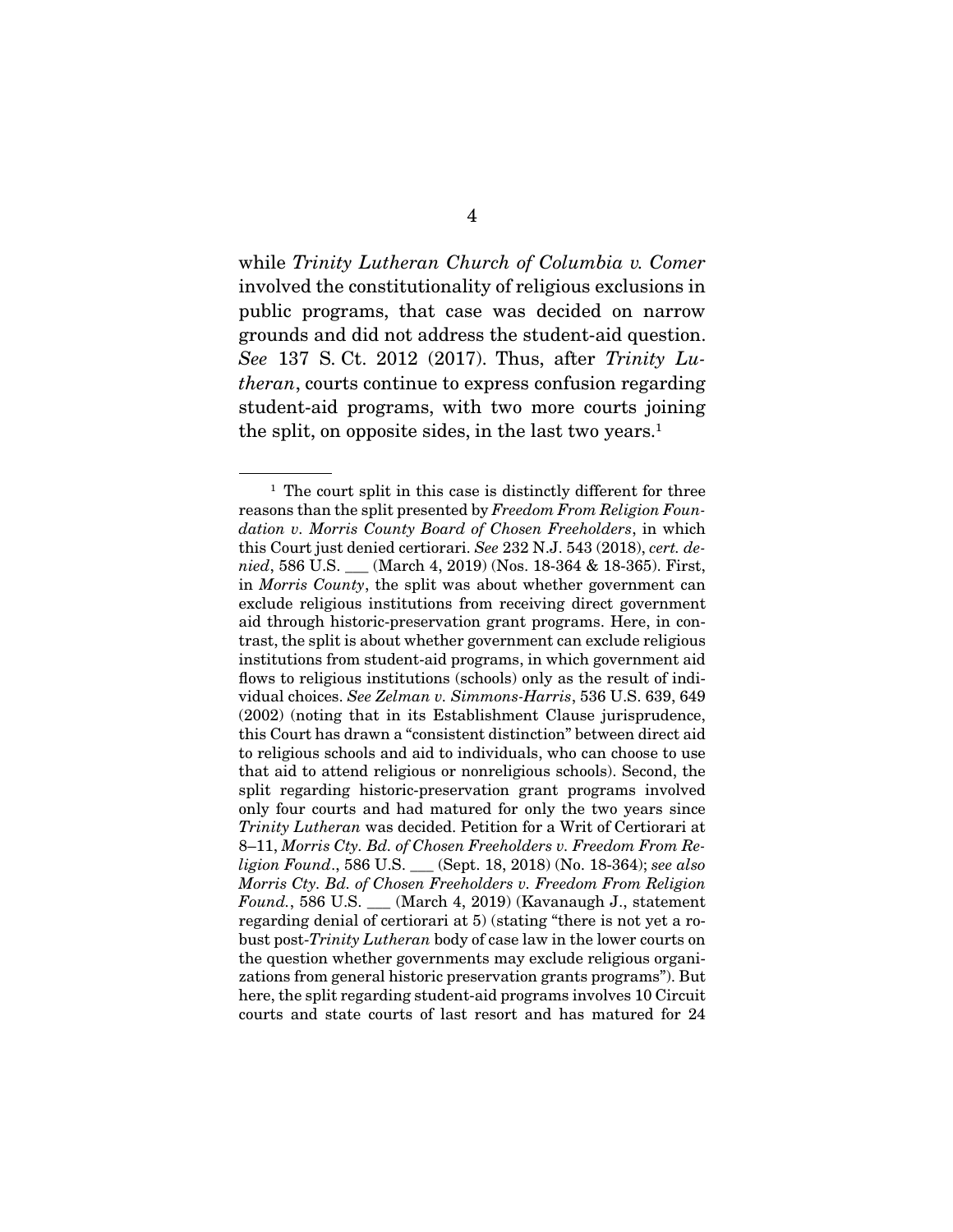This Court should grant certiorari to finally resolve whether government can bar religious options in student-aid programs. Every year that the split continues, tens of thousands of children are denied educational opportunities, with Montana being only the most recent example.

#### I. Facts

 The facts in this case are not in dispute. Below, Petitioners recount the events leading to this lawsuit, as well as the proceedings in the lower courts.

## A. The Montana Scholarship Program Statute Allowed Scholarship Recipients to Choose Any Private School.

 The Montana Legislature enacted a tax-credit scholarship program on May 8, 2015 ("the program" or "the scholarship program"). The purpose of the scholarship program "is to provide parental and student choice in education" for K to 12 students. Mont. Code Ann. § 15-30-3101. It does so by providing a modest tax credit—up to \$150 annually—to individuals and businesses who donate to private, nonprofit scholarship organizations. *Id*. at § 15-30-3111. Scholarship

years. Finally, in contrast to *Morris County*, the split in this case does not originate from *Trinity Lutheran*. Instead, the split in this case existed for two decades before *Trinity Lutheran*, and *Trinity Lutheran* simply did not resolve it. There is thus no reason for this Court to wait to resolve the split on student-aid programs presented by this case.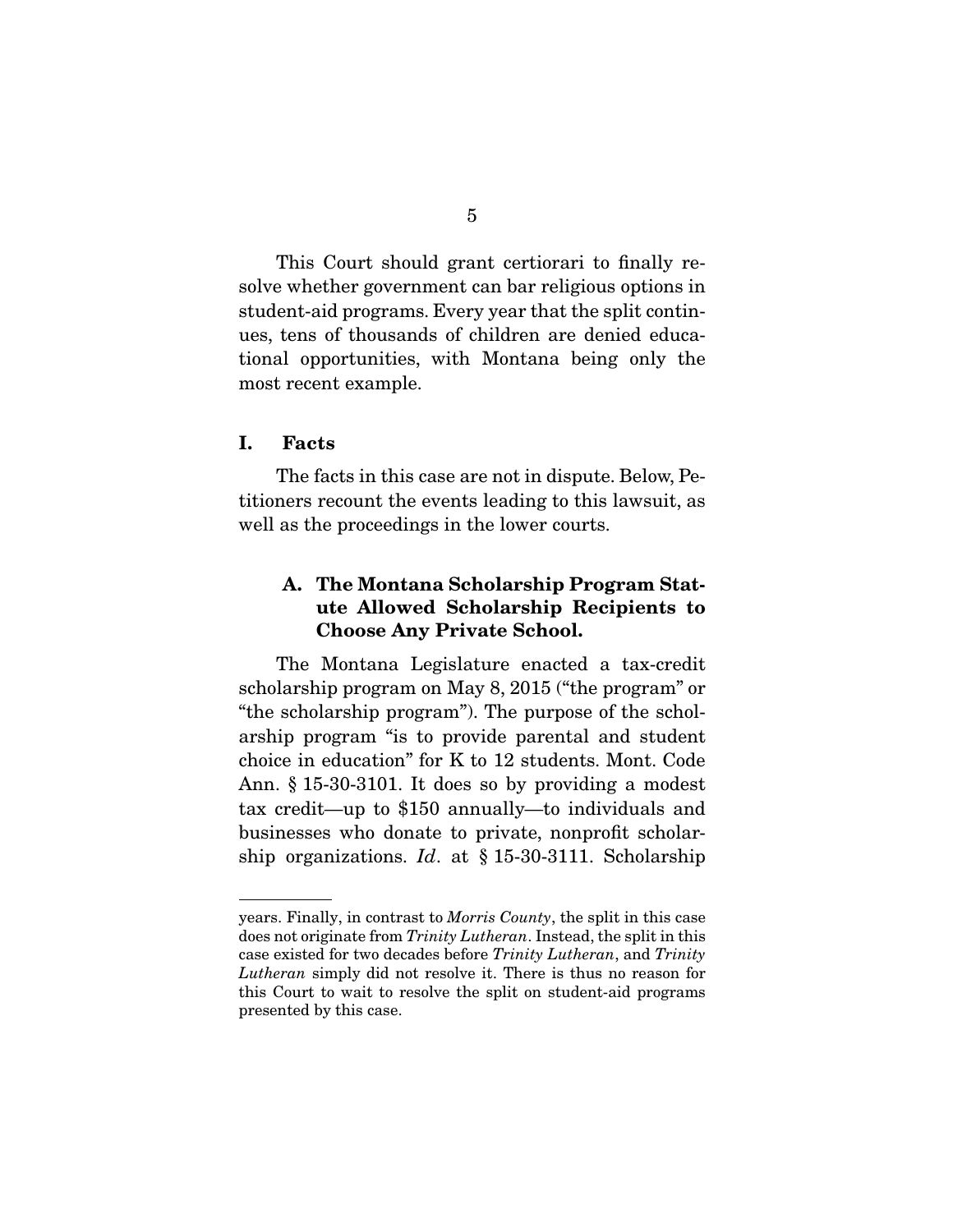organizations then use the donations to give scholarships to families who wish to send their children to private school. Recipients can use the scholarships at any "qualified education provider," which is broadly defined by statute to include virtually every private school in the state. *Id*. at  $\S 15{\text -}30{\text -}3102(7)$ . The program is similar to the 23 other tax-credit scholarship programs that operate in 18 states across the country.2

 So far, one Montana scholarship organization, Big Sky Scholarships, has formed to participate in the scholarship program. Big Sky is a small nonprofit run by part-time and volunteer staff. Pet. App. 121–22, ¶¶ 4–5. While the program statute allows any Montana family to apply for scholarships, Big Sky awards scholarships only to families who are low income or who have children with disabilities. Pet. App. 122, ¶ 8. Big Sky's scholarship recipients attend both religious and nonreligious schools. *Id*. at ¶ 9.

## B. The Department Enacted a Rule Excluding Religious Schools from the Scholarship Program.

 Shortly after the program was enacted, Respondent Montana Department of Revenue enacted an administrative rule that prohibited scholarship recipients from using their scholarships at religious schools. Mont. Admin. R. 42.4.802. Specifically, "Rule 1"

<sup>2</sup> *See*, *e.g*., EdChoice, *Tax-Credit Scholarship Programs*, https:// www.edchoice.org/school-choice/types-of-school-choice/tax-creditscholarship/ (listing all tax-credit scholarship programs).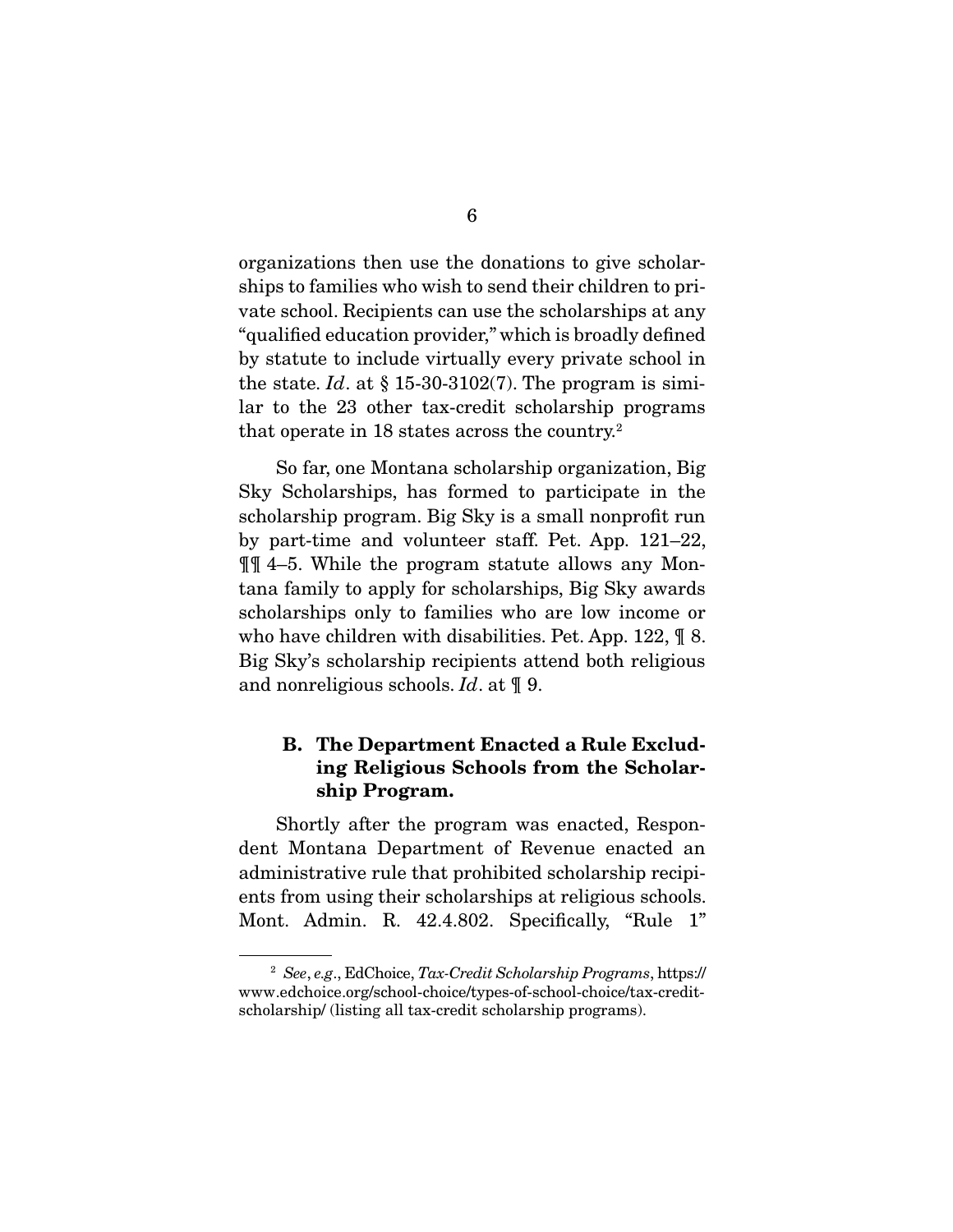changed the definition of "qualified education provider" to exclude any organization "owned or controlled in whole or in part by any church, religious sect, or denomination." *Id*. According to the Department, Rule 1 was necessary to comply with Article X, Section 6 of the Montana Constitution, also known as Montana's "Blaine Amendment."3 *See*, *e.g.*, Appellants' Opening Br. at 13, *Espinoza v. Dep't of Rev*., No. 17-0492 (Mont. Sup. Ct. Nov. 22, 2017). Section 6 prohibits any "direct or indirect appropriation or payment from any public fund or monies . . . for any sectarian purpose or to aid any church, school, academy, seminary, college, university, or other literary or scientific institution, controlled in whole or in part by any church, sect, or denomination."

<sup>3</sup> Blaine Amendments derive their name from U.S. Representative and Senator James Blaine, who, in the 1870s, introduced a federal constitutional amendment to prohibit public school funding from being used for the schools of any "religious sect or denomination." *See*, *e.g.*, Joseph P. Viteritti, *Blaine's Wake: School Choice, the First Amendment, and State Constitutional Law*, 21 Harv. J.L. & Pub. Pol'y 657, 670–71 & n.64 (Summer 1998). As several members of this Court have recognized, "[c]onsideration of the amendment arose at a time of pervasive hostility to the Catholic Church and to Catholics in general, and it was an open secret that 'sectarian' was code for 'Catholic.' " *Mitchell v. Helms*, 530 U.S. 793, 828 (2000) (plurality opinion); *see also Zelman v. Simmons-Harris*, 536 U.S. 639, 719–21 (2002) (Breyer, J., dissenting) (discussing the bigoted history behind Blaine Amendments). Although the federal amendment failed, 37 states adopted their own Blaine Amendments. Richard D. Komer & Olivia Grady, *School Choice and State Constitutions* 11 (Inst. for Justice & Am. Legis. Exchange Council eds., 2d ed. 2017). Like Montana's clause, all contain language prohibiting public funding from aiding religious schools.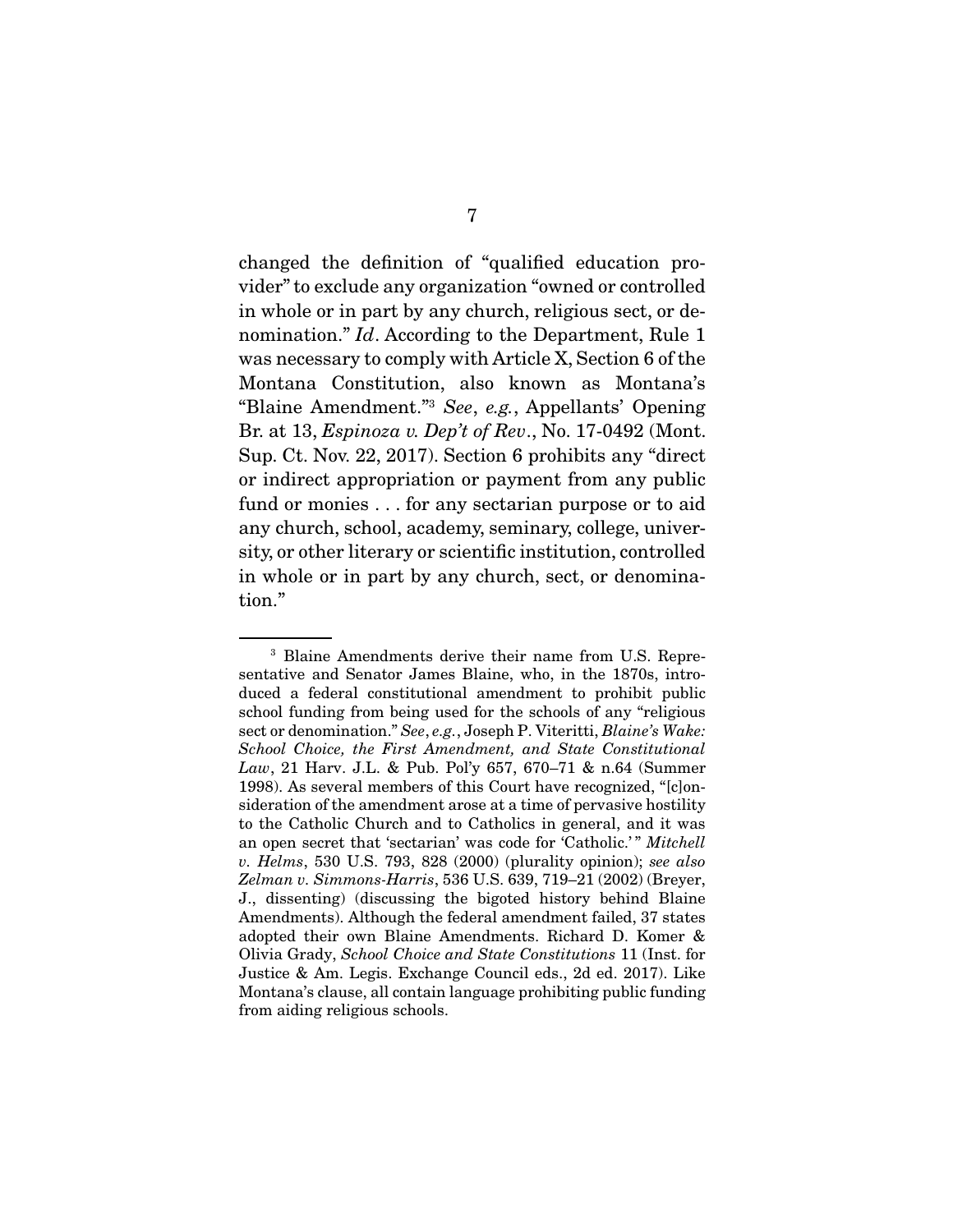Rule 1 threatened the success of the program. About 69 percent of Montana private schools for K to 12 students are religiously affiliated, and excluding them severely limited the choices of families. *See* Aff. of Erica Smith in Supp. of Pls.' Mot. for Summ. J. ¶ 2, *Espinoza v. Dep't of Rev.*, No. 15-1152A (Mont. Eleventh Judicial Dist. Ct. May 13, 2016). Three of these families are Petitioners and their children.

## C. The Rule Prevented Petitioners and Other Scholarship Recipients from Using Scholarships.

 Petitioners Kendra Espinoza, Jeri Anderson, and Jaime Schaefer are all low-income mothers who were counting on the scholarships to keep their children in Stillwater Christian School, a nondenominational school in Kalispell, Montana. Although all three receive financial aid from the school, they still struggle to make their monthly tuition payments.4

 Petitioner Kendra Espinoza is a single mom who transferred her two daughters out of public school after her youngest struggled in her classes and her oldest was repeatedly bullied by her classmates. Kendra and her daughters are Christian, and a "major reason" Kendra chose Stillwater Christian was because she "love[s] that the school teaches the same Christian

<sup>4</sup> The record contains affidavits from Petitioners and other families who are counting on the scholarships. These affidavits do not contain disputed facts and are available in Petitioners' Appendix.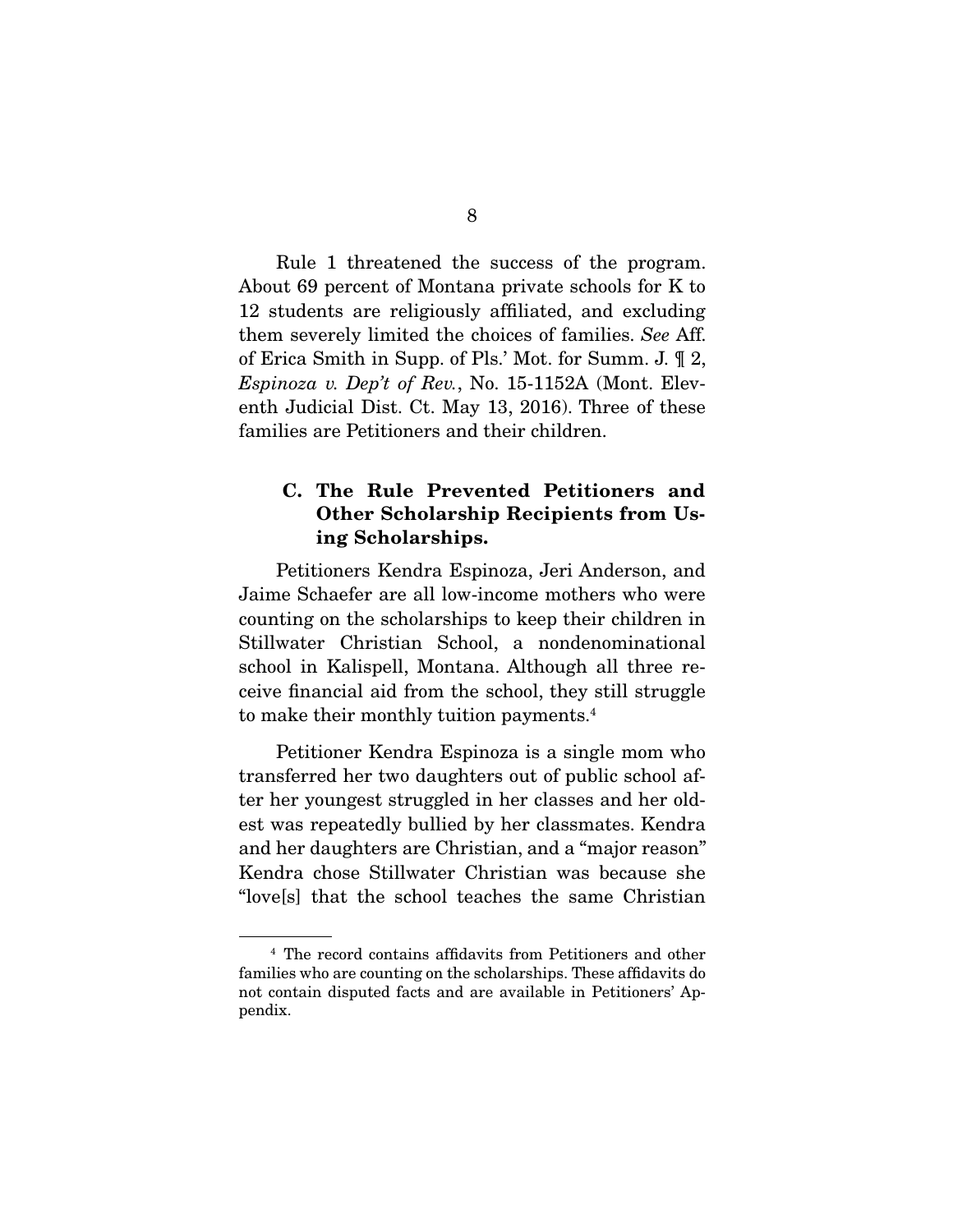values that [she] teach[es] at home." Pet. App. 152, ¶ 12. Her daughters, now 14 and 11, are flourishing in Stillwater.

 Kendra, however, struggles to pay Stillwater's tuition. She works nights as a janitor, in addition to her full-time job as an office assistant, just to afford her monthly tuition payments. Kendra has also had to raise tuition money from her community by raffling off donated quilts and holding yard sales, and Kendra's daughters have chipped in by taking odd jobs. Kendra was counting on receiving the program scholarships this year to ease her family's burden. Without the scholarships, Kendra may have to pull her children out of Stillwater.

 Like Kendra, Petitioner Jeri Anderson is a single mom struggling to pay Stillwater's tuition for her 10 year-old daughter, Emma. Jeri adopted Emma from China, and Emma is academically gifted. Jeri chose to send her to Stillwater for its academics, and Emma thrives on the individualized attention she receives from her teachers, who guide her in advanced studies. Yet even though Stillwater has been generous with its financial aid for Emma, "paying the remaining tuition every month is still a serious struggle" and Jeri "worr[ies] about it constantly." Pet. App. 139, ¶ 15. Fortunately, Jeri was able to rely on the program scholarships the last two years to make ends meet. Without the scholarships, Jeri and her daughter would suffer even greater financial hardship.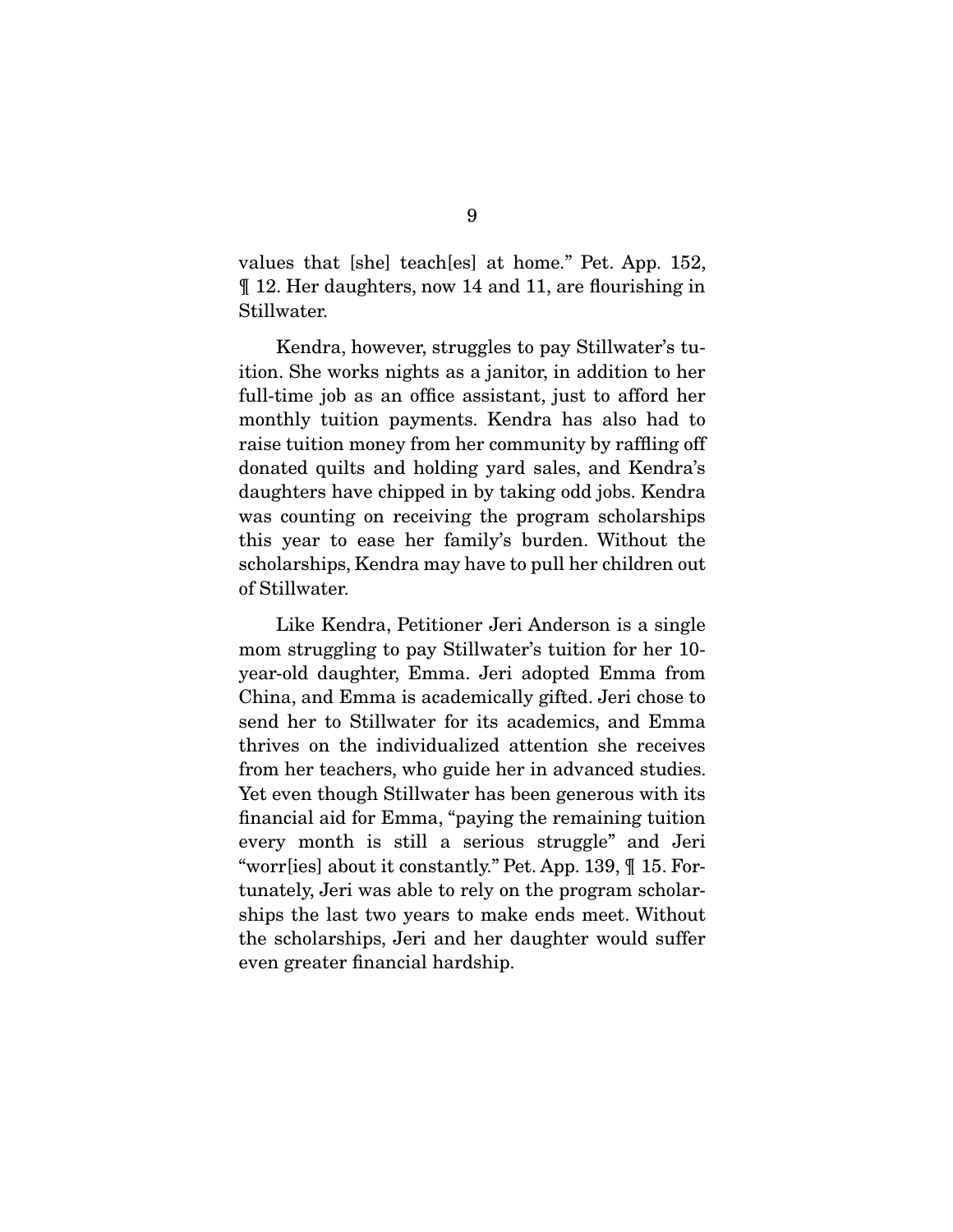Petitioner Jaime Schaefer also struggles to pay tuition for her son and daughter to attend Stillwater. Jaime and her husband transferred their daughter out of public school after they became disappointed with its academic expectations. For instance, her daughter already knew how to read in kindergarten, but her class was still learning the alphabet. Jaime now sends both her children to Stillwater, where she has been impressed by its curriculum and music program. Paying the tuition, however, "is like a second mortgage payment" and "[i]t is a year by year decision" whether the Schaefers can keep their children there. Pet. App. 167, ¶ 8. Jaime was counting on the scholarships for "significant financial and psychological relief."

 Petitioners' stories are not unique. They echo those of dozens of other families who are relying on the scholarships to make tuition payments, including families living in poverty and those with disabled children.

## D. Petitioners Challenged the Rule as Unconstitutional.

 Petitioners filed this case on December 16, 2015, challenging Rule 1 as ultra vires, unnecessary, and unconstitutional. Petitioners made three arguments. First, they argued the rule was ultra vires because the Legislature intended the scholarship program to include both religious and nonreligious schools, which was clear from the plain text of the statute and its legislative history. Second, they argued that Article X, Section 6 of the Montana Constitution did not apply to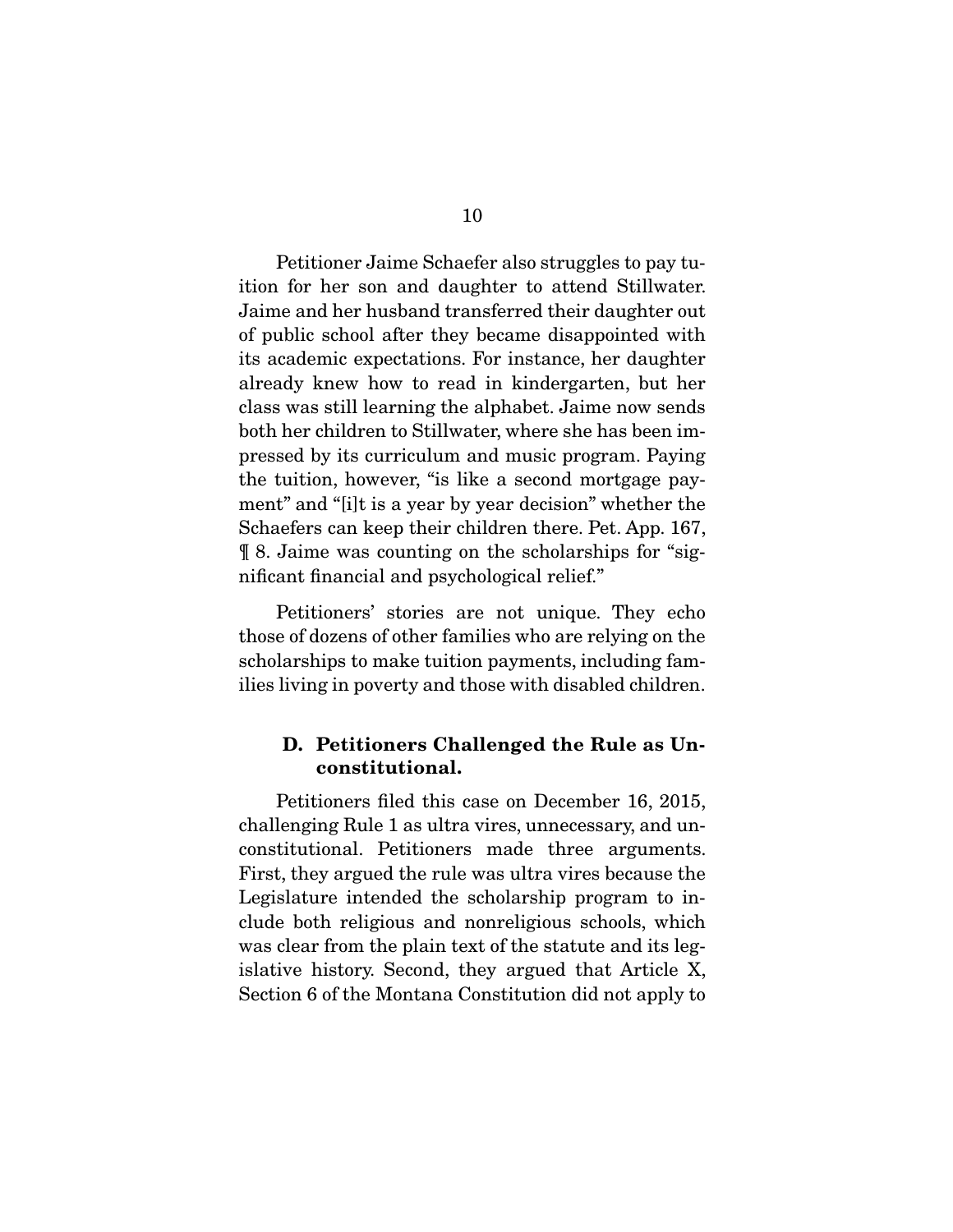the program because that section applied only to public funds, and not private donations incentivized by tax credits. Finally, Petitioners argued that even if Article X, Section 6 requires exclusion of religious schools from the program, this would violate the Religion and Equal Protection Clauses of the U.S. Constitution.

### E. The Trial Court Sided with Petitioners and Enjoined the Rule.

 On March 31, 2016, the trial court issued a preliminary injunction against enforcement of Rule 1, agreeing it was likely both ultra vires and unconstitutional under the U.S. Constitution. On May 26, 2017, the trial court made the injunction permanent and granted Petitioners summary judgment. At the core of both decisions was the court's determination that the tax credits implicated private, not public funds, and that Rule 1 was thus not required by Article X, Section 6 of the Montana Constitution. Pet. App. 94, 115–19. The court also found that to conclude otherwise and apply Section 6 to exclude religious options might violate the U.S. Constitution. Pet. App. 117–18. Respondents appealed the decision to the Montana Supreme Court.

## F. The Montana Supreme Court Reversed and Invalidated the Entire Scholarship Program.

 In a 5–2 decision, the Montana Supreme Court reversed on December 12, 2018. Pet. App. 4. The court's opinion had three conclusions. First, the court held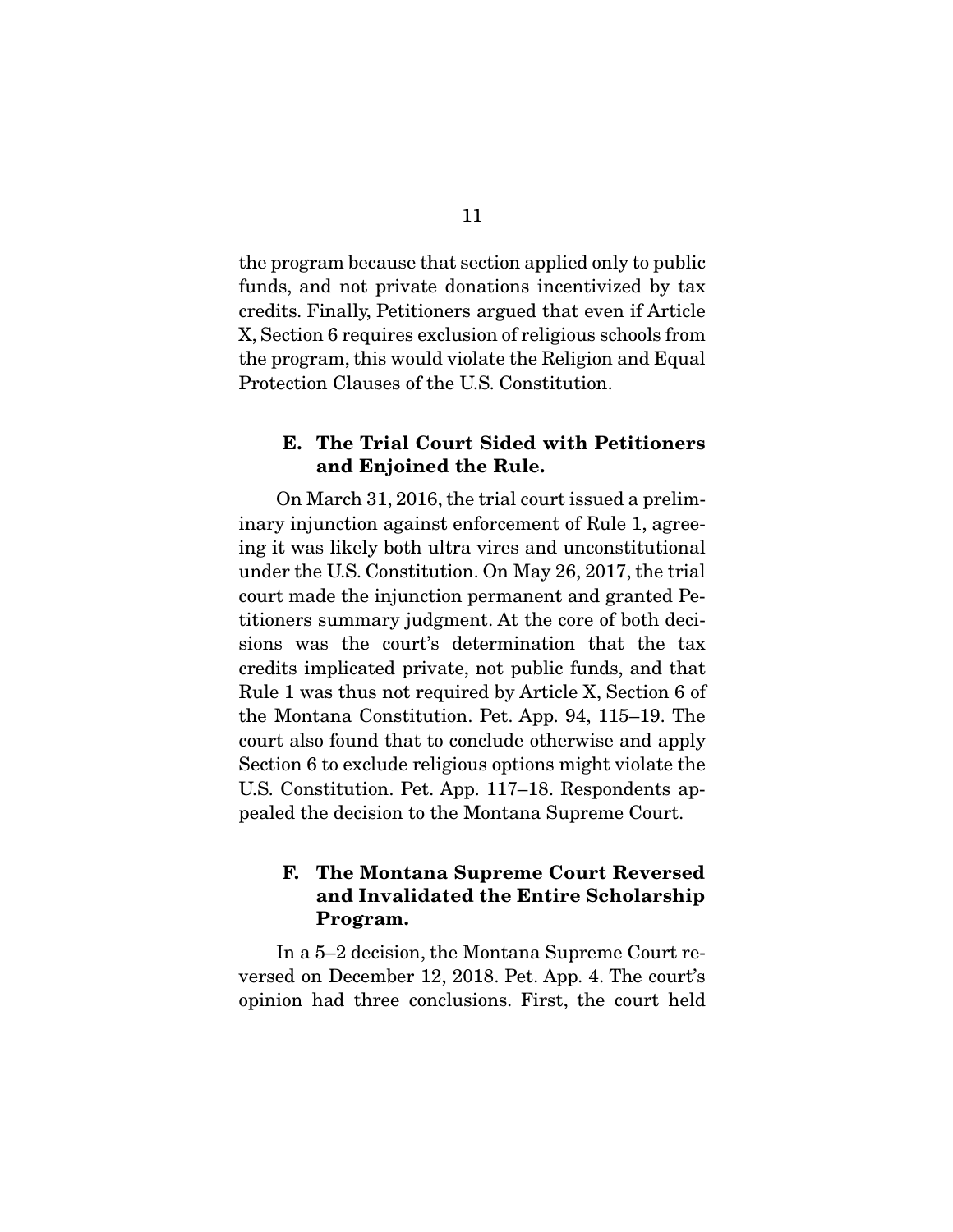that the program's inclusion of religious options was unconstitutional under Article X, Section 6 of the Montana Constitution. Pet. App. 24–25. The court next held that the inclusion of religious schools was not severable from the rest of the scholarship program, and thus found both the program and Rule 1 to be invalid. Pet. App. 34. Finally, the court rejected the assertion that its application of Section 6 to bar religious schools from participating in the scholarship program conflicted with the federal Constitution. Pet. App. 31–32.

 In its first conclusion, the court found that the program's inclusion of religious schools violated Article X, Section 6. Pet. App. 16–17, 25–32. Specifically, the court found that by providing the \$150 tax credit to donors of the program, the Legislature "indirectly pay[ed] tuition at private, religiously-affiliated schools" and thus aided religious schools. Pet. App. 26. The court emphasized that "[r]eligious education is a rock on which the whole church rests, and to render tax aid to a religious school is indistinguishable from rendering the same aid to the church itself." Pet. App. 30 (internal punctuation omitted).

 The court then held that the inclusion of religious schools was not severable from the rest of the scholarship program. According to the court, "there is no mechanism within the [program] to identify where the secular purpose ends and the sectarian begins" or "when the tax credit is indirectly paying tuition at a secular school and when the tax credit is indirectly paying tuition at a sectarian school." Pet. App. 29 (internal punctuation omitted). For the same reasons, the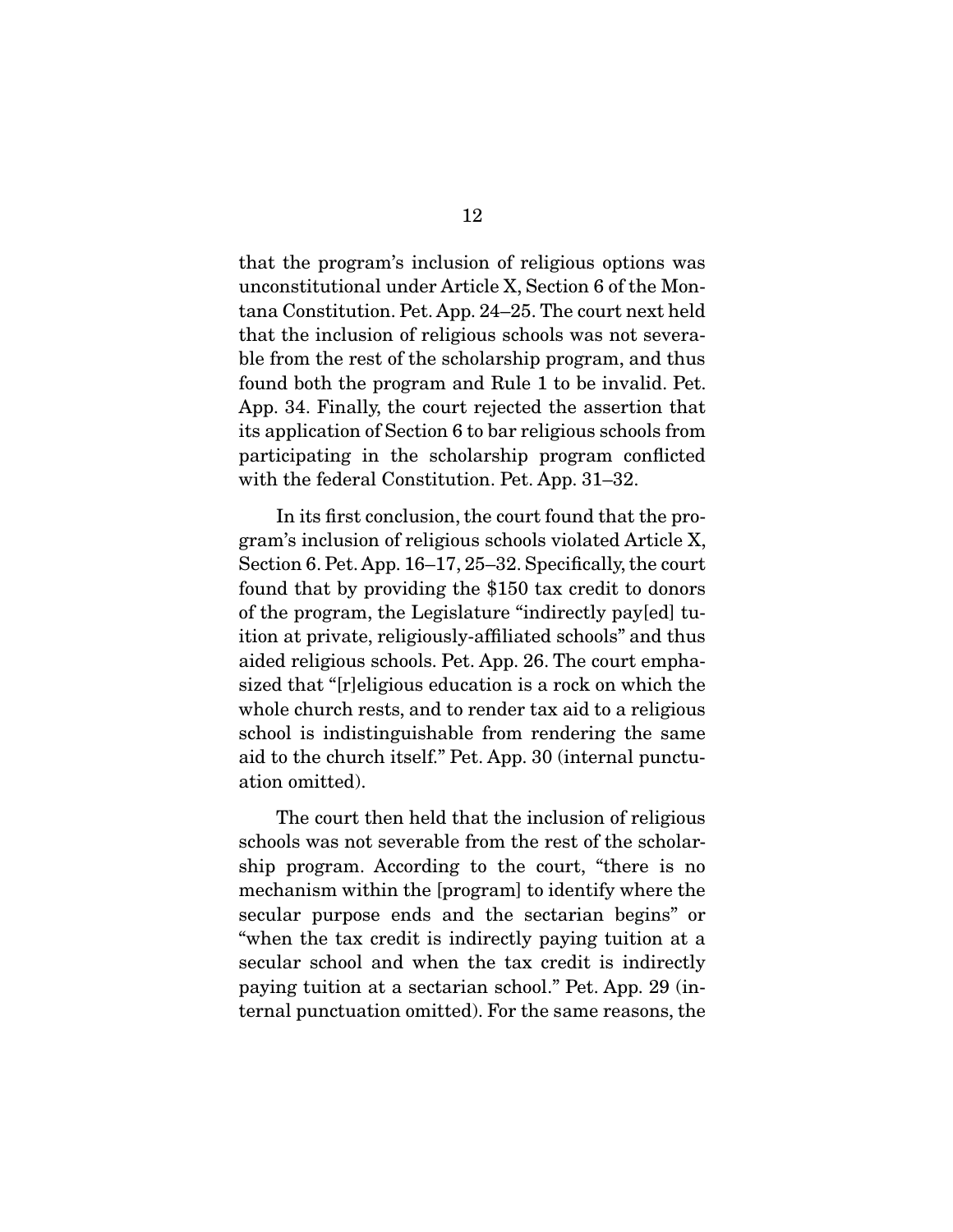court held Rule 1 to be ultra vires. As the court found, "[a]n agency cannot transform an unconstitutional statute into a constitutional statute with an administrative rule." Pet. App. 34. Thus, the court invalidated the entire program.

 Finally, the court summarily rejected Petitioners' claim that interpreting Article X, Section 6 to prohibit scholarships for children at religious schools violated the Religion and Equal Protection Clauses. The court concluded that although "an overly-broad analysis of [Section 6] could implicate free exercise concerns[, . . . ] this is not one of those cases." Pet. App. 32. In reaching this conclusion, the court relied on this Court's statement in *Locke* that there is "room for play in the joints" of the Religion Clauses and held that Montana may impose stricter barriers between government and religion than required by the Establishment Clause. Pet. App. 16 (citing *Locke*, 540 U.S. at 722).5

 Two justices dissented. Both expressed deep concern that the court's opinion ran afoul of the First Amendment. Pet. App. 61–85. As one dissenting justice quoted, "[t]he exclusion of a group 'from a public benefit for which it is otherwise qualified, solely because it is a church, is odious to our Constitution.'" Pet. App. 76 (quoting *Trinity Lutheran*, 137 S. Ct. at 2025).

<sup>5</sup> The court did not cite to *Trinity Lutheran*, despite Petitioners briefing it extensively.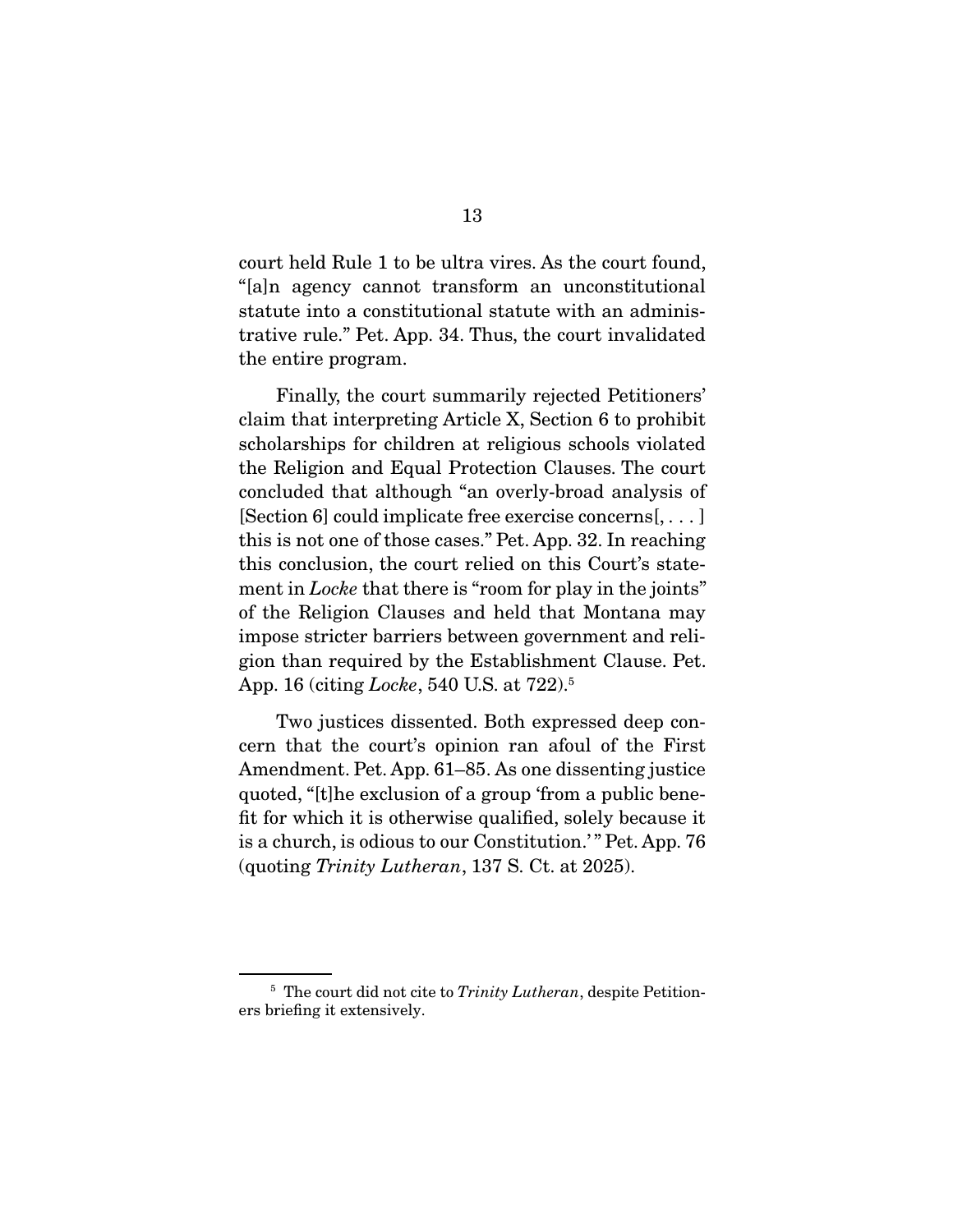## G. The Montana Supreme Court Grants a Partial Stay of the Decision.

 On December 24, 2018, Petitioners moved the Montana Supreme Court to stay the effective date of its judgment pending final disposition of an appeal to this Court. As Petitioners argued, dozens of families are expecting to apply for scholarships this spring and receive them in the summer, and depriving them of these scholarships would impose irreparable harm. Appellees' Mot. Stay Judgment at 1, 4–7, *Espinoza v. Dep't of Rev*., No. 17-0492 (Mont. Sup. Ct. Dec. 24, 2018). Respondents did not oppose the stay, explaining that they had already approved tax credits for donors to the program, and it would be administratively burdensome for Respondents to revoke these credits. Appellants' Resp. to Mot. Stay Judgment at 1–2, 4, *Espinoza v. Dep't of Rev*., No. 17-0492 (Mont. Sup. Ct. Jan. 11, 2019).

 On January 24, the court granted a partial stay of the program, allowing Big Sky to award its current scholarship funds this summer, but prohibiting it from doing any further fundraising with the tax credits. Pet. App. 1. Big Sky currently has funds for only 40 students. Pet. App. 124, ¶ 16.

 Petitioners now file this timely petition for review of the decision invalidating the program.

--------------------------------- ---------------------------------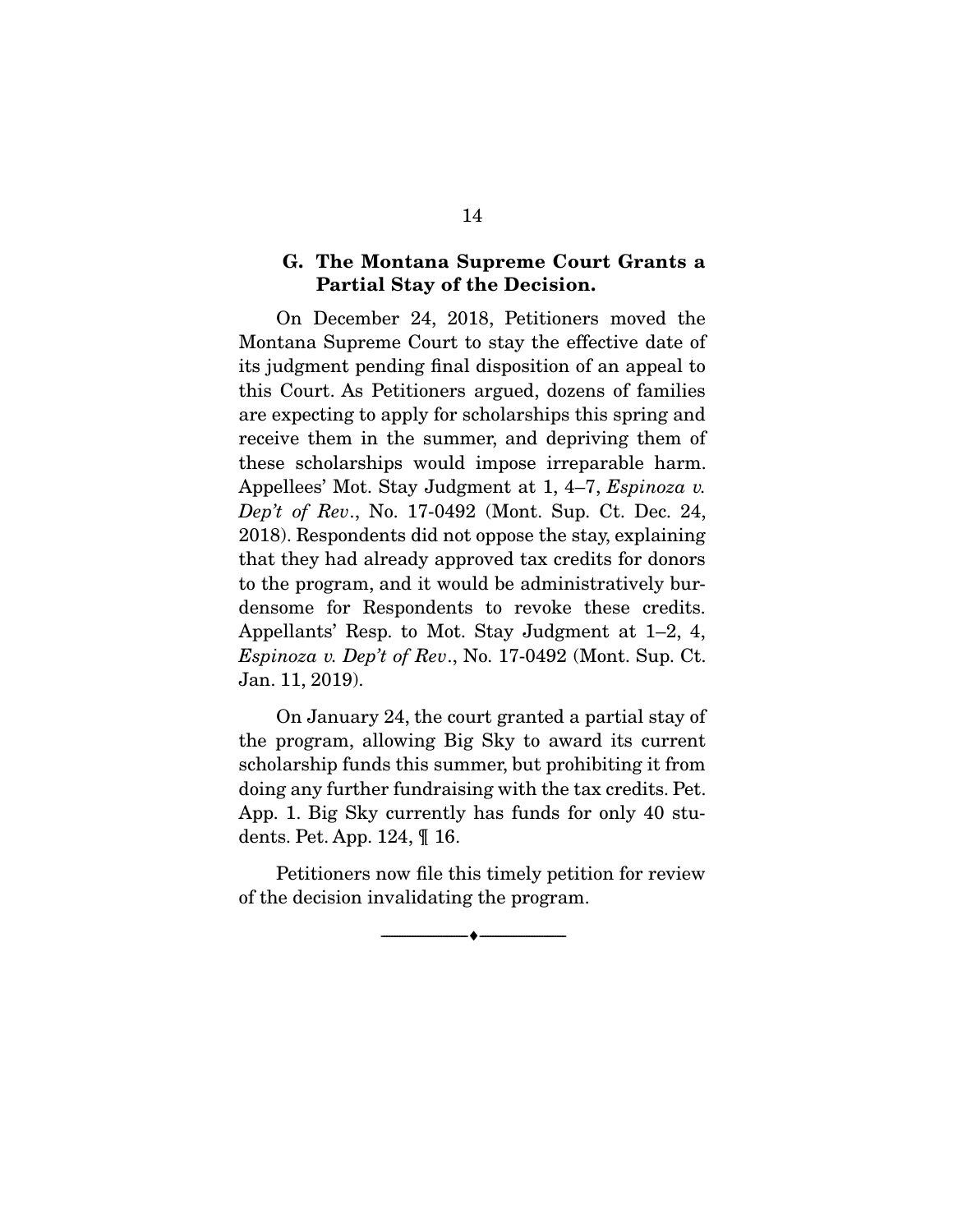#### REASONS TO GRANT THE PETITION

 Petitioners request that this Court grant the petition to resolve whether the government may bar religious choices from otherwise neutral and generally available student-aid programs. This Court should grant this petition for two reasons. First, there is a deep and well-acknowledged split on this question. *See* Rules of the Supreme Court of the United States 10(a)- (b). Second, this question is of great importance to thousands of families across the country.

## I. There Is a Deep Split on Whether the Government May Bar Religious Options from Otherwise Neutral and Generally Available Student-Aid Programs.

 In recent decades, this Court has often protected against attempts to exclude individuals and entities from receiving public benefits solely because of their religion. *See*, *e.g.*, *Mitchell v. Helms*, 530 U.S. 793, 828 (2000) (plurality opinion) (collecting cases in which the Court had "prohibited governments from discriminating in the distribution of public benefits based upon religious status"). Yet this Court has not decided the question raised in this case: Whether the government may bar religious options from otherwise neutral and generally available student-aid programs.

 Over the last 24 years, this question has split the federal Circuits and state courts of last resort. On one side, the Sixth, Seventh, Eighth, and Tenth Circuits, along with the New Mexico Supreme Court, hold that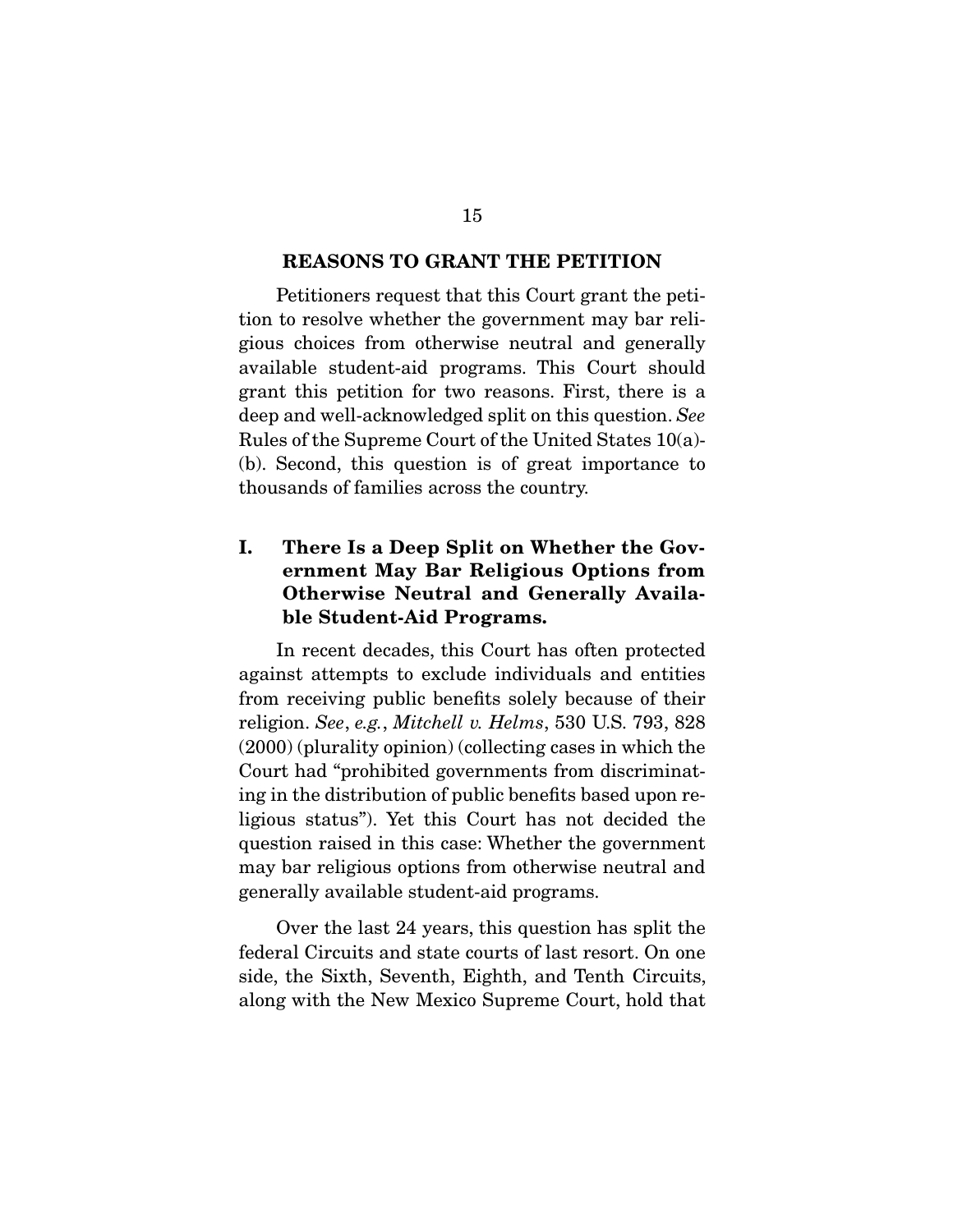government may not, consistent with the federal Constitution, prohibit religious options in student-aid programs. On the other side, the First and Ninth Circuits, as well as the Maine and Vermont Supreme Courts, hold that it may. With its decision in this case, the Montana Supreme Court joined the second group and further deepened the schism. *See infra* at p. 30 (chart showing split).

 Although this Court offered some guidance on this question in *Locke v. Davey*, 540 U.S. 712 (2004), *Locke* was decided on narrow grounds that left the question unanswered. And while *Trinity Lutheran Church of Columbia, Inc. v. Comer*, 137 S. Ct. 2012 (2017), dealt with the permissibility of religious exclusions in an institutional-aid program, it did not address the question of whether such exclusions are permissible in studentaid programs. As a result, the student-aid question has continued to divide the lower courts.

## A. The Split Began to Develop in the Decade Before *Locke* Was Decided.

 By the mid-1990s, it had become clear that government can include religious schools alongside nonreligious schools in student-aid programs, as long as families, not the government, choose which schools to attend. *See*, *e.g.*, *Zobrest v. Catalina Foothills Sch. Dist.*, 509 U.S. 1 (1993); *Witters v. Wash. Dep't of Servs. for the Blind*, 474 U.S. 481 (1986); *Mueller v. Allen*, 463 U.S. 388 (1983). But courts began to struggle with the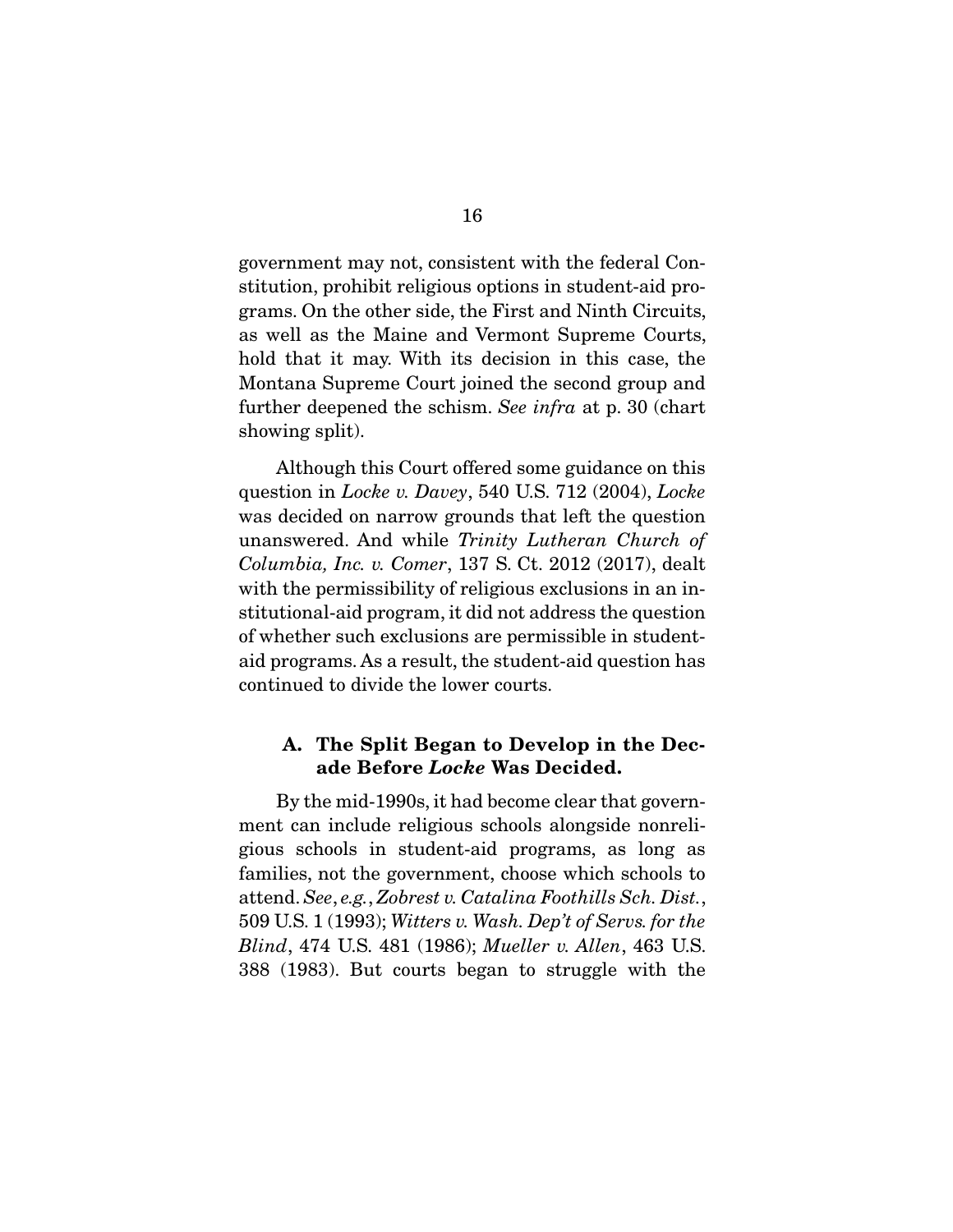separate, but related, question of whether government may *exclude* religious schools from such programs.

 On one side of that split were the Sixth and Eighth Circuits. According to these courts, prohibiting religious options in otherwise neutral and generally available student-aid programs violated the Free Exercise, Establishment, and/or Equal Protection Clauses. *See Peter v. Wedl*, 155 F.3d 992, 996–97 (8th Cir. 1998) (holding that a regulation prohibiting school districts from providing special-education benefits to students at religious schools drew an "unconstitutional distinction between private religious schools and private nonreligious schools" and imposed a disability on students "because of the religious nature" of the schools their parents had chosen for them); *Hartmann v. Stone*, 68 F.3d 973, 977, 986 (6th Cir. 1995) (holding that a regulation barring providers that "teach or promote religious doctrine" from a federal child-care program violated the Free Exercise Clause).

 On the other side of this split were the First and Ninth Circuits, as well as the Supreme Courts of Maine and Vermont. According to these courts, the federal Constitution allows the exclusion of religious schools from otherwise neutral and generally available student-aid programs. *Strout v. Albanese*, 178 F.3d 57, 60–65 (1st Cir. 1999) (upholding the exclusion of "sectarian" schools from a state voucher program for students in towns without public schools); *KDM ex rel. WJM v. Reedsport Sch. Dist.*, 196 F.3d 1046, 1050–52 (9th Cir. 1999) (upholding regulation that, like the one the Eighth Circuit invalidated, prohibited school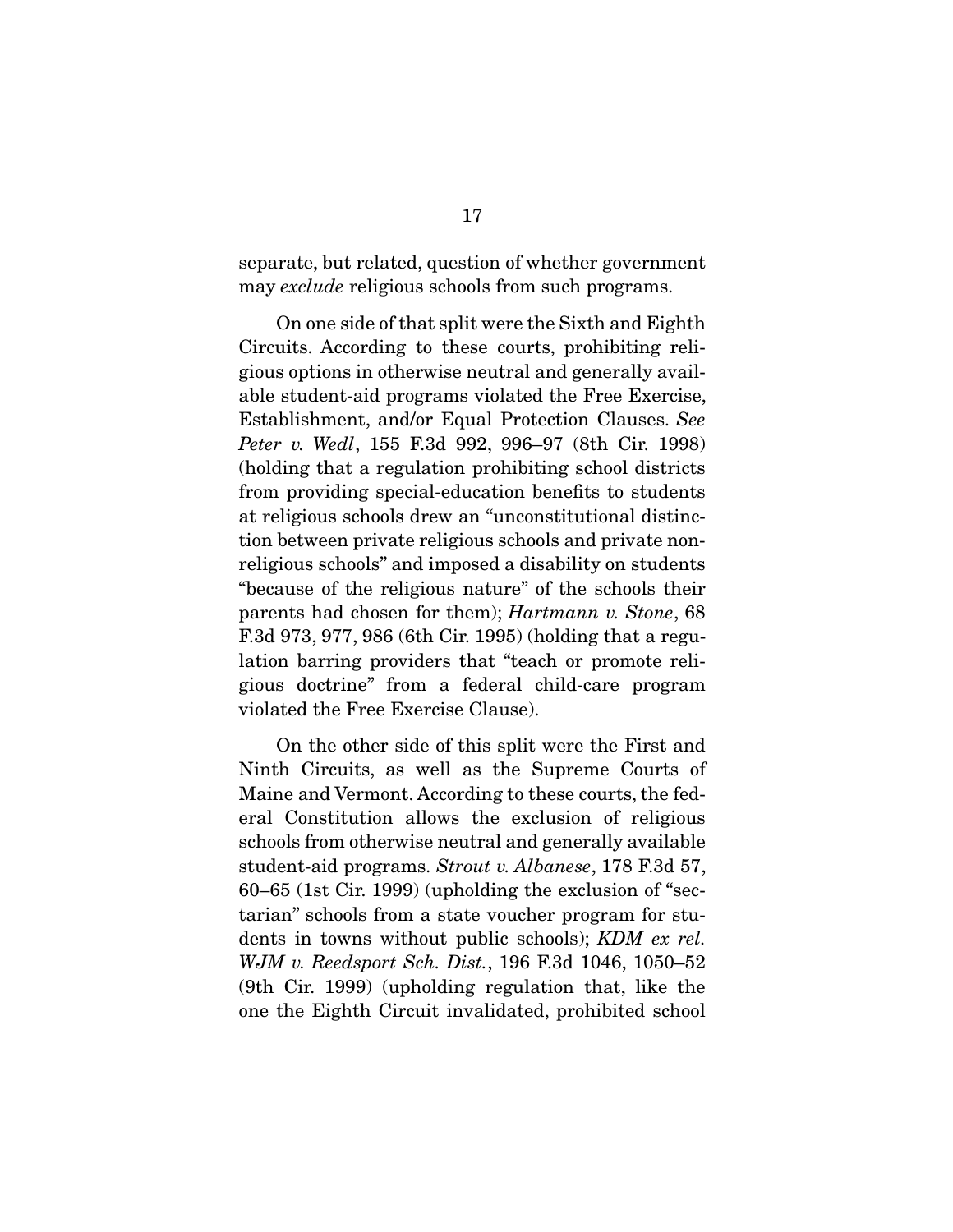districts from providing special-education benefits to students at religious schools); *Bagley v. Raymond Sch. Dep't*, 728 A.2d 127, 147 (Me. 1999) (same); *Chittenden Town Sch. Dist. v. Dep't of Educ.*, 738 A.2d 539, 563–64 (Vt. 1999) (same).

 Around the time these cases were decided, Justice Thomas recognized this "growing confusion among the lower courts." *Columbia Union Coll. v. Clarke*, 527 U.S. 1013, 1013 (1999) (Thomas, J., dissenting from denial of certiorari). He stressed that "we cannot long avoid addressing the important issues that [the split] presents" and urged the Court to "reaffirm that the Constitution requires, at a minimum, *neutrality* not *hostility* toward religion." *Id*. This Court, however, decided to let the split mature, denying certiorari in several of these cases. *See KDM*, 531 U.S. 1010 (2000); *Andrews v. Vt. Dep't of Educ.*, 528 U.S. 1066 (1999); *Bagley*, 528 U.S. 947 (1999); *Strout*, 528 U.S. 931 (1999).

 Although it appeared the Court might resolve the issue when it agreed to hear *Locke v. Davey*, this Court decided that case on narrow grounds that did not resolve the split. To the contrary, the split has only deepened in *Locke*'s wake.

### B. *Locke* Did Not Resolve the Split.

*Locke v. Davey* concerned a Washington merit- and need-based scholarship program for college students. *Locke*, 540 U.S. at 715–16. The program allowed students to attend religious colleges, but it excluded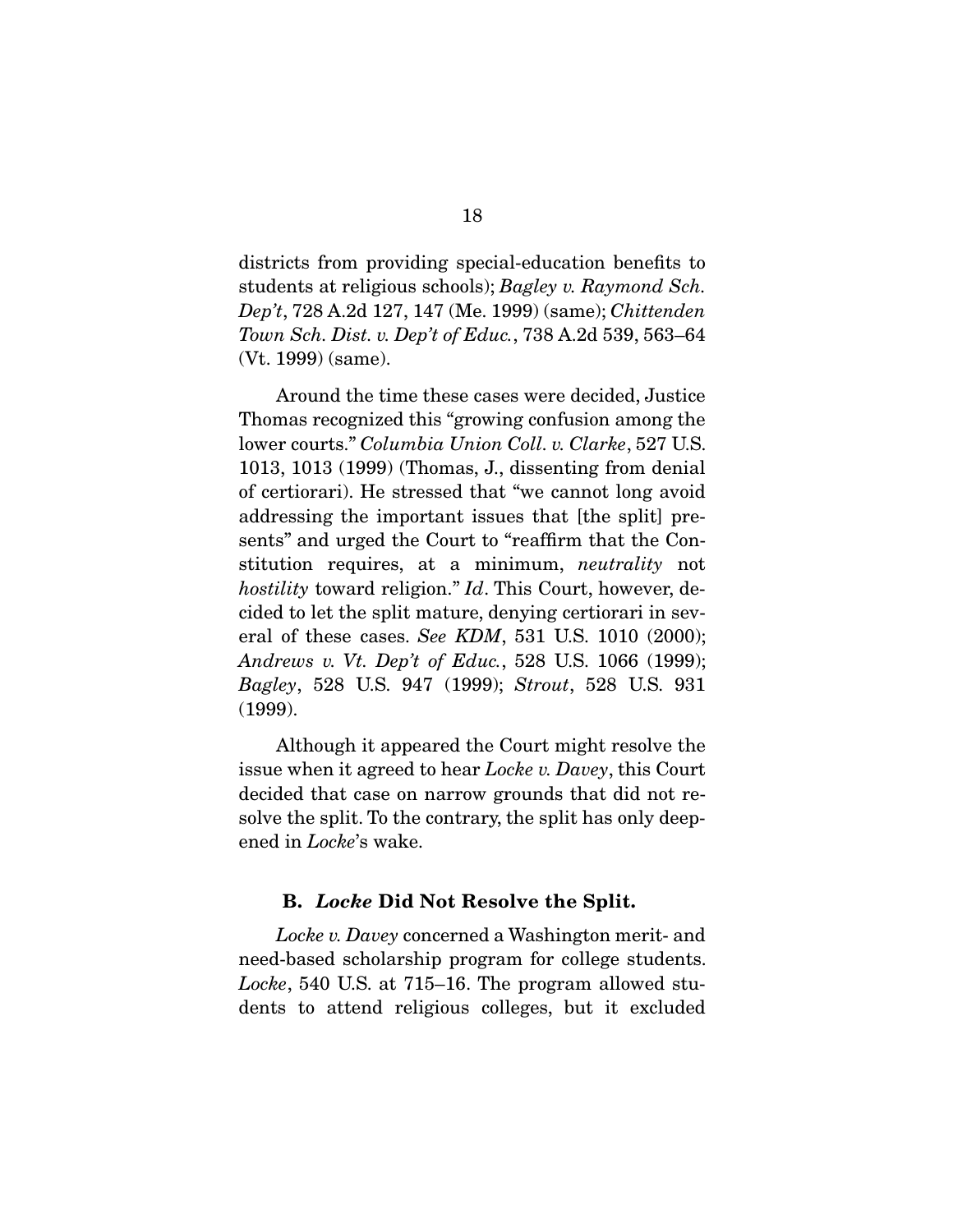students who were majoring in "devotional theology" that is, "religious instruction that will prepare students for the ministry." *Id.* at 715, 719. Joshua Davey received a scholarship under the program, only to lose it when he chose devotional theology as his major. *Id.* at 717. Davey then challenged the exclusion under the Religion and Equal Protection Clauses. *Id.* at 718.

 Although the religious exclusion in *Locke* was narrow, this Court was sensitive to the potentially farreaching impact of any decision it might render. During oral argument, for example, Justices repeatedly questioned counsel regarding the power of states to broadly bar religious options in publicly-funded scholarship programs, also known as voucher programs:

Suppose a state has a school voucher program such as the Court indicated could be upheld in the Zelman case. Now, if the state decides not to give school vouchers for use in religious or parochial schools, do you take the position it must, that it has to do one or the other? It can have a voucher program, but if it does, it has to fund all private and religious schools with a voucher program?

Transcript of Oral Argument at 31, *Locke*, 540 U.S. 712 (No. 02-1315) (O'Connor, J.); *see also id.* at 32 (O'Connor, J.), 34 (Ginsburg, J.), 35–36 (Kennedy, J.), 37–38 (Souter, J.), 52–53 (Kennedy, J.).

 This Court ultimately decided it did not have to resolve these broader questions, and resolved the case in a "narrow[ ]" way that would not, in Justice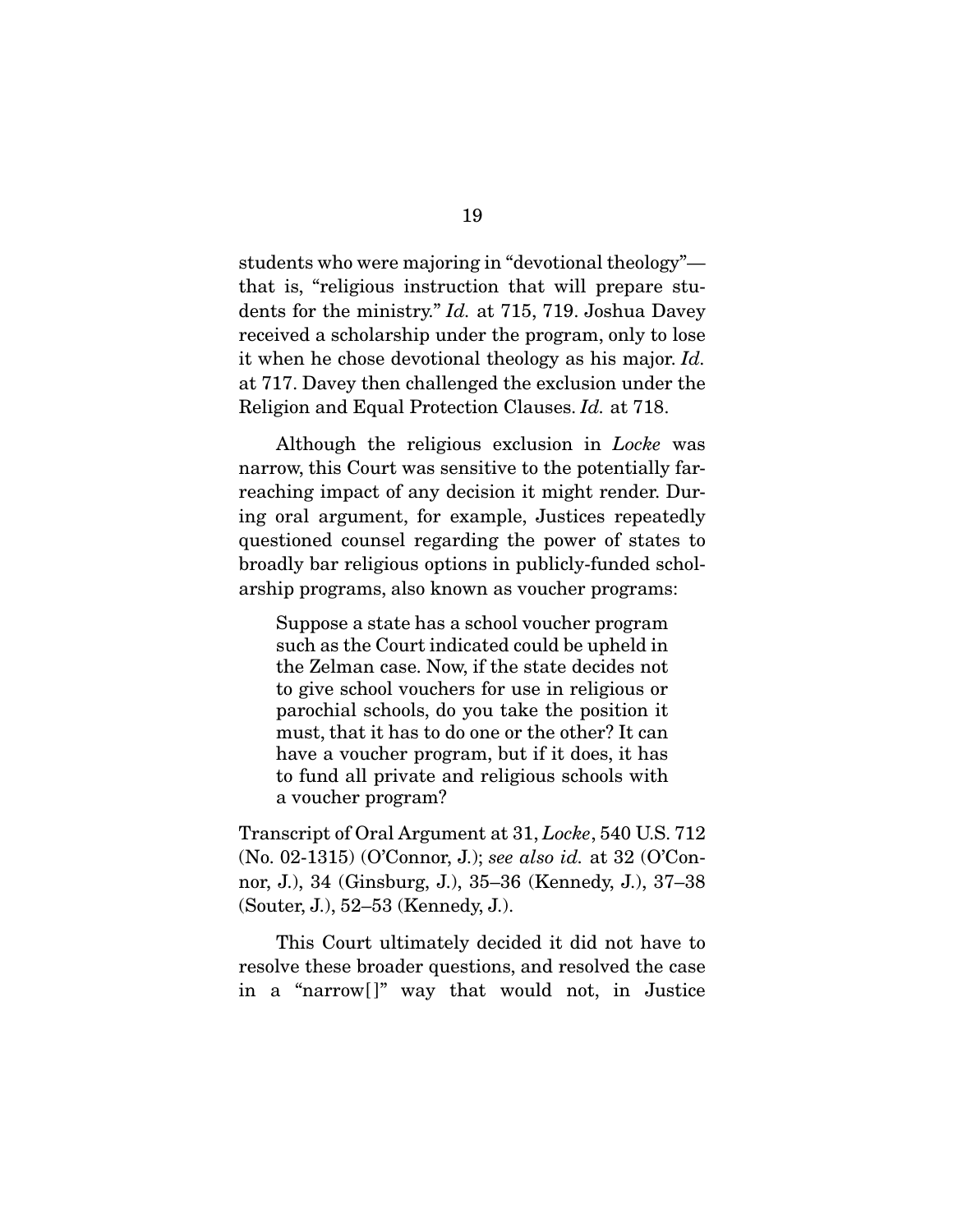Kennedy's words, "foreclose this Court on the voucher issue." *See id.* at 36.

 This Court began its analysis by noting that there is some "play in the joints" between the Free Exercise and Establishment Clauses. *Locke*, 540 U.S. at 718*.* "In other words, there are some state actions permitted by the Establishment Clause but not required by the Free Exercise Clause." *Id.* at 718–19. Davey's case, the Court noted, involved that "play." *Id.* at 719. While "there [wa]s no doubt that the State could, consistent with" the Establishment Clause, permit scholarship recipients to pursue a degree in devotional theology, the question before the Court was "whether Washington, pursuant to its own constitution, . . . can *deny* them such funding without violating the Free Exercise Clause." *Id.* (emphasis added) (citations and footnote omitted).

 While the Court upheld the devotional theology exclusion, it limited the reach of its holding with two critical factors. First, the Court emphasized that the exclusion was justified by the state's unique "interest in not funding the religious training of clergy." *Locke*, 540 U.S. at 722 n.5. As this Court found, this state interest has a powerful historical pedigree going back to the "founding of our country." *Id*. at 722–23. Second, this Court stressed the fact that, "[f ]ar from evincing . . . hostility toward religion," the scholarship program went "a long way toward including religion in its benefits" by, among other things, "permit[ting] students to attend pervasively religious schools." *Id.* at 724. This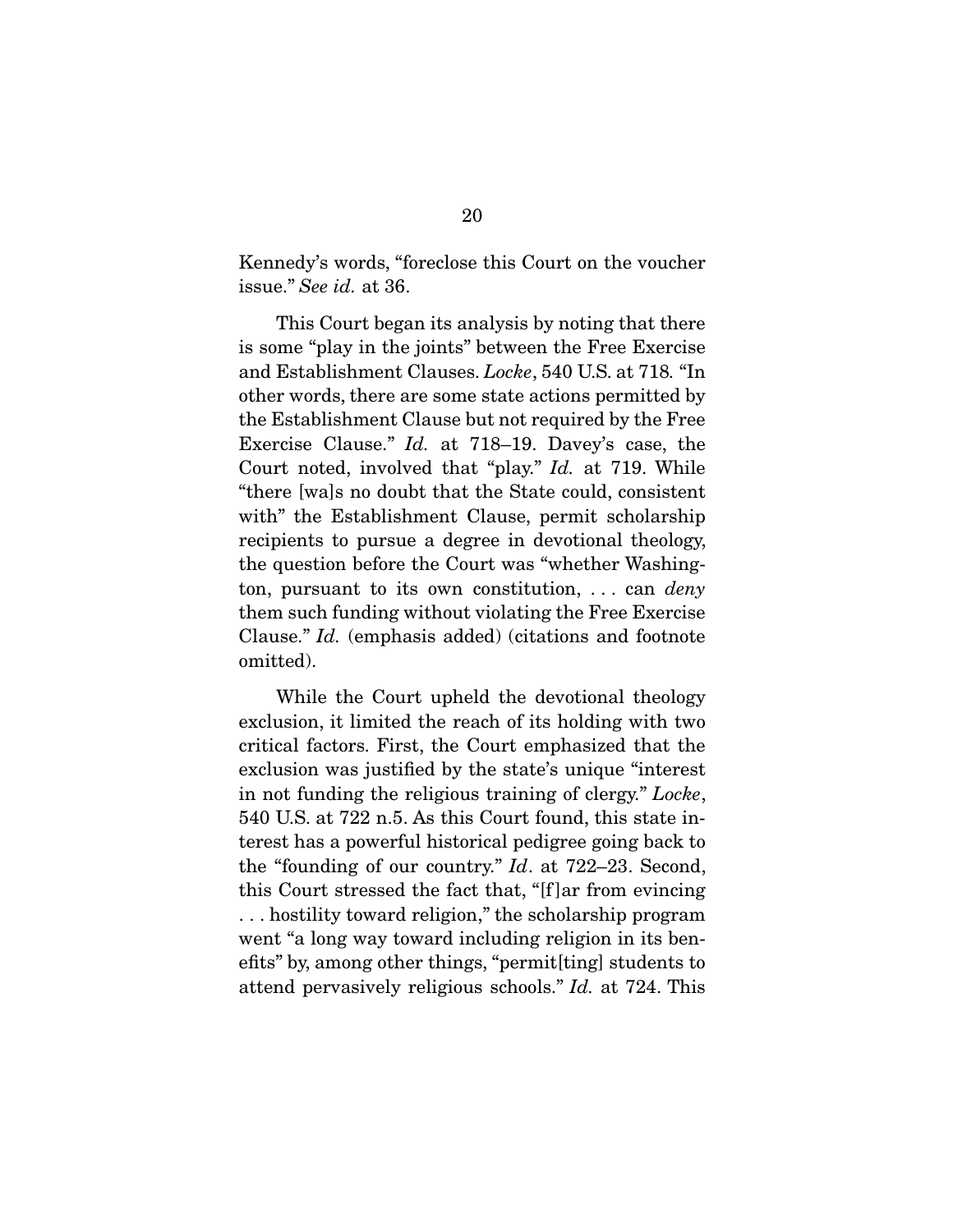Court then stated that it would "not venture further into this difficult area." *Id.* at 725.

 After *Locke* was decided, lower courts expressed confusion about the opinion. As one court found, "[t]he precise bounds of" the opinion were "far from clear." *Colo. Christian Univ. v. Weaver*, 534 F.3d 1245, 1254 (10th Cir. 2008). While *Locke* emphasized that there is a " 'joint' between the Establishment Clause and the Free Exercise Clause," it shed little light on "[h]ow big that joint is." *Ruiz-Diaz v. United States*, No. C07- 1881RSL, 2008 WL 4962685, at \*6 (W.D. Wash. Nov. 18, 2008) (unreported).

#### C. The Split Deepened After *Locke*.

 In the last 15 years, an "active academic and judicial debate about the breadth of " *Locke* developed. *See Trinity Lutheran Church of Columbia, Inc. v. Pauley*, 788 F.3d 779, 785 (8th Cir. 2015). As that opinion involved only a narrow religious exclusion from a student-aid program, courts struggled to apply *Locke* to the total exclusion of religious options in such programs, with courts arriving at opposite conclusions. As a result, the split that existed before *Locke* deepened.

 Some courts—namely, the First Circuit and Maine Supreme Court—have read *Locke* to allow the wholesale exclusion of religious schools from student-aid programs. After *Locke* was decided, these courts doubled down on their earlier opinions upholding the exclusion of "sectarian" schools from the Maine voucher program. The First Circuit, for example, read *Locke*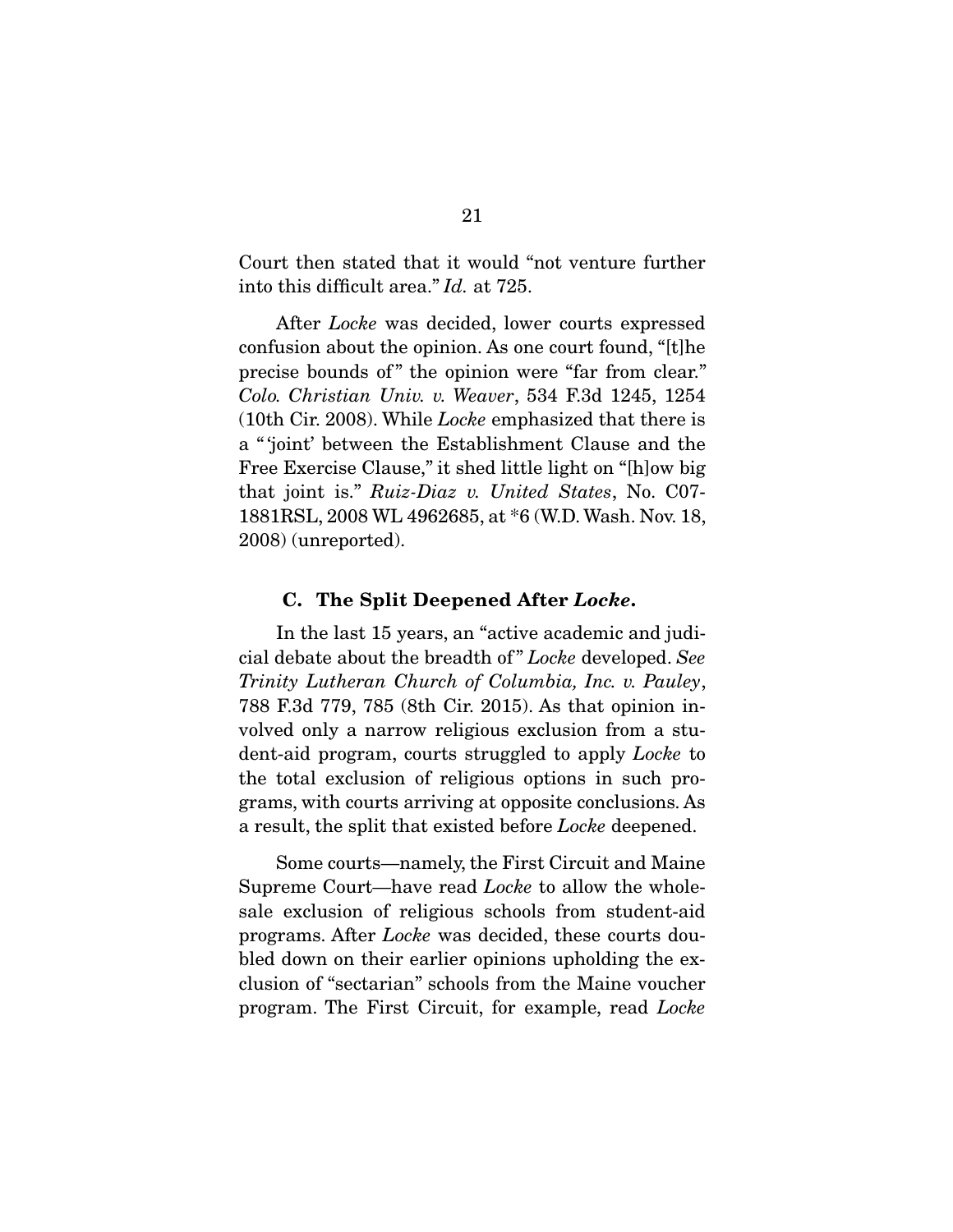"broadly" and rejected the argument that "the 'room for play in the joints' identified by [*Locke*] is applicable to certain education funding decisions but not others." *Eulitt ex rel. Eulitt v. Me. Dep't of Educ.*, 386 F.3d 344, 355 (1st Cir. 2004). The Maine Supreme Court applied the same analysis. *Anderson v. Town of Durham*, 895 A.2d 944, 961 (Me. 2006). "*Locke* and *Eulitt*," it claimed, "clarified that a statute does not lose its neutrality and become subject to strict scrutiny simply because it precludes state funding of a religious educational choice." *Id.* at 959. As a result, the Maine court held that states have "leeway to choose not to fund" student tuition at religious schools even though they fund it at nonreligious private schools. *Id.*<sup>6</sup>

 The Seventh and Tenth Circuits, on the other hand, have read *Locke* far more narrowly. In *Colorado Christian University v. Weaver*, for example, the Tenth

<sup>&</sup>lt;sup>6</sup> The Florida First District Court of Appeal adopted a similar reading of *Locke* in *Bush v. Holmes*, 886 So. 2d 340 (Fla. Dist. Ct. App. 2004) (en banc), *aff 'd on other grounds*, 919 So. 2d 392 (2006). There, a group of plaintiffs challenged a voucher program that *allowed* religious schools to participate, claiming the program violated a provision of the Florida Constitution barring aid to "sectarian institution[s]." 886 So. 2d at 343 (quoting Fla. Const. art. I, § 3). Voucher recipients intervened and argued that to apply the state constitutional provision to invalidate the program would violate the federal Free Exercise Clause. *Id.* at 344. The Florida First District Court of Appeal rejected their argument, reading *Locke* as broadly holding that "a state constitutional provision . . . can preclude state financial aid to religious institutions without violating either the Establishment Clause or Free Exercise Clause." *Id.* at 360. The Florida Supreme Court affirmed the decision on other grounds but did not reject the appellate court's interpretation of *Locke*. *See Bush*, 919 So. 2d at 413.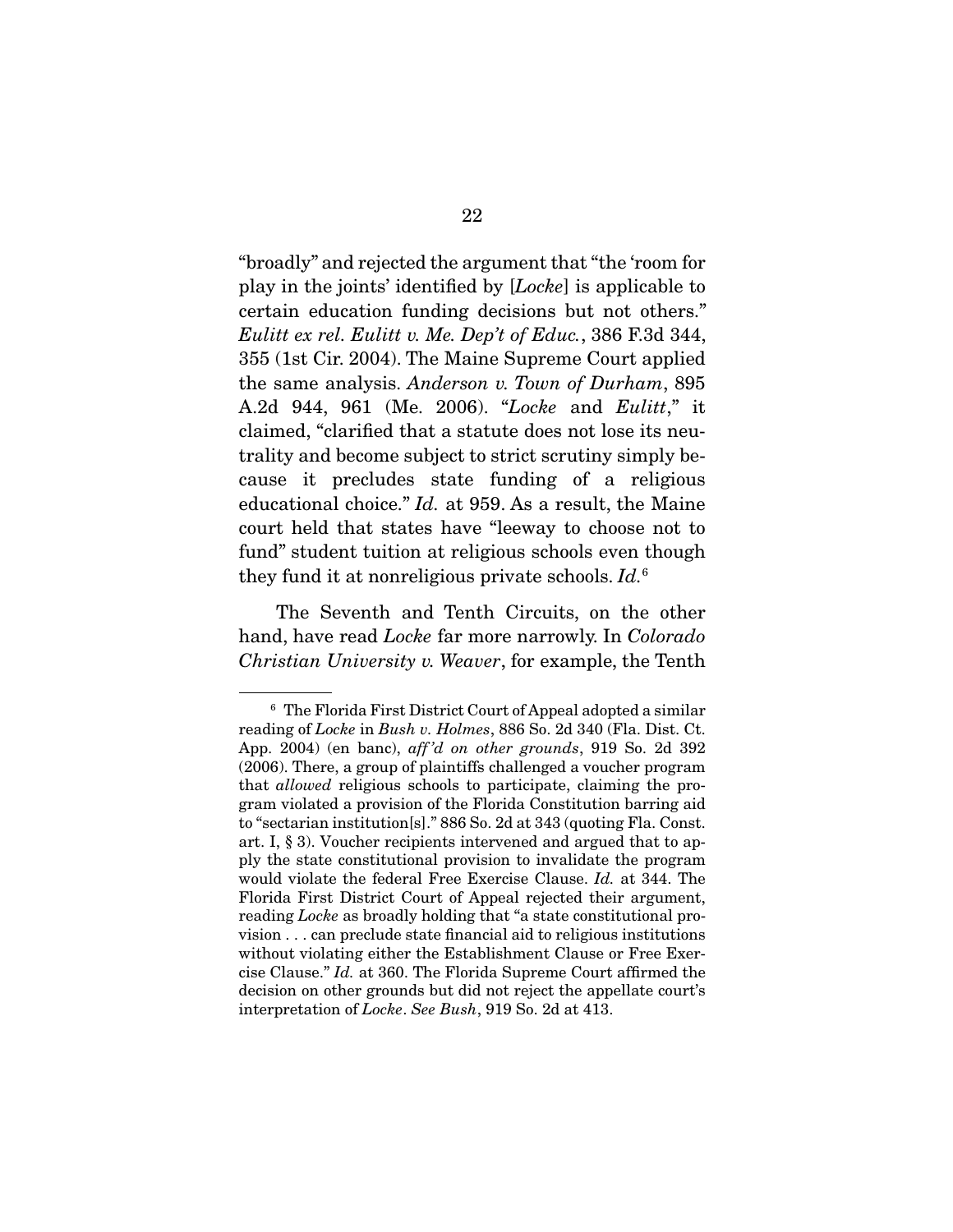Circuit invalidated Colorado's exclusion of "pervasively sectarian" schools from state scholarship programs pursuant to the Religion and Equal Protection Clauses. *See* 534 F.3d at 1258, 1266–68. The State had argued that the exclusion was required by the Blaine Amendment in Colorado's Constitution, which is almost identical to Montana's.7 *See id.* at 1253, 1267–68. The State also argued that its interpretation of the amendment was consistent with the federal Constitution, an issue which it claimed "was definitively resolved . . . in *Locke v. Davey*." *Id.* at 1254. The Tenth Circuit disagreed.

 In an opinion authored by then-Judge Michael McConnell, the Tenth Circuit held that *Locke* "suggests, even if it does not hold, that the State's latitude to discriminate against religion . . . does not extend to the wholesale exclusion of religious institutions and their students from otherwise neutral and generally available government support." *Id.* at 1255. The court further found that the First Circuit's decision in "*Eulitt* went well beyond" *Locke*, as *Locke* did not empower states to "declin[e] funding the entire program of education at . . . disfavored schools, based on their religious affiliation." *Id.* at 1256 n.4.

<sup>7</sup> Colorado's Blaine Amendment states that government shall not "make any appropriation, or pay from any public fund or moneys whatever, anything in aid of any church or sectarian society, or for any sectarian purpose, or to help support or sustain any school, academy, seminary, college, university or other literary or scientific institution, controlled by any church or sectarian denomination whatsoever." Colo. Const. art. IX, § 7.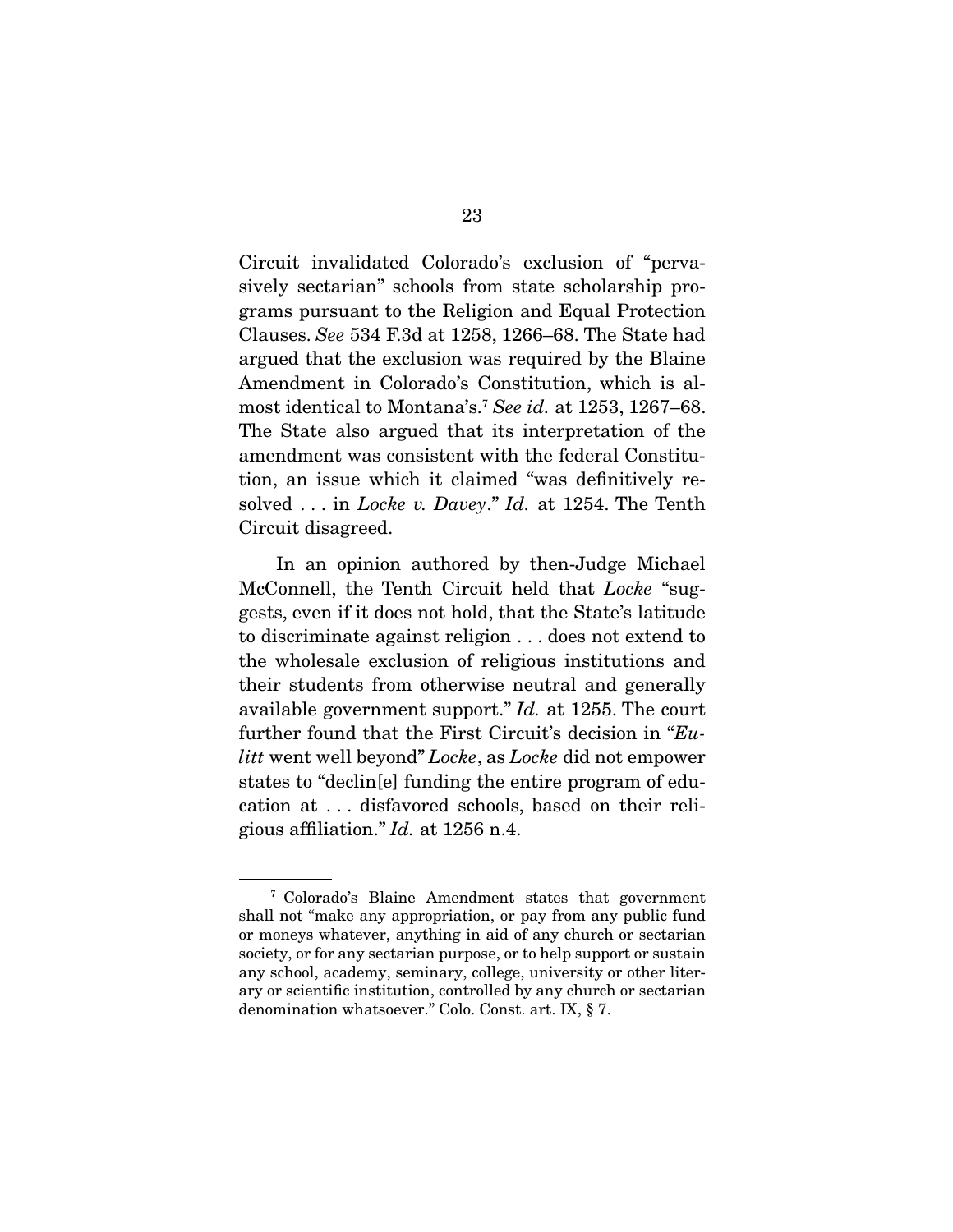The Seventh Circuit adopted a similarly narrow reading of *Locke* in *Badger Catholic, Inc. v. Walsh*, 620 F.3d 775 (7th Cir. 2010). There, the court addressed a challenge to a state university's ban on using student activity funds for "worship, proselytizing, or religious instruction." *Id.* at 777.<sup>8</sup> In defending the ban, the university argued that it had simply "made the sort of choice that *Locke* approved." *Id.* at 780. In a 2–1 decision authored by Judge Easterbrook, the Seventh Circuit rejected that argument. "[I]n *Locke*," the majority explained, "the Court stressed . . . that the state's program did not evince hostility to religion," as "[t]he scholarships could be used at pervasively sectarian colleges, where prayer and devotion were part of the instructional program; only training to become a minister was off limits." *Id.* The university's exclusion, on the other hand, *did* evince hostility toward religion, as it completely barred support for "programs that include prayer or religious instruction." *Id.* In dissent, one judge disagreed with the majority's interpretation of *Locke* and with what he viewed as its implication: "that a school district which . . . provide[s] vouchers must allow vouchers to be used at religious schools." Id. at 789 (Williams, J., dissenting).

 In short, lower courts are reading *Locke* for two diametrically opposed propositions: that government

<sup>8</sup> Although the program in *Badger Catholic* was not a student-aid program in the sense of providing benefits to individual students, it did provide funds to student organizations that, in turn, exercised "private choice" in using them. *Badger Catholic*, 620 F.3d at 778, 780.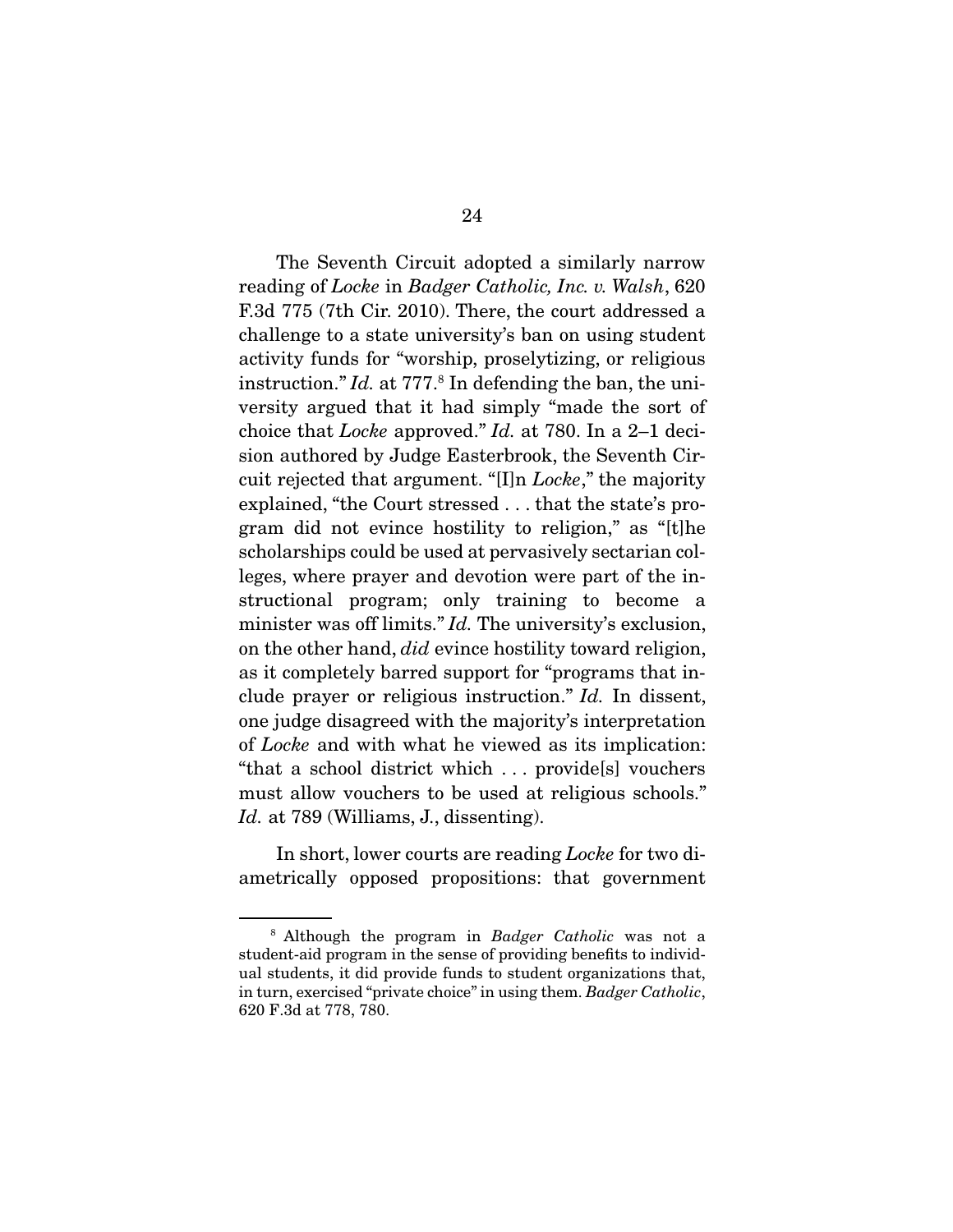may—or may not—mandate the exclusion of religious options from otherwise neutral and generally available student-aid programs. Thirteen years later, some thought this Court might address the split in *Trinity Lutheran*. But *Trinity Lutheran* involved different facts, and this Court again decided that case on narrow grounds, leaving the split intact.

## D. *Trinity Lutheran* Did Not Address the Split.

*Trinity Lutheran* concerned Missouri's grant program for institutions to resurface their playgrounds with soft tire scraps. 137 S. Ct. at 2017. A church-run daycare applied for the grant and the State initially selected it to be one of 14 grant recipients. *Id*. But the State denied the daycare pursuant to the State's Blaine Amendment.9 *Id*. The daycare brought a Free Exercise challenge against the grant denial and this Court ruled for the daycare in a 7–2 decision. Four Justices joined the Court's opinion in its entirety, and two more joined it in all but one footnote, discussed below. Justice Breyer concurred in the Court's judgment, and Justices Ginsburg and Sotomayor dissented.

<sup>&</sup>lt;sup>9</sup> The language in Missouri's Blaine Amendment is very similar to Montana's. Missouri's amendment states "[t]hat no money shall ever be taken from the public treasury, directly or indirectly, in aid of any church, sect or denomination of religion, or in aid of any priest, preacher, minister or teacher thereof, as such; and that no preference shall be given to nor any discrimination made against any church, sect or creed of religion, or any form of religious faith or worship." Mo. Const. art. I, § 7.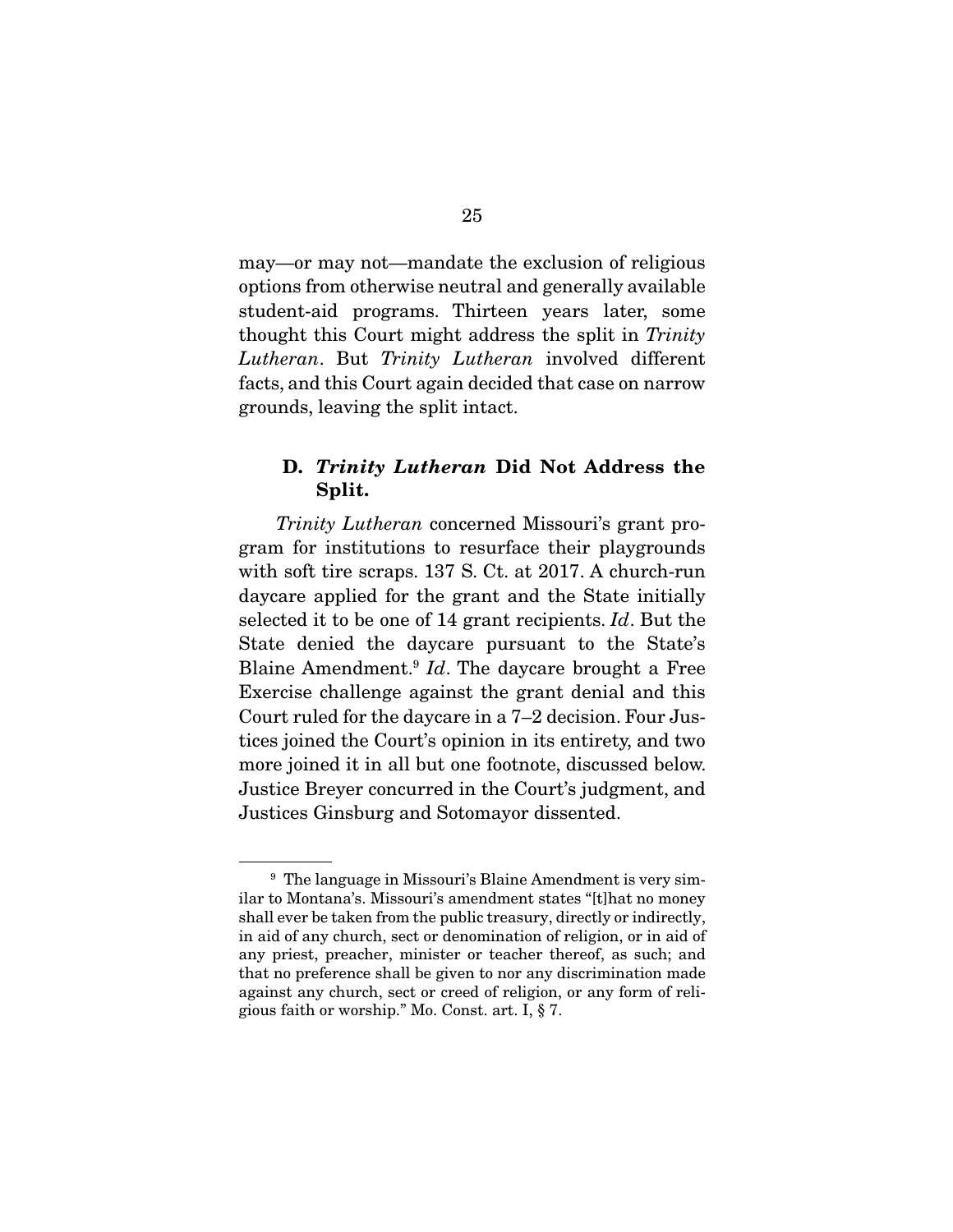In analyzing the daycare's claim, this Court reiterated three "fundamentals of [its] free exercise jurisprudence." *Id*. at 2021. First, a law "may not discriminate against 'some or all religious beliefs.' Nor may a law regulate or outlaw conduct because it is religiously motivated." *Id*. (quoting *Church of Lukumi Babalu Aye, Inc. v. City of Hialeah*, 508 U.S. 520, 532 (1993)). And finally, laws cannot "impose[ ] special disabilities on the basis of religious status." *Id.* (quoting *Lukumi*, 508 U.S. at 533) (internal punctuation omitted). This Court then held that Missouri's grant denial violated this third principle, as it discriminated against the daycare based solely on its religious status. *Id.* This discrimination forced the daycare to choose between "participat[ing] in an otherwise available benefit program or remain[ing] a religious institution," a choice which penalized the daycare's free exercise rights. *Id.* at 2021–22.

 Although this is the same choice forced upon both schools and religious families when government excludes religious options from student-aid programs, *Trinity Lutheran* did not address such programs. In fact, four of the seven Justices in the majority (Chief Justice Roberts and Justices Kennedy, Alito, and Kagan) joined a footnote expressing their view that the Court's decision was very limited to the narrow facts of the case. *Id.* at 2024 n.3 (plurality opinion) ("This case involves express discrimination based on religious identity with respect to playground resurfacing. We do not address religious uses of funding or other forms of discrimination."). The footnote seems to imply, at least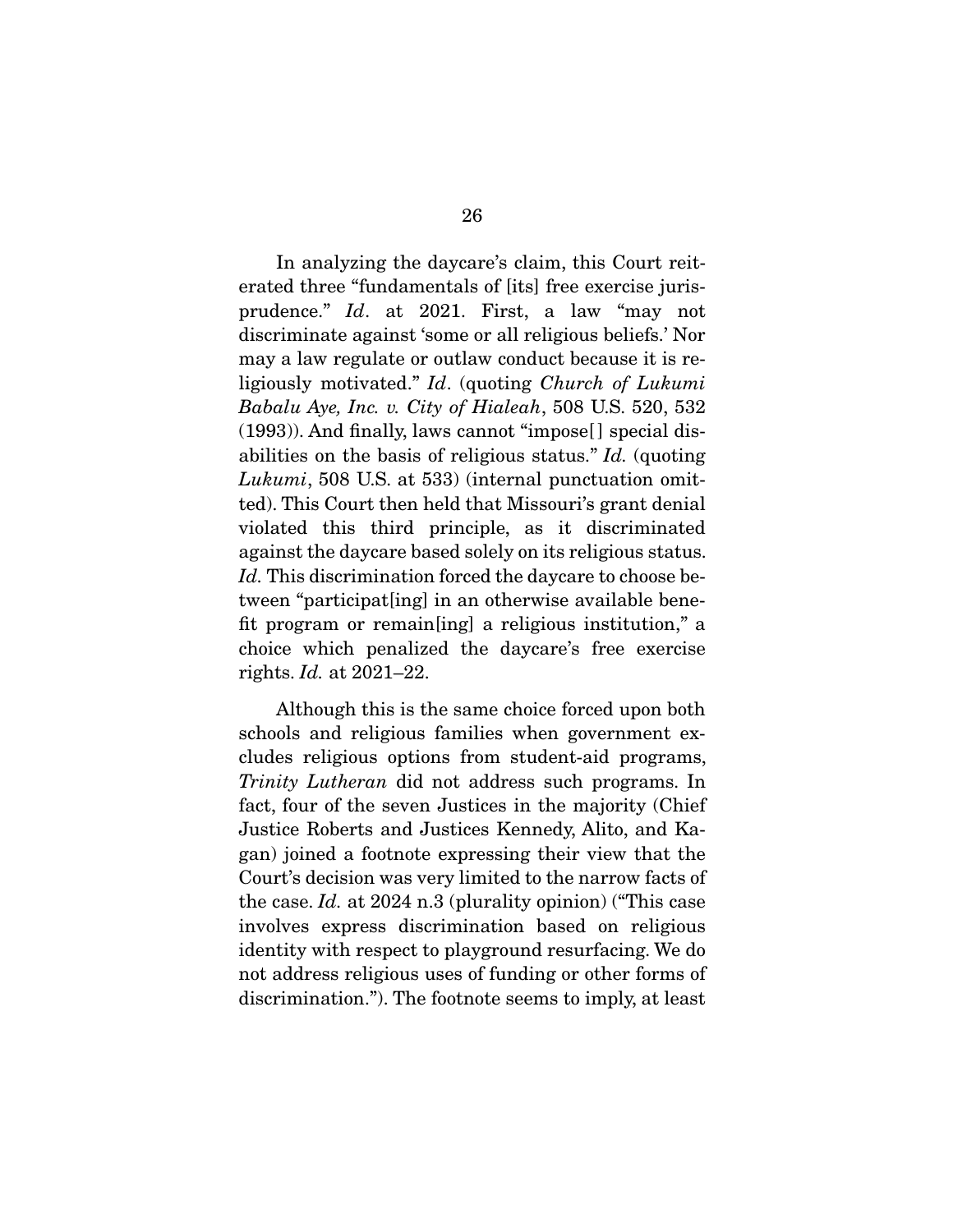to some, that *Trinity Lutheran*'s analysis is not applicable to religious "uses" of student aid.10

 As a result, the lower courts continue to divide on the student-aid issue. The day after issuing *Trinity Lutheran*, this Court vacated—and remanded for further consideration—two decisions in which state supreme courts had invalidated student-aid programs because they included religious options. *Moses v. Skandera*, 367 P.3d 838 (N.M. 2015), *vacated sub nom. N.M. Ass'n of Non-Pub. Schs. v. Moses*, 137 S. Ct. 2325 (2017); *Taxpayers for Pub. Educ. v. Douglas Cty. Sch. Dist.*, 351 P.3d 461 (Colo. 2015), *vacated sub nom. Doyle v. Taxpayers for Pub. Educ.*, 137 S. Ct. 2324 (2017). On remand, however, neither case moved the lower courts any closer to consensus on the student-aid question.

<sup>10</sup> *See*, *e.g*., *Trinity Lutheran*, 137 S. Ct. at 2029 n.2 (Sotomayor, J., dissenting) ("Because Missouri decides which Scrap Tire Program applicants receive state funding, this case does not implicate a line of decisions about indirect aid programs in which aid reaches religious institutions 'only as a result of the genuine and independent choices of private individuals.'" (quoting *Zelman*, 536 U.S. at 649)); Patrick Weil, *Freedom of Conscience, but Which One? In Search of Coherence in the U.S. Supreme Court's Religion Jurisprudence*, 20 U. Pa. J. Const. L. 313, 359 n.266 (2017) ("The Court decided to consider not what the entity was i.e. religious—but what it was doing: opening a playground to children of all or no faith, in a preschool and daycare center (i.e., at an early age, when they cannot be submitted to a religious indoctrination). Moreover, the fact that the decision was limited in scope to a playground shows . . . the Court did not want to open the door to the financing of sectarian activities by governmental expenditures.").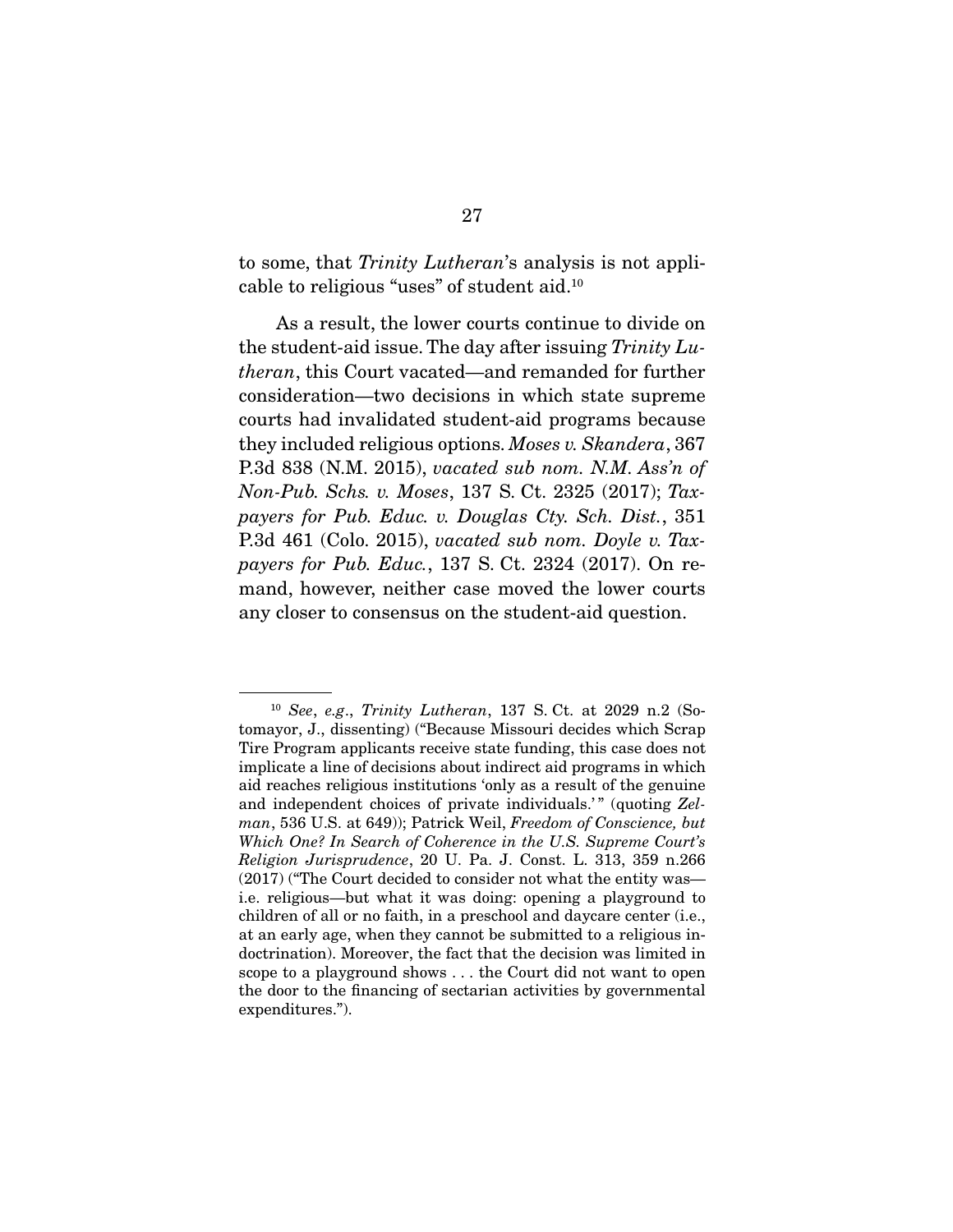In *Moses*, the New Mexico Supreme Court had invalidated a state textbook loan program pursuant to that state's Blaine Amendment,<sup>11</sup> which prohibits public funds to support private schools. 367 P.3d at 841. On remand, the New Mexico Supreme Court issued a new decision, this time upholding the textbook loan program. *Moses v. Ruszkowski*, 2019-NMSC-003, ¶ 53, \_\_\_ P.3d \_\_\_. As that court held, interpreting the state's Blaine Amendment to bar students attending private schools from the program would "raise<sup>[]</sup> concerns under the Free Exercise Clause," and "[w]hen a state constitutional provision is susceptible to two constructions, one supporting it and the other rendering it void, this Court should adopt the construction which upholds its constitutionality." *Id*. ¶¶ 2, 45 (internal punctuation omitted). The court thus adopted a new interpretation of the amendment that would allow the program to go forward. *Id*. ¶ 46. With this decision, the New Mexico Supreme Court became the tenth court to weigh in on the split.

 The other student-aid case this Court remanded after *Trinity Lutheran* was *Douglas County v. Taxpayers for Public Education*: a scholarship case with almost identical facts to the present case. In *Douglas County*, the Colorado Supreme Court had invalidated a K–12 scholarship program after a plurality decided that families could not use scholarships at religious

<sup>&</sup>lt;sup>11</sup> Although New Mexico's Blaine Amendment prohibits funding for all private schools, regardless of religion, the focus of the plaintiffs' challenge was on religious schools. *See*, *e.g.*, *Weinbaum*, 367 P.3d at 841.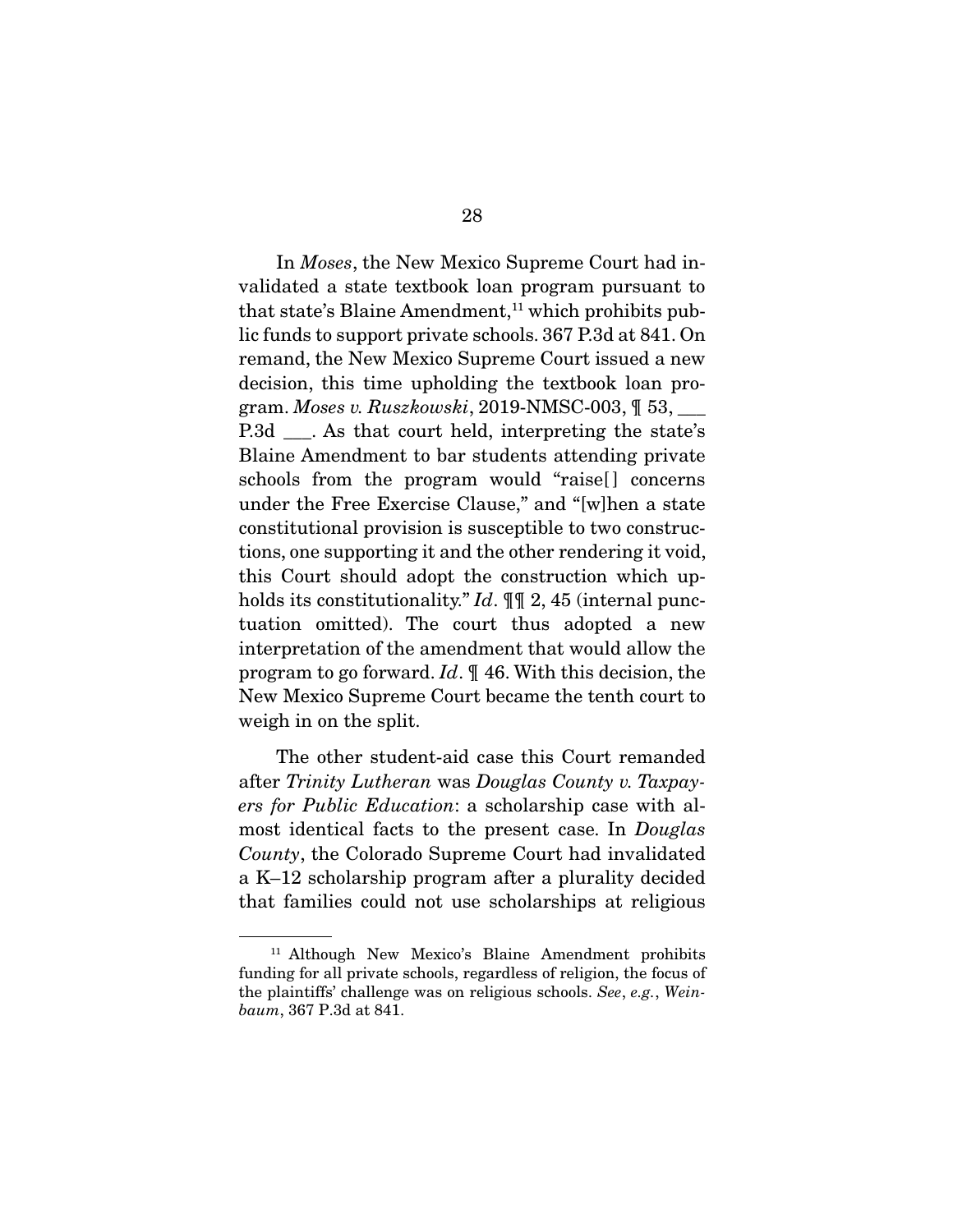schools under Colorado's Blaine Amendment. 351 P.3d at 475. Families hoping to receive scholarships appealed, alleging violations under the Religion and Equal Protection Clauses. This Court granted certiorari, vacated the decision, and remanded the case to be reconsidered in light of *Trinity Lutheran*. 137 S. Ct. 2324. On remand, however, the case became moot before the Colorado Supreme Court could issue a new opinion. *Taxpayers for Pub. Educ. v. Douglas Cty.*, No. 2013SC233, 2018 WL 1023945 (Colo. Jan. 25, 2018).

 Today, courts remain conflicted regarding whether government may bar religious options from otherwise neutral and generally available student-aid programs. The Montana Supreme Court did not even cite to *Trinity Lutheran* in its opinion, despite extensive briefing by both parties. Instead, the only federal precedent that the Montana Supreme Court relied on was the last student-aid case decided by this Court: *Locke v. Davey*.

 The only way for this Court to resolve the split is to grant certiorari in another student-aid case. The lower courts cannot resolve this issue on their own. And every year the split continues, it deprives thousands of children of educational opportunities.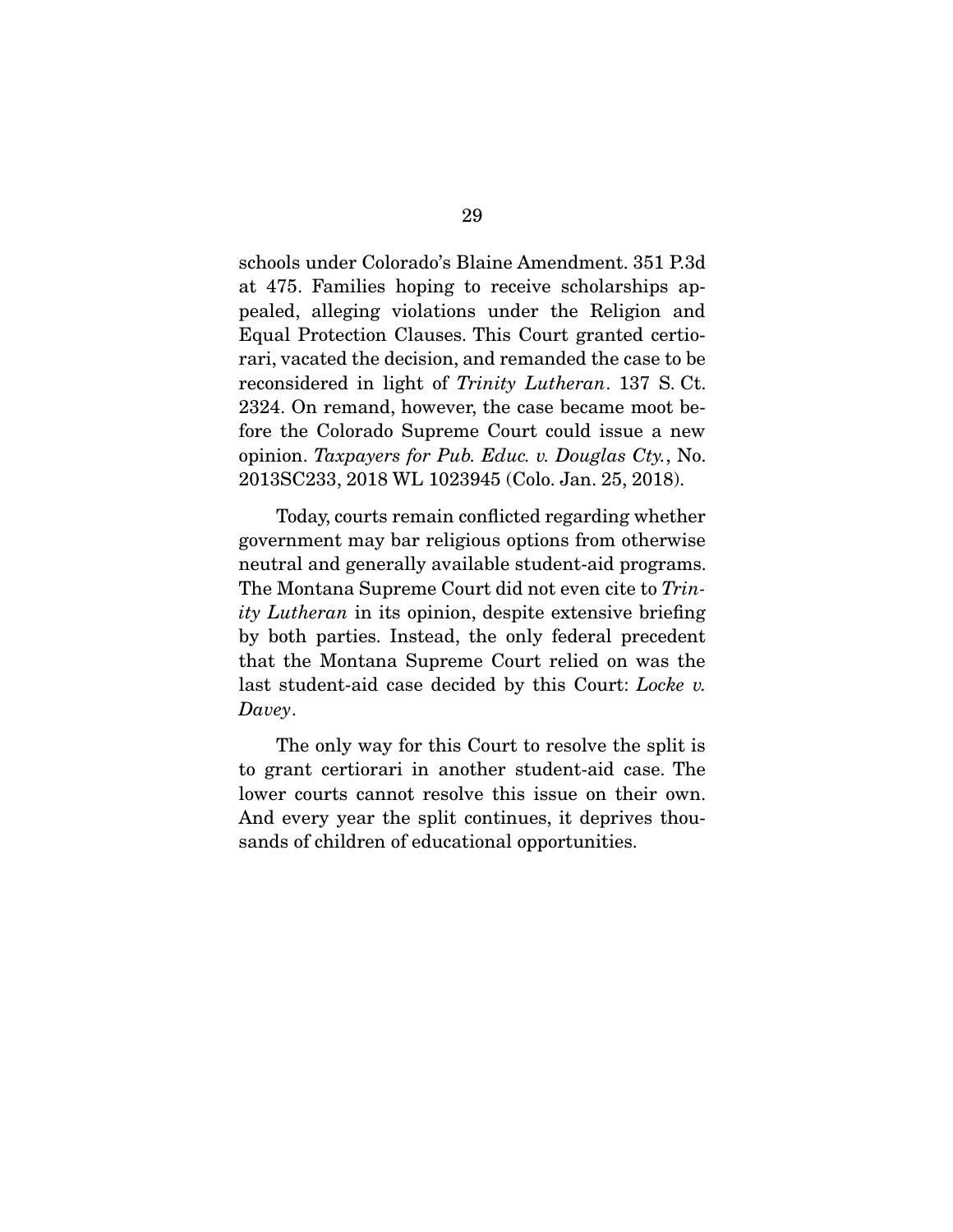E. Chart Showing the Court Split on Whether Government May Bar Religious Options from Otherwise Neutral and Generally Available Student-Aid Programs.

| <b>SPLIT OF AUTHORITY</b>                                                                                                                                                                                                                                                                                                                                                                                                                                                                                      |                                                                                                                                                                                                                                                                                                                                                                                                                                                                                                                       |  |  |
|----------------------------------------------------------------------------------------------------------------------------------------------------------------------------------------------------------------------------------------------------------------------------------------------------------------------------------------------------------------------------------------------------------------------------------------------------------------------------------------------------------------|-----------------------------------------------------------------------------------------------------------------------------------------------------------------------------------------------------------------------------------------------------------------------------------------------------------------------------------------------------------------------------------------------------------------------------------------------------------------------------------------------------------------------|--|--|
| Courts holding that the<br>federal Constitution<br><i>prohibits</i> the govern-<br>ment from excluding<br>religious options in<br>student-aid programs.                                                                                                                                                                                                                                                                                                                                                        | Courts holding that the<br>federal Constitution al-<br>lows the government to<br>exclude religious op-<br>tions in student-aid<br>programs.                                                                                                                                                                                                                                                                                                                                                                           |  |  |
| Peter v. Wedl, 155 F.3d<br>992, 996–97 (8th Cir.<br>1998) (holding uncon-<br>stitutional Minnesota<br>regulation prohibiting<br>school districts from<br>providing special-<br>education benefits to<br>students at religious<br>schools under the Free<br><b>Exercise, Equal Protec-</b><br>tion, and Free Speech<br>Clauses)<br>Hartmann v. Stone, 68<br>F.3d 973, 977, 986 (6th<br>Cir. 1995) (holding un-<br>constitutional Army<br>regulation excluding<br>providers that "teach"<br>or promote religious | $KDM$ ex rel. WJM $v$ .<br>Reedsport Sch. Dist.,<br>196 F.3d 1046, 1050-52<br>$(9th$ Cir. 1999) (uphold-<br>ing Oregon regulation<br>prohibiting school dis-<br>tricts from providing<br>special-education bene-<br>fits to students at<br>religious schools and<br>rejecting challenges<br>under the Religion<br>and Equal Protection<br>Clauses)<br>Strout v. Albanese, 178<br>$\bullet$<br>F.3d 57, 60–65 (1st<br>Cir. 1999) (upholding<br>exclusion of "sectarian"<br>schools from a Maine<br>scholarship program |  |  |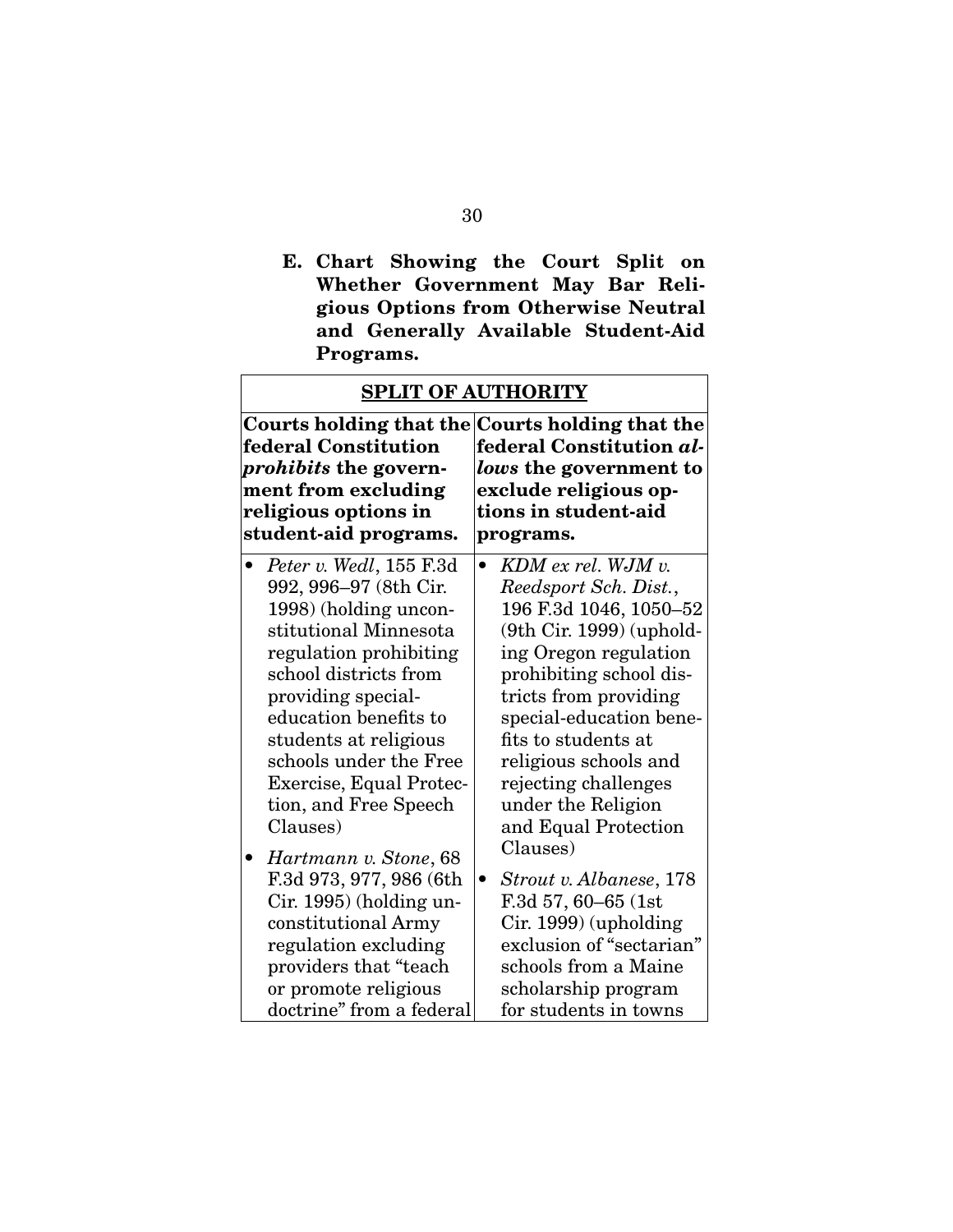| child-care program un-<br>der the Free Exercise<br>Clause). | without public schools<br>and rejecting challenge<br>under the Religion and<br><b>Equal Protection</b><br>Clauses)                                                                                                                                                                                                                                                                                                                                                                                                                                                                                      |
|-------------------------------------------------------------|---------------------------------------------------------------------------------------------------------------------------------------------------------------------------------------------------------------------------------------------------------------------------------------------------------------------------------------------------------------------------------------------------------------------------------------------------------------------------------------------------------------------------------------------------------------------------------------------------------|
|                                                             | Bagley v. Raymond<br>Sch. Dep't, 728 A.2d<br>127, 147 (Me. 1999)<br>(upholding exclusion<br>of "sectarian" schools<br>from a Maine voucher<br>program for students<br>in towns without public<br>schools and rejecting<br>challenges under the<br>Religion and Equal<br><b>Protection Clauses</b> )<br>Chittenden Town Sch.<br>Dist. v. Dep't of Educ.,<br>738 A.2d 539, 563-64<br>$(Vt. 1999)$ (upholding<br>exclusion of "sectarian"<br>schools from a Vermont<br>voucher program for<br>students in towns with-<br>out public schools and<br>rejecting challenge un-<br>der Free Exercise<br>Clause) |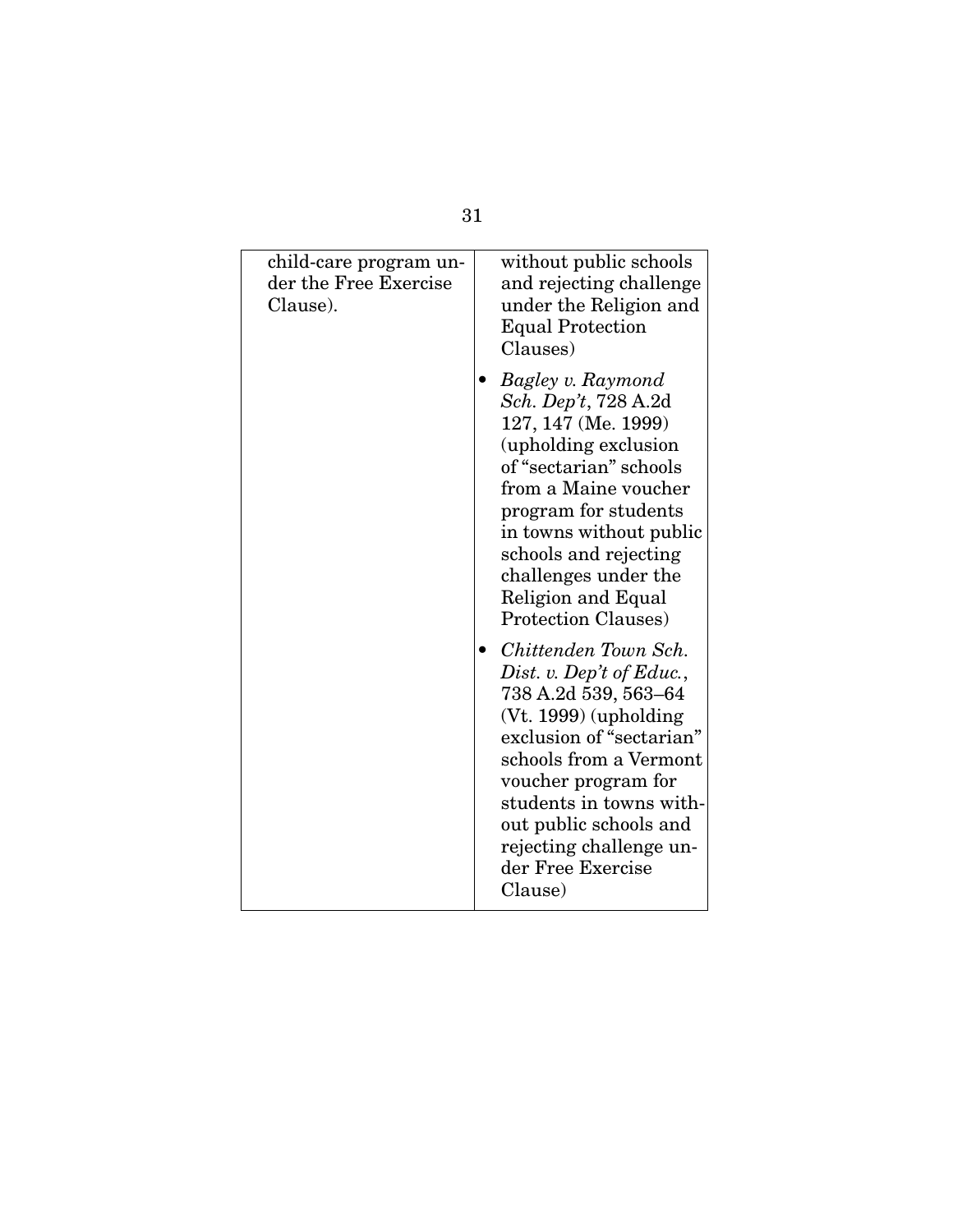#### The Split Deepened Post *Locke v. Davey* (2004) • *Colo. Christian Univ. v. Weaver*, 534 F.3d 1245, 1254–57, 1266–69 (10th Cir. 2008) (holding unconstitutional exclusion in Colorado scholarship program of "pervasively sectarian" schools under the Free Exercise and Equal Protection Clauses and rejecting that *Locke* allowed this exclusion) • *Badger Catholic, Inc. v. Walsh*, 620 F.3d 775, 777–81 (7th Cir. 2010) (holding unconstitutional a Wisconsin university's exclusion in student activity fund for religious activities and rejecting that *Locke* allowed this exclusion) • *Moses v. Ruszkowski*, 2019-NMSC-003, ¶ 2, P.3d <u>\_\_\_</u> (rejecting challenge to New Mexico textbook loan pro-• *Eulitt ex rel. Eulitt v. Me. Dep't of Educ.*, 386 F.3d 344, 355 (1st Cir. 2004) (reaffirming *Strout* under *Locke*) • *Anderson v. Town of Durham*, 895 A.2d 944, 960–61 (Me. 2006) (reaffirming *Bagley* under *Locke*) • *Espinoza v. Mont. Dep't of Rev.*, 393 Mont. 446, 459 (2018) (holding unconstitutional Montana scholarship program because it allowed families to choose religious schools and rejecting free exercise, establishment, and equal protection challenges pursuant to *Locke*)

gram that included religious school students and upholding

### 32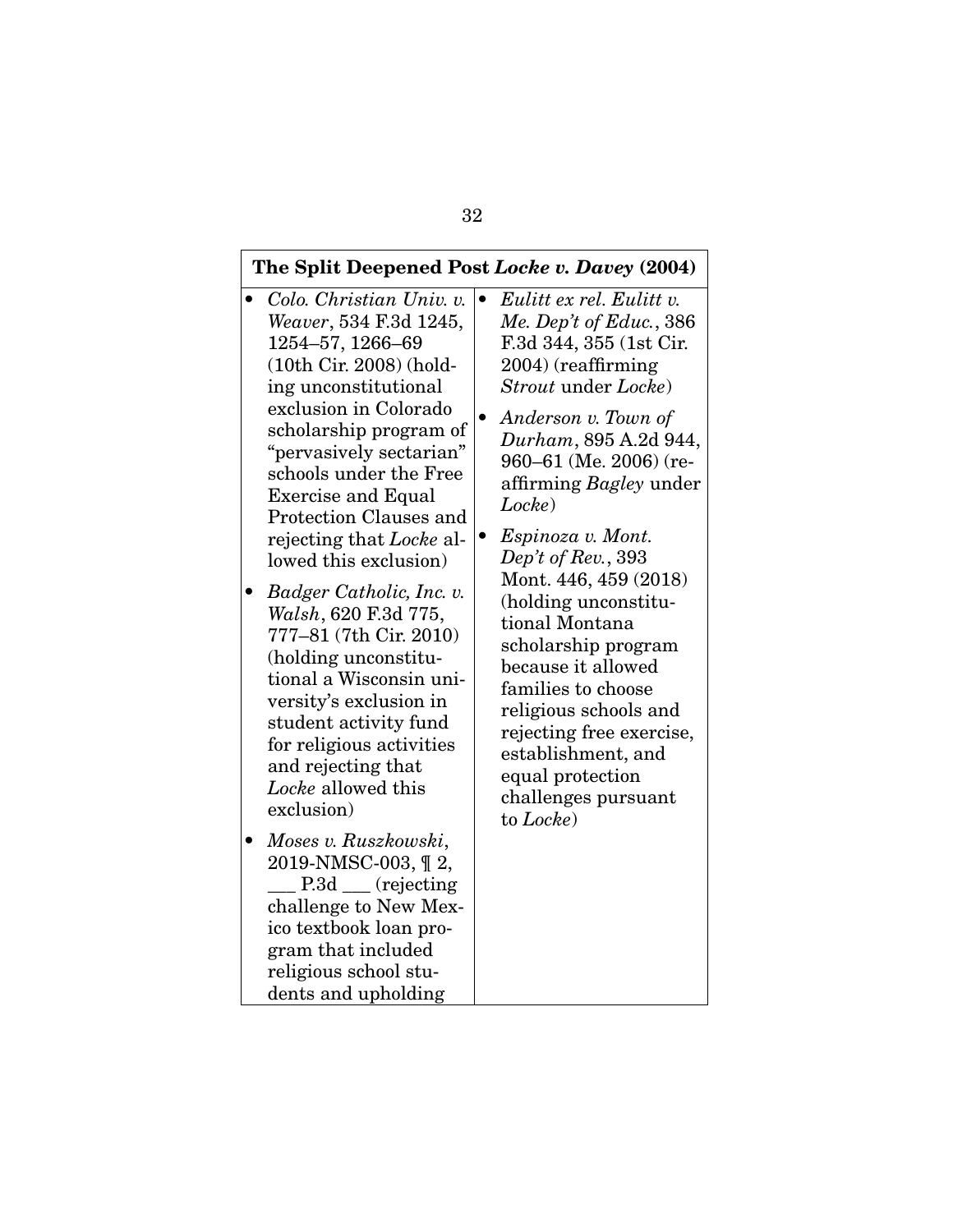## II. The Question Presented Is a Recurring One of Great Importance for Parents and Their Children.

 The question presented in this case is a recurring one that affects thousands of families across the country. The split has already deprived low-income children in both religious and nonreligious schools of student aid, including now in Montana. Resolving this issue will allow these children to legally participate in student-aid programs and also bring much-needed clarity to state and local governments that wish to enact such programs.

 Families most harmed by courts upholding religious exclusions in student-aid programs are those who wish to send their children to religious schools. Under the current legal landscape, whether a child attending a religious school is permitted to participate in a student-aid program is based solely on the state or federal Circuit within which that child happens to reside. This has caused gross inequities across the country. For example:

• a child in Indiana, Wisconsin, or Ohio may use a state scholarship program to attend a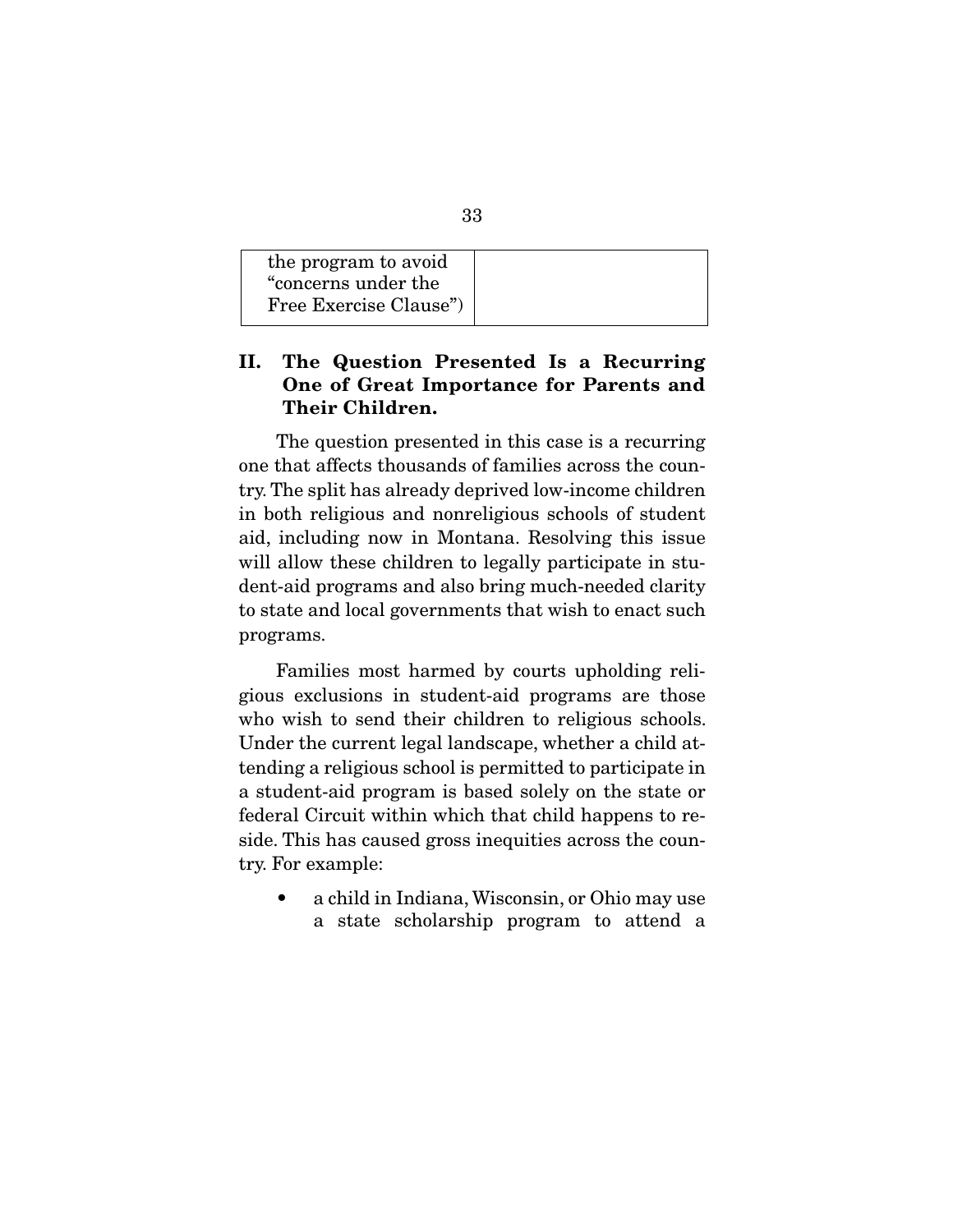religious school, $^{12}$  but a child in Maine, Vermont or Montana may not;<sup>13</sup>

- a child in Connecticut may receive publiclyfunded transportation to her religious school,<sup>14</sup> but a child in Washington may not;<sup>15</sup> and
- a child in New Mexico, New York, or Rhode Island may receive a public loan of textbooks at her religious school,<sup>16</sup> but a child in California or Kentucky may not.<sup>17</sup>

 As a result, families in many states are forced to choose between attending a religious school and participating in these otherwise available public programs.

 These decisions have also harmed students who wish to attend nonreligious private schools. This is true in states like Colorado, New Mexico, and Montana

<sup>12</sup> *Meredith v. Pence*, 984 N.E.2d 1213, 1230–31 (Ind. 2013); *Simmons-Harris v. Goff*, 711 N.E.2d 203, 211–12 (Ohio 1999); *Jackson v. Benson*, 578 N.W.2d 602, 620–23 (Wis. 1998).

<sup>13</sup> *Eulitt*, 386 F.3d at 353–56; *Chittenden Town Sch. Dist.*, 738 A.2d at 563–64; *Espinoza*, 393 Mont. at 459.

<sup>14</sup> *Bd. of Educ. of Stafford v. State Bd. of Educ.*, 709 A.2d 510, 517 (Conn. 1998).

<sup>15</sup> *Mitchell v. Consol. Sch. Dist. No. 201*, 135 P.2d 79, 81–82 (Wash. 1943).

<sup>16</sup> *Moses v. Ruszkowski*, 2019-NMSC-003, ¶¶ 1-2, 53, \_\_\_ P.3d \_\_\_; *Bd. of Educ. v. Allen*, 228 N.E.2d 791, 794 (N.Y. 1967), *aff 'd*, 392 U.S. 236 (1968); *Bowerman v. O'Connor*, 247 A.2d 82, 83 (R.I. 1968) (per curiam).

<sup>17</sup> *Cal. Teachers Ass'n v. Riles*, 632 P.2d 953, 964 (Cal. 1981); *Fannin v. Williams*, 655 S.W.2d 480, 481–84 (Ky. 1983).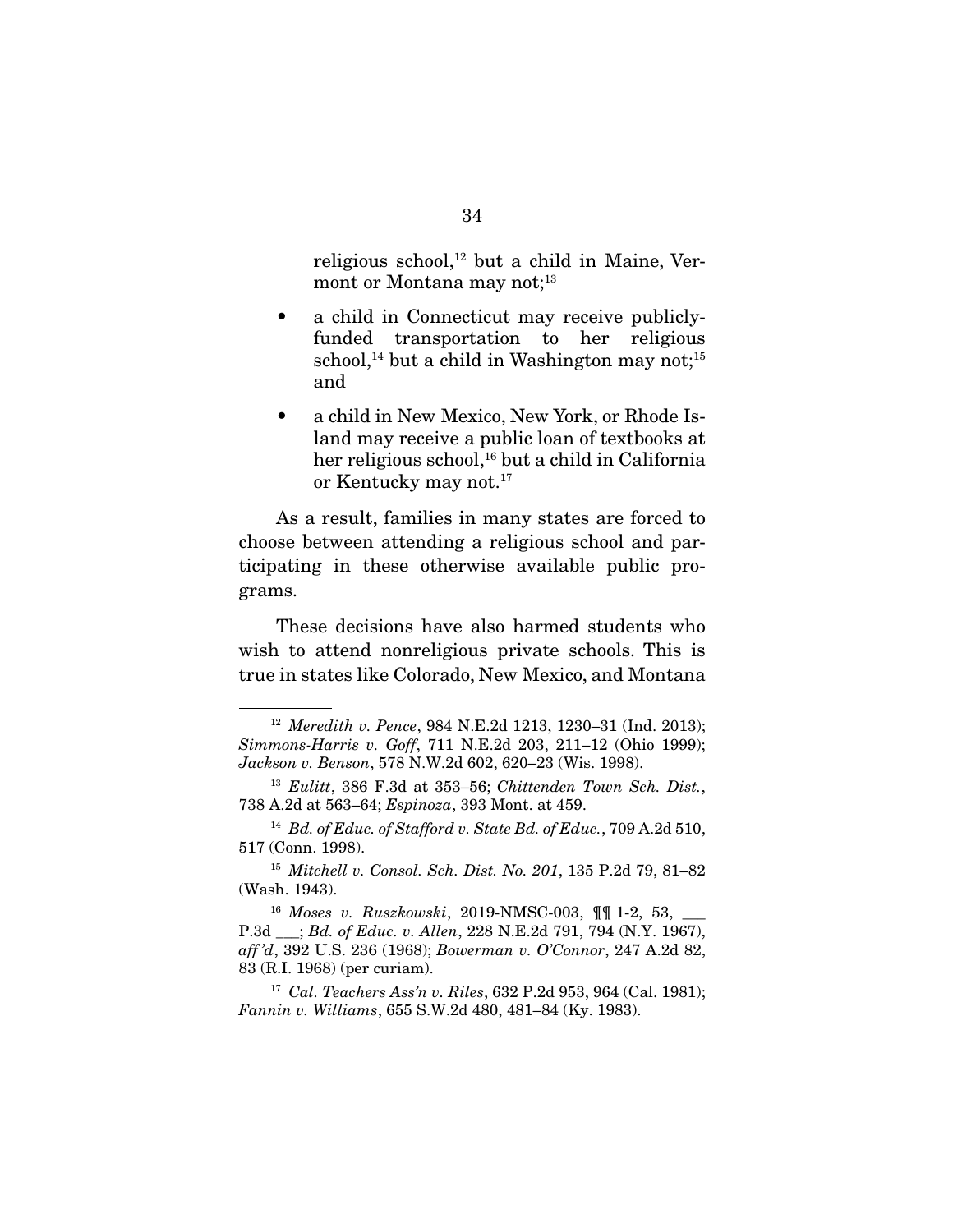where courts relied on Blaine Amendments to invalidate student-aid programs in their entirety, just because they included religious options. In Montana, for example, several students participating in the scholarship program are disabled and have been using scholarships to attend Cottonwood Day School, a secular school specializing in treating students with special needs. But after the Montana Supreme Court invalidated the scholarship program, the education of these students is in jeopardy. Jenna Dodge, for example, is a mother of four children and has been using the scholarships for the last two years to send her disabled 8 year-old son to Cottonwood. She dreads the possibility of having to pull her son out of his current school: "I am very concerned that if he were [returned to his] public school where he did not get this type of instruction, he would always feel left behind and this would affect his desire to learn his entire life." Pet. App. 147,  $\P 8$ .

 Finally, all children suffer when these court decisions discourage legislatures from enacting new student-aid programs. Every session, dozens of state legislatures consider bills that would give families greater educational choice, whether in the form of tuition scholarships, private educational savings accounts, textbook loan programs, or transportation subsidies. But when a court interprets a Blaine Amendment to prohibit aid to students at religious schools, legislators in the 37 states with these clauses take notice. Legislators are understandably reluctant to pass a bill if it will only be later invalidated for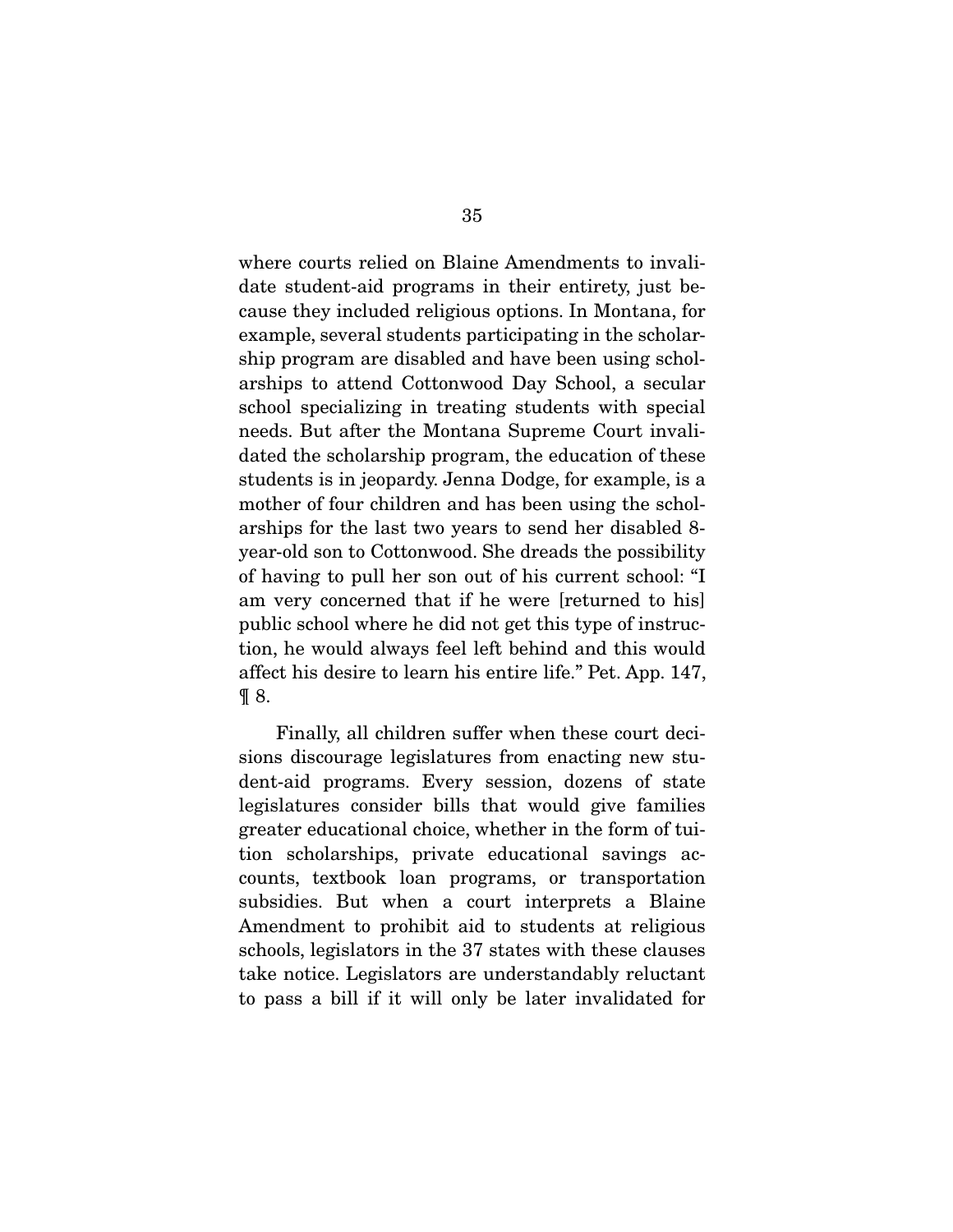including religious schools. In the last two legislative sessions, for example, legislators in Idaho, Kentucky, Missouri, and New Hampshire expressed concerns about passing student-aid programs because of their state's Blaine Amendments. None of those states has since passed a new program.<sup>18</sup>

 This Court should not allow this uncertainty to continue. It should grant certiorari to bring clarity to this area once and for all.

--------------------------------- ---------------------------------

<sup>18</sup> *See*, *e.g.*, *Private Scholarship Bill Headed to the Idaho Senate*, U.S. News & World Rep. (Mar. 5, 2018), https://www.usnews. com/news/best-states/idaho/articles/2018-03-05/private-scholarshipbill-headed-to-the-idaho-senate ("Opponents of the bill argue HB 590 is a cleverly disguised attempt to establish a voucher system in Idaho—which would violate Idaho's constitutional ban on funneling public funds to religious or sectarian schools."); Rick Ganley & Michael Brindley, *School Voucher Opponent: N.H. Bill Is Unconstitutional, Bad for Public Schools*, N.H. Pub. Radio (April 13, 2017), https://www.nhpr.org/post/school-voucher-opponent-nhbill-unconstitutional-bad-public-schools#stream/0 ("Opponents of a school voucher bill say the proposal would violate the state constitution by allowing public money to be used at private, religious schools."); Camille Phillips, *Missouri Bill would expand access to private schools, but also cut tax base*, St. Louis Pub. Radio (Feb. 5, 2017), https://news.stlpublicradio.org/post/missouri-bill-wouldexpand-access-private-schools-also-cut-tax-base#stream/0 (quoting legislator stating, "[i]n Missouri we have a particularly stringent Blaine Amendment, and it's a concern that trying to test that Blaine Amendment could delay implementation for months, if not years [of a voucher program] . . . [a]nd there's not a real assurance that we would win that case").